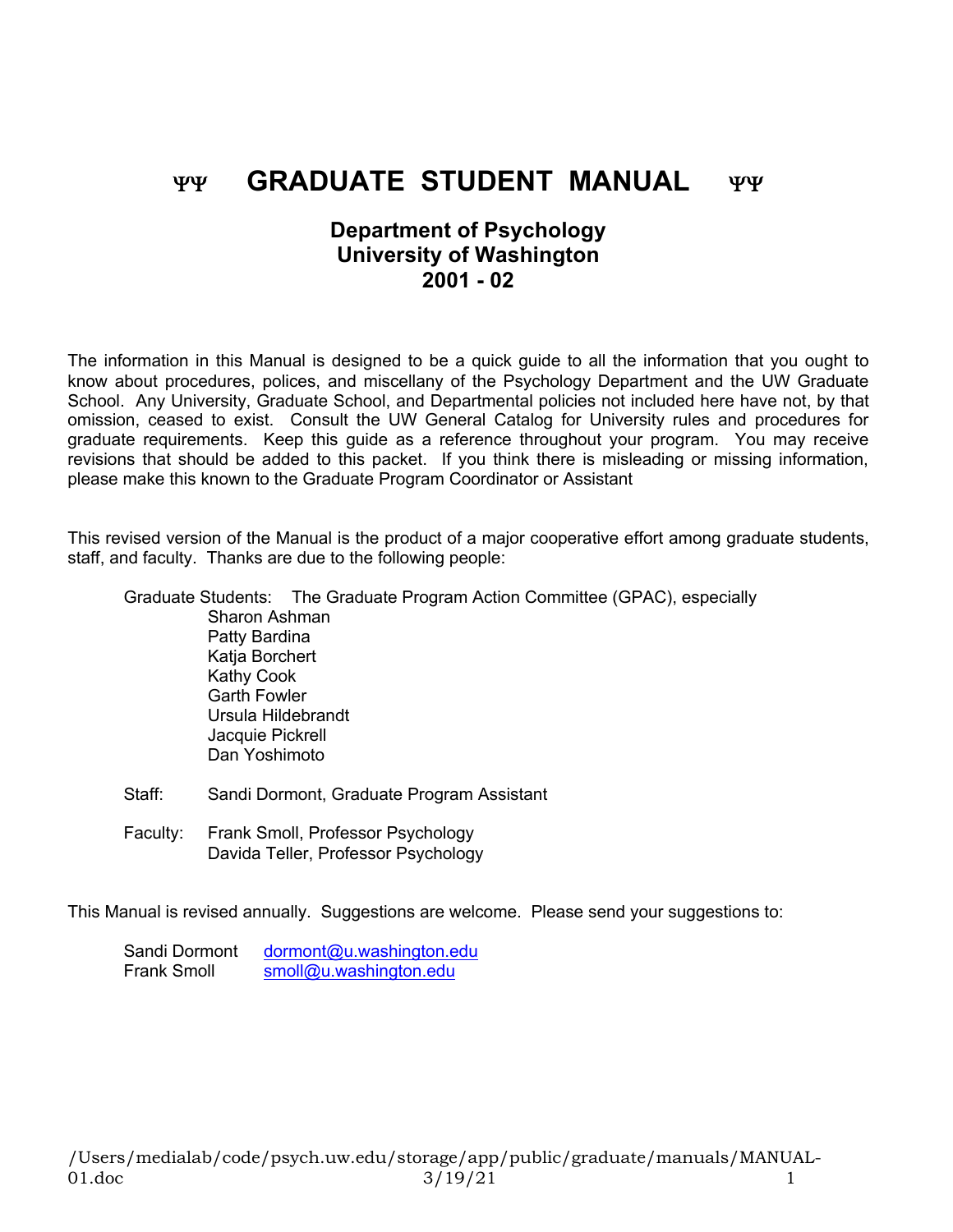# TABLE OF CONTENTS

|               | A. Basic Information for First Year Students   |  |
|---------------|------------------------------------------------|--|
| I.            |                                                |  |
| II.           |                                                |  |
| III.          |                                                |  |
| IV.           |                                                |  |
|               | B. Progressing Through the Program             |  |
| I.            |                                                |  |
| II.           |                                                |  |
| III.          |                                                |  |
| IV.           |                                                |  |
| V.            |                                                |  |
| VI.           |                                                |  |
| VII.          |                                                |  |
| VIII.         |                                                |  |
|               |                                                |  |
|               | C. Areas of Study and Area Course Requirements |  |
| L.            |                                                |  |
| II.           |                                                |  |
| III.          |                                                |  |
|               | D. Policies and Procedures                     |  |
| Ι.            |                                                |  |
| II.           |                                                |  |
| III.          |                                                |  |
| IV.           |                                                |  |
| $V_{\cdot}$   |                                                |  |
| VI.           |                                                |  |
| VII.          |                                                |  |
|               |                                                |  |
|               |                                                |  |
|               |                                                |  |
|               | E. Funding and Money Matters                   |  |
|               |                                                |  |
| Ш.<br>III.    |                                                |  |
| IV.           |                                                |  |
|               |                                                |  |
| F. Appendices |                                                |  |
| I.            |                                                |  |
| ΙΙ.           |                                                |  |
| III.<br>IV.   |                                                |  |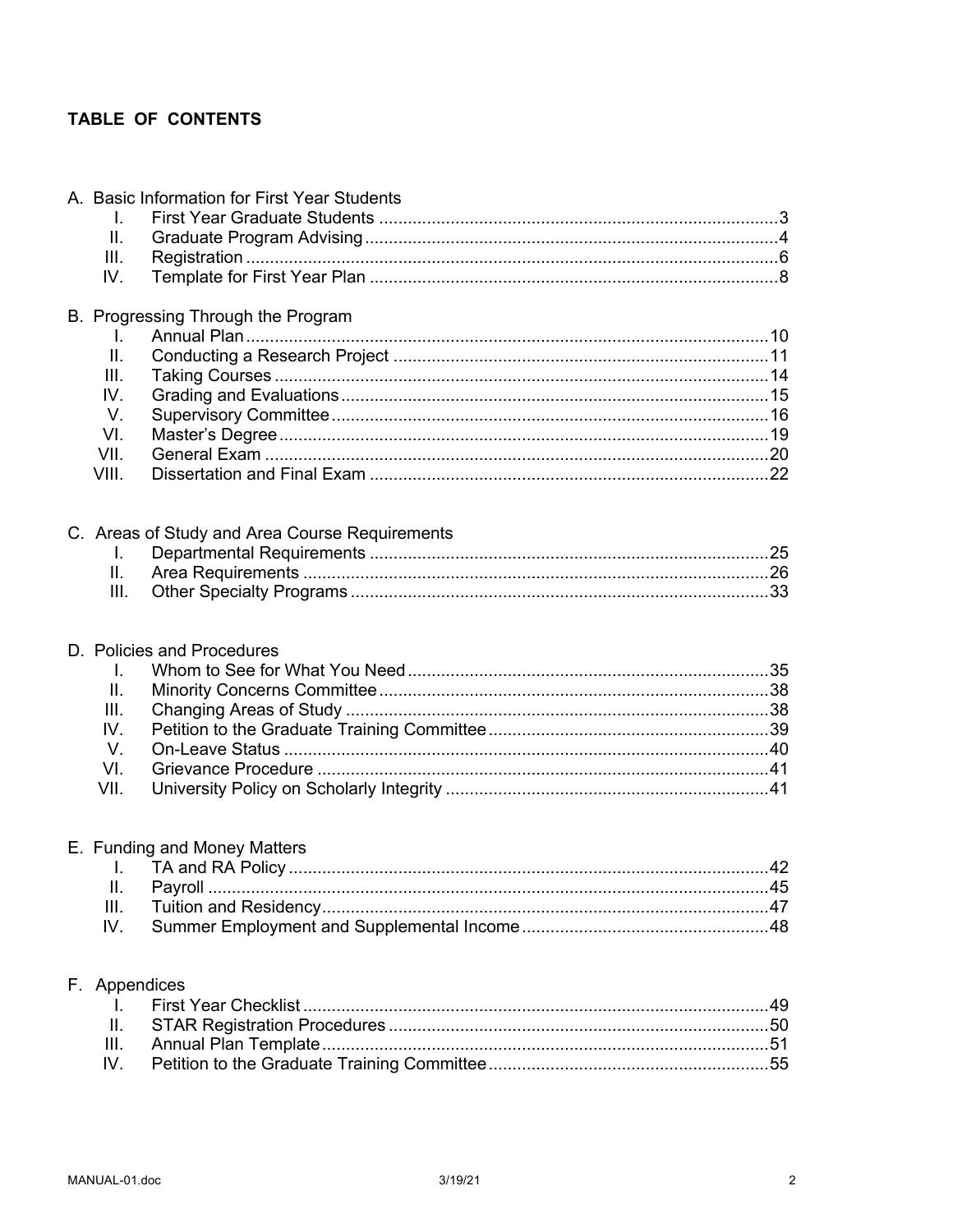# **A. Basic Information for First Year Students**

# **I. FIRST YEAR GRADUATE STUDENTS**

Welcome to the Psychology Department! This manual was written in an effort to guide you through your graduate program. Please read through the manual to get a clear picture of the procedures involved in completing the program. The first year of graduate school can be a difficult time. Many faculty members, advanced graduate students, and staff members are committed to helping new graduate students in their transition to graduate school. Please make use of these resources when the need arises. If you have questions not included in the manual, please contact Sandi Dormont in Guthrie 127 (dormont@u, 206- 543-9329), your advisor, another graduate student, or the Graduate Program Coordinator, Frank Smoll.

- **1. Faculty Advisors.** You will have been assigned an advisor or advisors in your major area who will assist you with planning your program for the first year. Your advisor(s) will also supervise your research during the first year. Although many students continue with this advisor past their first year and/or make this person the chair of their Supervisory Committee, this is not required. You should feel free to pursue work with another faculty member if that should better fit your educational needs. (See Section A. II. Graduate Program Advising).
- **2. Orientation Week.** First year graduate students are expected to attend an orientation seminar during the week prior to the start of classes, Autumn Quarter. Normally, first year students are asked to register for this credit seminar, Psych 560 O, when registering for Autumn Quarter classes. Contact the Psychology Graduate Program Assistant at 206-543-9329 for details if you have not received information in the mail.
- **3. First Year Plan.** Early in Autumn quarter of the first year (preferably during Orientation Week), new students are to schedule a planning meeting with their advisor(s). After the meeting, the student is asked to prepare a written version of his/her goals, coursework, research, etc., for the upcoming year (the Plan). New plans are prepared in May of each year. In subsequent years, review of the year's Plan is part of the planning/evaluation meeting. See the template at the end of this section (A).
- **4. Course Requirements.** You should begin fulfilling departmental course requirements during the first year. In particular, you must complete courses to satisfy the statistics requirement by the end of the second year. You must also take part in Orientation Week and the First Year Seminar. Check with your area about specific requirements and see Section C.III. below.
- **5. First Year Research Project.** All first year students are required to conduct research during the year. This activity culminates in a formal presentation of your work at the annual Psychology Department Research Festival, held at the end of Spring Quarter. Clinical students present at the end of their second year in the program. All other students present at the end of their first year.
- **6. Annual Evaluations.** You will be evaluated at the end of each year by the faculty in your major area. The evaluation will be based on your accomplishments during the prior year and the Annual Plan for the coming year and will be reviewed by the Area and by the Graduate Training Committee. A letter providing feedback from the evaluation and any appropriate recommendations will be sent to you from your advisor(s). For more detailed feedback, you should talk with your advisor and/or the Area Representative on the Graduate Training Committee. (See Area Rep list in the course section (C) later in this manual.)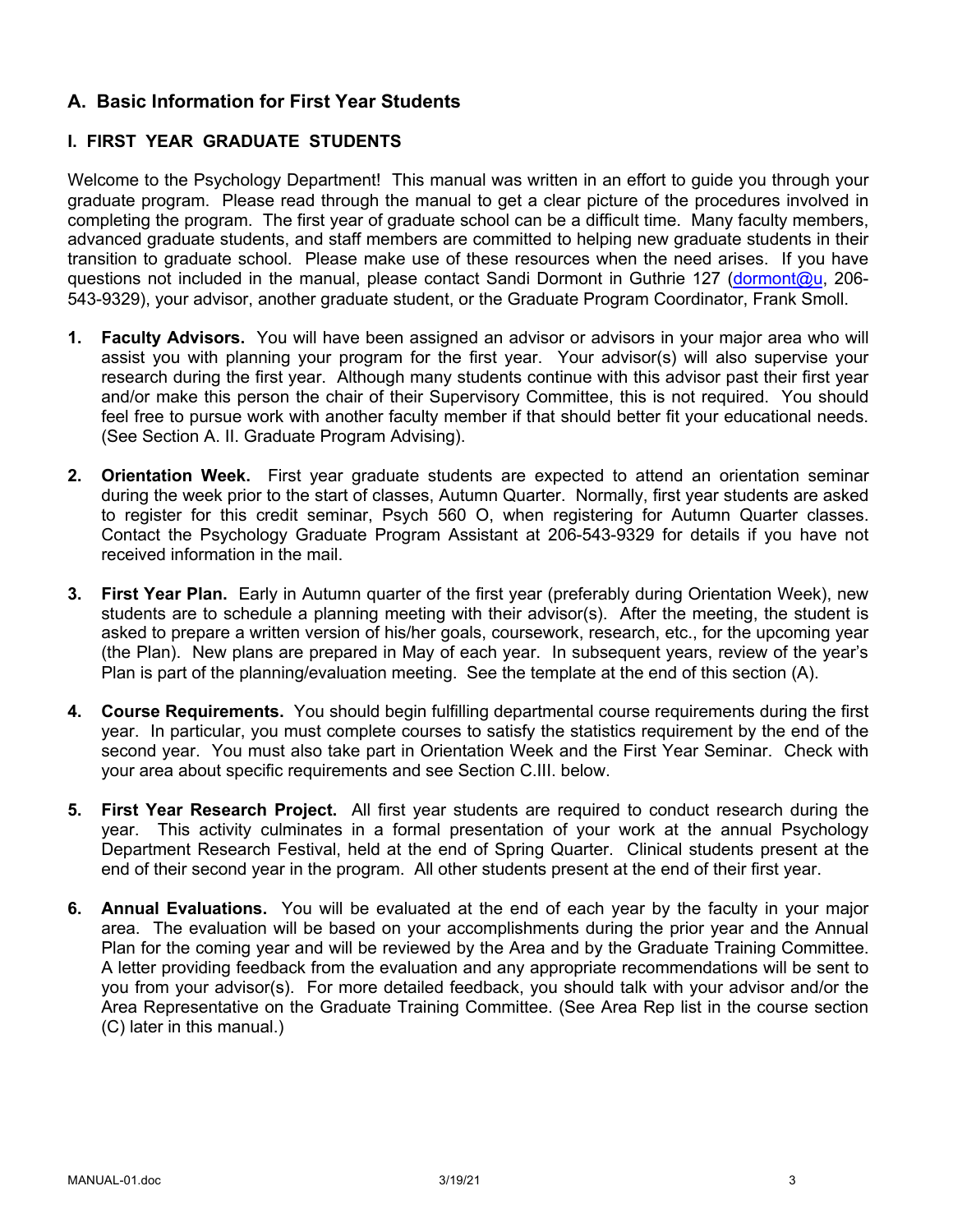- **7. Office Space.** Many students will have office space available through their advisors. If you do not, or would like to have space in the Psychology Building (Guthrie Hall), graduate student desk space is available in the Pit (G-10). There is also a room for computer use and internet access, and a lounge with a refrigerator and microwave in the Pit. Students are responsible for space assignments and upkeep in this area. Contact your Graduate Program Action Committee (GPAC).
- **8. E-Mail.** In order to sign up for a UW e-mail account, go to www.washington.edu/ computing/uwnetid. Then select UW net id and password and follow the online instructions. If you have any questions, contact the computer center at Suzzalo (206-543-9158) or Odegaard (206-616-7173) libraries.

# **A. II. GRADUATE PROGRAM ADVISING**

#### **Advisors/Co-Advisors**

Advisors work to help students with their goals and with their research. They also usually serve as the chair of the student's Supervisory Committee. Co-advisors are assigned to students to provide students with additional support. Students should feel free to approach their advisors and co-advisors with questions or concerns regarding their program. Though the advisors and co-advisors are assigned to students for the first year of the program, students may change these assignments. It is recommended that students who would like to change advisors or co-advisors discuss this possibility with their advisor or co-advisor. For a student perspective, consult with other graduate students, and/or the Psychology Graduate Student Action Committee. (See below, Section A.II.)

#### *Graduate Training Committee –* **Chaired by Davida Teller** (G233, 206-543-2654)

e-mail:dteller@u.washington.edu)

The Graduate Training Committee is an appointed committee of the faculty. Faculty members of the Committee represent each of the sub-areas within the Psychology Department, and a graduate student attends the meetings to provide student input. The functions of the Committee are to:

- 1. Consider graduate training issues that relate to the entire department in order to make recommendations for departmental action. This would include such topics as departmental course requirements, research requirements, timing of general exams, etc.
- 2. Review and take action on requests from students for special considerations (e.g., waiver of requirements). See Petitions in section D.
- 3. Address grievances any student may have in regard to training issues or individual treatment within the department.
- 4. In collaboration with the Areas, review the progress of individual graduate students, recommend disciplinary actions when necessary (rare).
- 5. Keep abreast of changes in Graduate School policies in order to interpret them to students and faculty.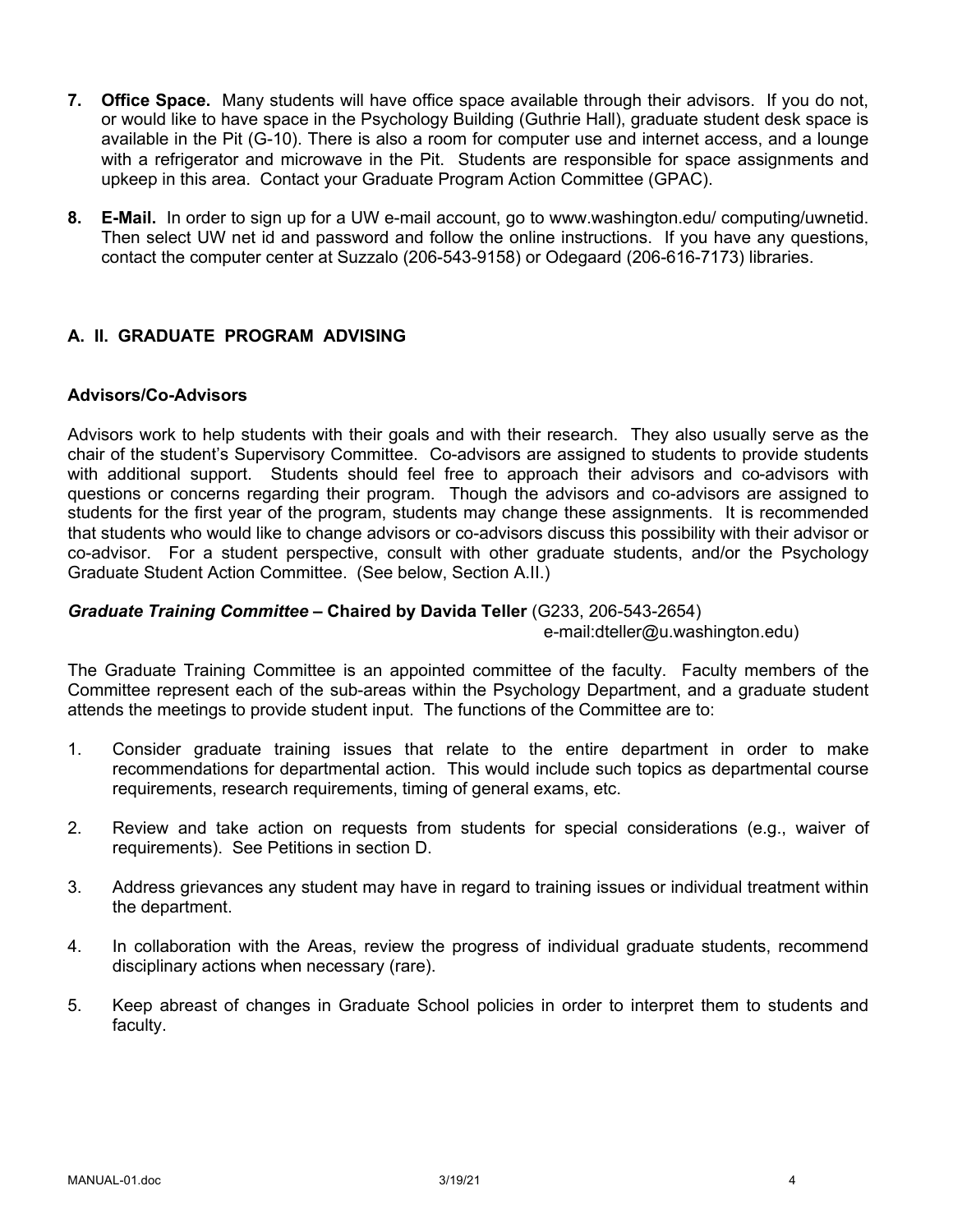## **Graduate Program Coordinator - Frank Smoll** (G-219, 206-543-4612, smoll@u.washington.edu)

The Graduate Program Coordinator (GPC) supervises the activities of the Graduate Program Office, is a member of the Graduate Training Committee, acts as liaison with the Graduate School, assigns teaching assistants in collaboration with the Graduate Program Assistant and the Associate Chair, and provides individual counseling and troubleshooting to graduate students. Academic advising, in general, is provided by you own advisor, though the GPC may be more knowledgeable and up-to-date on some policies and requirements. If in doubt, see the GPC, who can refer you to a more appropriate person, if necessary. (Also see the 'Whom to See' list in Section D.)

## **Graduate Program Assistant - Sandi Dormont** (G-127, 206-543-9329, dormont@u.washington.edu)

The Graduate Program Assistant (GPA) may be the most important of all these sources, as she is knowledgeable about the Graduate School and the University, and knows the procedures that you must follow along the way toward your degree.

Graduate Program Assistant activities of importance to you include:

- 1. Keeping an updated record of your student status, Supervisory Committee members, etc. Also, if given some idea of your time schedule for completing requirements, she can remind you of procedural details you must attend to.
- 2. Making official requests to the Graduate School for Supervisory Committee formation and changes.
- 3. Scheduling General and Final Examinations with the Graduate School.
- 4. Preparing and distributing General Exam / Final Exam warrants. (The term 'warrant' refers to the document signed by the supervisory committee stating that the student has passed the Master's, General or Final Exam.)
- 5. Handling appointment petitions to register for less than 10 credit hours for a quarter, or to receive more than 50% funding for a quarter.
- 6. Coordinating TA assignments in collaboration with the GPC and Associate Chair, and handling TA budget questions.
- 7. Questions concerning University and departmental requirements.
- 8. Registration problems.

The Graduate Program Assistant also has many other responsibilities, including the time-consuming job of graduate admissions. So please be considerate of her time, especially in the months of December, January and February, when the input from graduate school applicants peaks.

#### **Psychology Graduate Program Action Committee (GPAC)**

Founded in 1998, this committee represents all graduate students in the Psychology Department and serves as a liaison between students, faculty, and administration. **Membership is open to all psychology graduate students.** Students are invited to participate in this committee and are welcome to attend any meetings, to ask questions, or to raise issues pertaining to the Psychology Department. Contact Sandi Dormont (dormont@u.washington.edu) for more information. Students currently active in the committee include: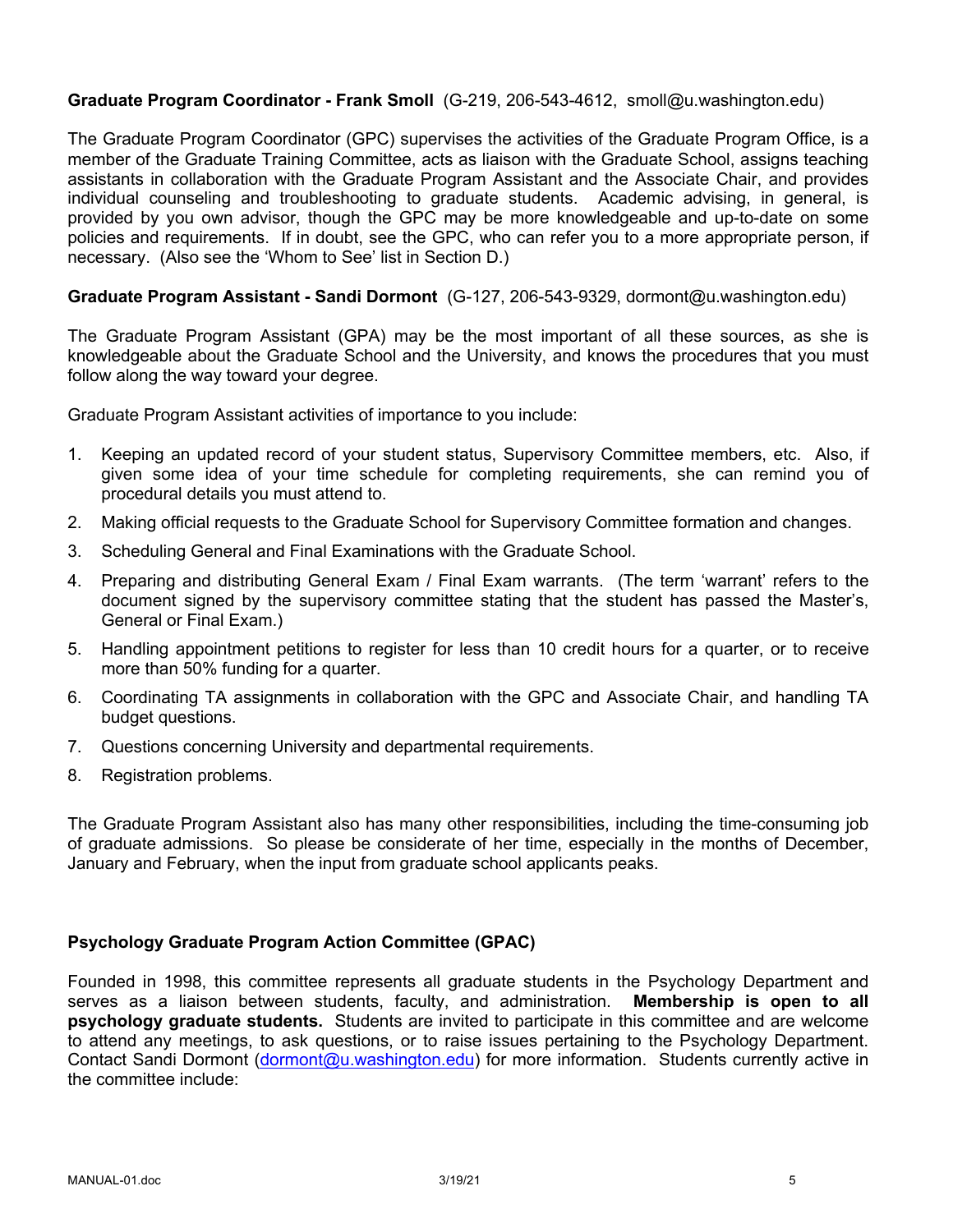| <b>Kathy Cook</b>   | kathcook@u.washington.edu |
|---------------------|---------------------------|
| <b>Garth Fowler</b> | garp@u.washington.edu     |
| Katja Borchert      | katjab@u.washington.edu   |
| Sharon Ashman       | sashman@u.washington.edu  |
| Ursula Hildebrandt  | ursulac@u.washington.edu  |
| Jacquie Pickrell    | jpick@u.washington.edu    |
| Patty Bardina       | pbardina@u.washington.edu |
| Dan Yoshimoto       | yosh@u.washington.edu     |

# **A. III. REGISTRATION**

**Choose your courses**. Review the course requirements in Section C of this manual. A description of Psychology courses is found in the "Revised Curriculum" (copies available in G-119 information rack). In consultation with your advisor, make your Annual Plan and decide which courses to take. Also talk with other students or the instructor of the course.

**Look up courses in the Time Schedule**. Once you have decided upon the classes you want to take, look in the "Time Schedule" for the appropriate quarter to find out the days and times when these classes meet. The UW Time Schedule can be found on the UW website http://www.washington.edu/students/ timeschd/, or on the second floor of Schmitz Hall for a nominal fee. The Psychology Department prints its own time schedule each quarter (available in G-119A.) It includes many schedule changes not found in the UW Time Schedule.

**Entry Codes**. You should make note of the classes that need a "course entry code" or a "course permission card." The course entry code numbers are usually available from the instructor. If the course has variable credits, such as Psych 600, 700, or 800, the entry code numbers should be available at the main office of Guthrie (G-119A.) Course permission cards can be picked up at the main office. They need to be signed by the instructor of the course (or your advisor for independent research) and then exchanged for the course entry code number. If problems with entry codes occur during registration, you should contact the instructor or Jackie Molenda (206-543-1469, *imolenda@u)*.

**During the academic year you must be registered for courses or petition for on-leave status. Failure to do so will result in being dropped from the University. (Exception: You do not need to go on-leave or register for Summer Quarter only.) If you have a teaching or research assistantship, please see the section of this manual entitled "Number of Credits" on the following page.**

#### *Registration*

Registration must be done before the first day of classes to avoid a late fee. Changes in courses may be made no later than the Friday of the first week of classes to avoid a late fee. Registration is done with the STAR System (Student Telephone Assisted Registration, 206-548-7827) or on the web at: http://myuw.washington.edu. A set of step-by-step instructions for using STAR (also found inside the UW Time Schedule) is available in the appendices at the back of this manual. If you have questions, call Registration at 206-543-5927.

**Important**: Keep a file for yourself of all the courses you take, *including* seminars and independent studies. In this file enclose reading lists, syllabi, instructor name(s), and the quarter and year each course was taken. This file will be invaluable to you later; e.g., when you apply for licensing or teaching positions.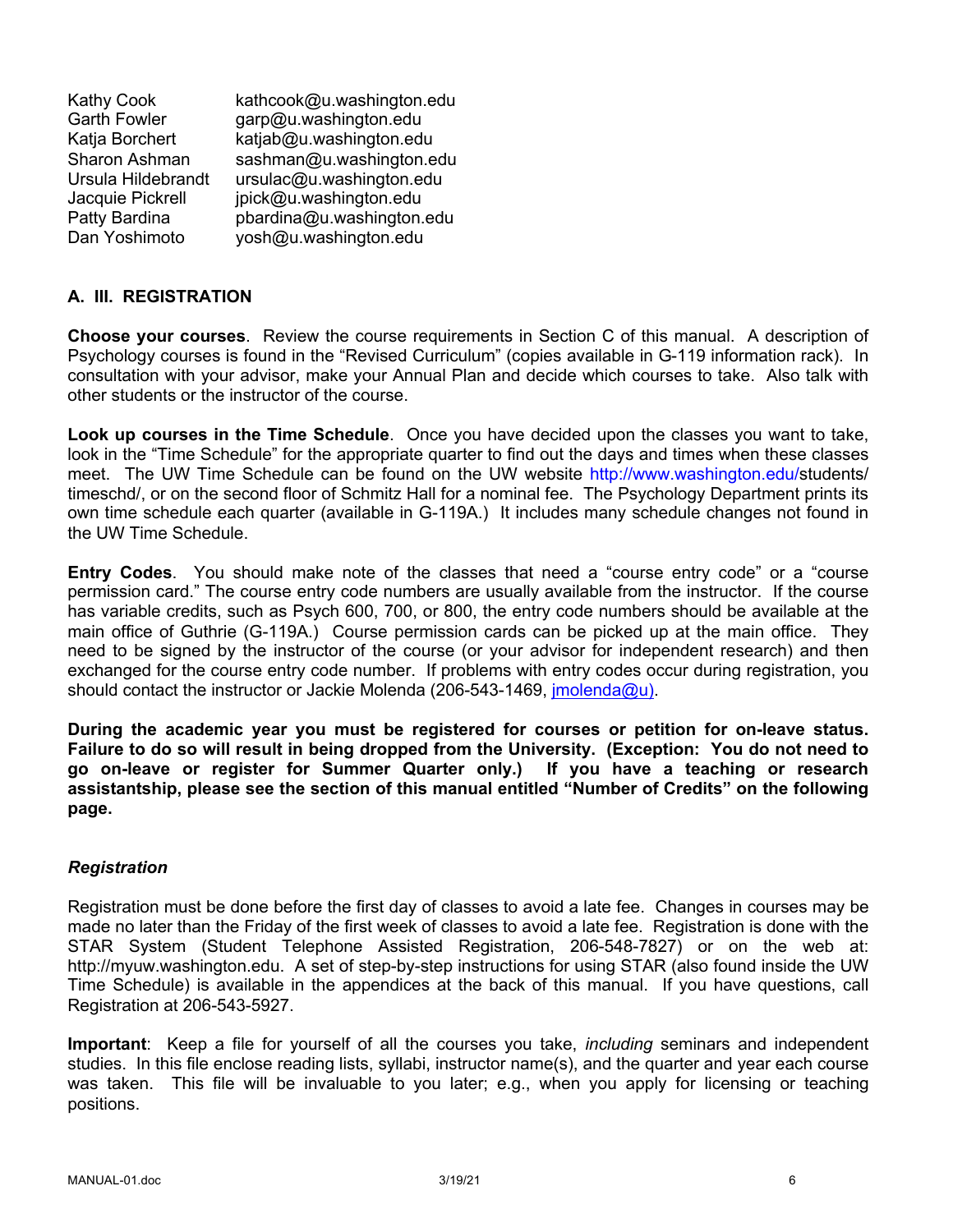**10 Year Limit**: The count of years in the program begins during the Autumn Quarter following the student's admission. Quarters on leave or assigned off campus count as if the student has been in residence, i.e., "the clock keeps ticking." Quarters in clinical internships also count in the determination of the student's number of years in the program. In the unlikely event it becomes necessary to complete your program in more than ten years, you must submit a petition to the Dean of the Graduate School for permission to extend the 10-year limit. Forms for this are available in the Graduate Program Office (G-127). A common goal is to finish the program in 5 to 6 years.

## *Dropping and Adding Courses*

If you need to drop or add a course, be certain to do this no later than the Friday of the first week of the quarter to avoid a \$20 late registration fee. Dropping and adding courses may be done by using the STAR program, or in person at Schmitz Hall. If you are changing classes in person at Schmitz Hall, you may be required to present an add/drop card, signed by the instructor(s). These cards are available from the Psychology Undergraduate Advising Office, G-114. If you add or drop classes after the first week of the quarter, take your add/drop card and \$20 to Schmitz Hall. You should note, that you are permitted **only ONE** drop after the second week of the quarter, per academic year – choose wisely!

## *Number of Credits*

TAs and RAs must register for a minimum of 10 credit hours for each quarter of their appointment. (2 credits for Summer Quarter.) These credits can include credit for Psych 600 (Independent Study/Research), Psych 700 (Master's Thesis), or Psych 800 (Doctoral Dissertation) with the number of credit hours appropriate to your time commitment to your research and individual study. Since you are virtually always conducting a program of independent study and research, you will generally register for several credits in one or more of these courses each quarter.

The tuition charge is the same for 7-18 credit hours. You will be charged additional tuition for credits in excess of 18. A minimum of 9 credits in Psych 700 is needed for the Master's degree. A minimum of 27 credits over at least 3 quarters in Psych 800 is needed for the Doctoral Degree (see Section B. VIII). There is no maximum number of credits for these courses.

| <b>REGISTRATION REQUIREMENTS</b>            | Academic Year | <b>Summer Quarter</b> |
|---------------------------------------------|---------------|-----------------------|
| <b>Full time Status</b>                     | $10 - 18$     | $10 - 18$             |
| Minimum Credits Required                    |               | 0*                    |
| Minimum Credits to maintain TA/RA           | 10            |                       |
| Minimum Credits to maintain Financial Aid** | 10            | $0*$ or 10            |

If registered during previous academic year (3 quarters)

Note: For Full time Financial Aid you need 10 CREDITS per quarter (including summer.) Please check with Student Financial Aid (Janet Cantelon, Assistant Director - 206-685-1371) for your particular situation: deferred status, satisfactory standing, Stafford Loans. etc.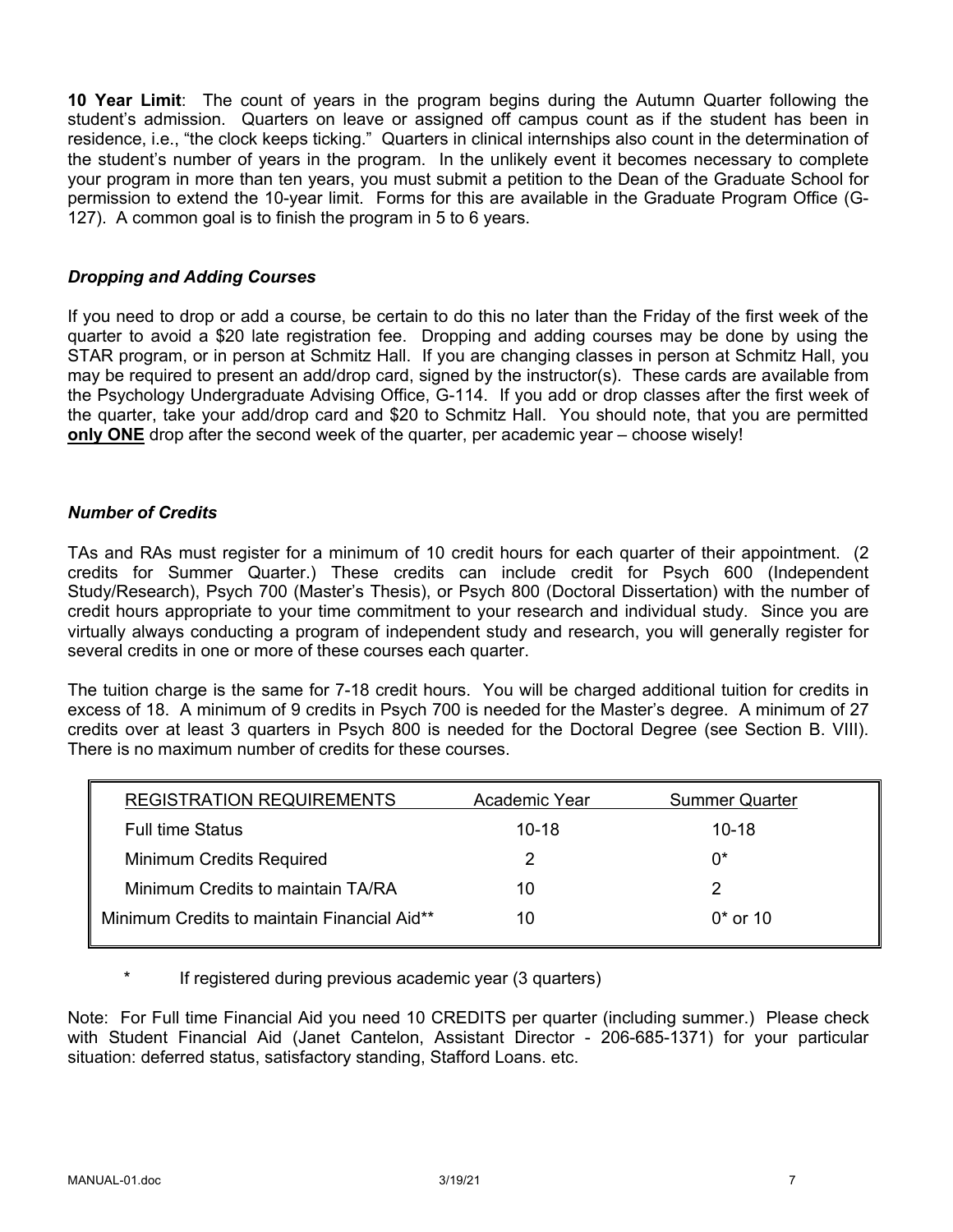## **A. IV. TEMPLATE FOR FIRST YEAR PLANNING MEETING**

The purpose of this template is to help new graduate students and their advisors prepare for a discussion of the student's plans for the first year. Be sure to schedule the meeting as soon as possible. Use this template to provoke your thinking, and jot down notes before the meeting. This is also the time to check in with your co-advisor and get his/her thoughts on your plan. A good time to do this is after talking with your advisor but before finalizing the written version of the plan. The final written version is due on Friday of the first week of classes.

#### **1. Long-term goals**

- a. Where do your interests lie within Psychology? (Be as specific as you can.)
- b. What are your goals for the coming 10 year period (e.g., after graduate school, do you want to teach? Do research? Work in industry? Postdoc? Other? Undecided, keep XX range of options open?)
- c. What new skills/knowledge are most needed to take you toward your goals. Which of them can you acquire this year, and how?

#### **2. Plans for the coming year**

a. Research

Research projects to be initiated?

Any writing to be done?

Research presentations planned (e.g., Journal clubs? Research Festival?)

Clinical students: What is a realistic research plan, given your heavy course load?

b. Coursework (Check the time schedule for conflicts)

Required courses to be taken

Other courses/seminars to be taken

#### c. Development of teaching skills

Courses you hope to TA

Other teaching practice (e.g., Journal club presentations? Other?)

d. Attendance at meetings? \$\$\$?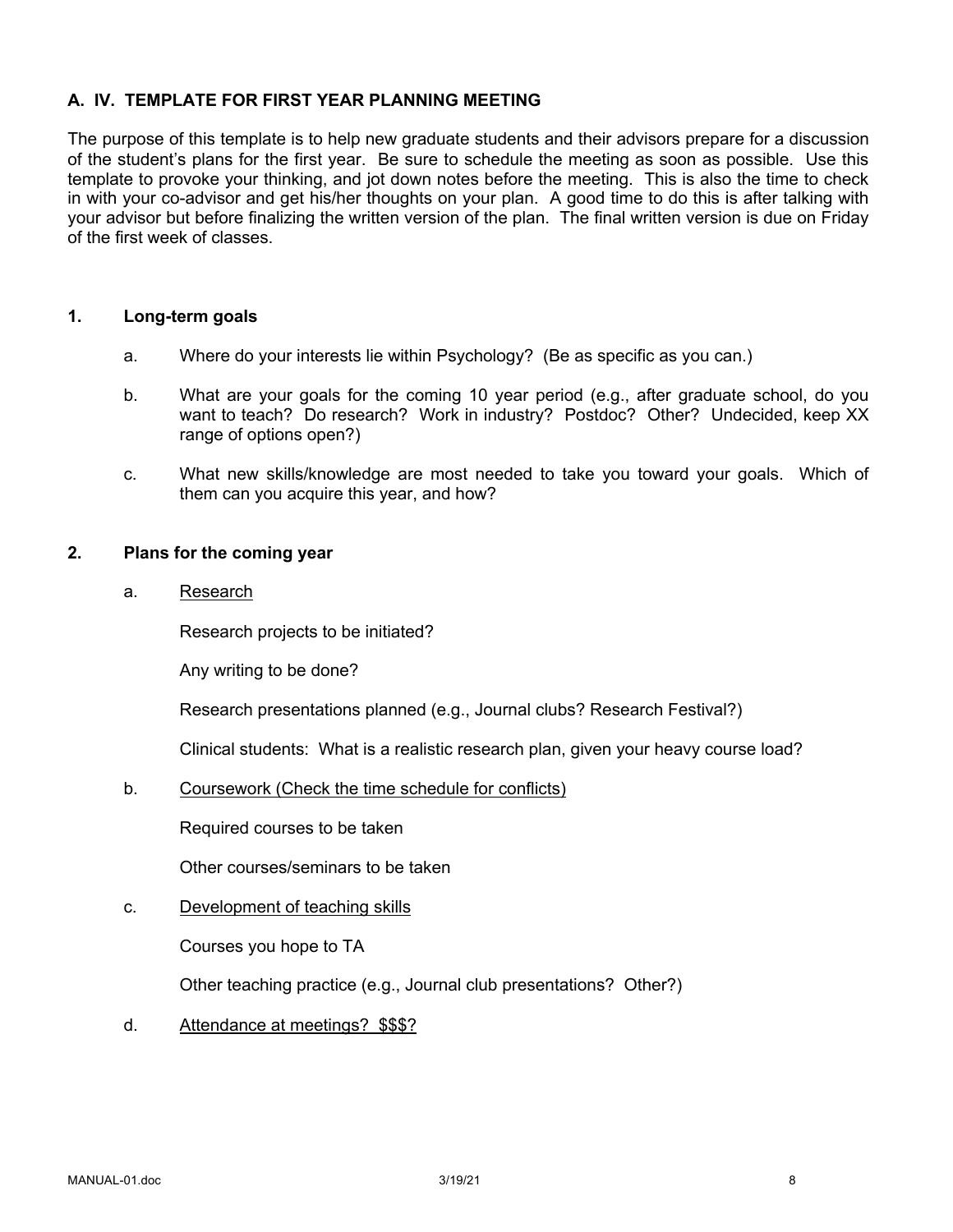## **3. Advisor and co-advisor**

Given your goals, are you in the right research group with the right advisor?

If you need to change, how and when could it be done gracefully?

What about your co-advisor? Any change needed?

Will any faculty sabbaticals/leaves interfere with your plans?

## **4. Writing up your first year plan**

After you have talked to you advisor, check in with your co-advisor for additional suggestions. Then draft a first year plan (say, 1-2 pages in length). Include spaces for three signatures (yours, your advisor's, and your co-advisor's), as shown below. Give the draft to your advisor for comments. When the plan is finished, get the three signatures. Make four copies, for yourself, your advisor, your co-advisor, and the Graduate Training Committee (give this one to Sandi Dormont). Frank Smoll, the Graduate Program Coordinator, will review the plans for the Graduate Training Committee. Finished plans are due by Friday of the first week of classes (earlier is better).

\* \* \* \* \* \* \* \* \* \* \* \* \* \* \* \* \* \* \* \*

# **Template for signatures:**

[Type your name here]

\_\_\_\_\_\_\_\_\_\_\_\_\_\_\_\_\_\_\_\_\_\_\_\_\_\_\_\_\_\_\_\_\_\_\_, Advisor

[Type your advisor's name here]

 $\mathcal{L}=\mathcal{L}=\mathcal{L}=\mathcal{L}=\mathcal{L}=\mathcal{L}=\mathcal{L}=\mathcal{L}=\mathcal{L}=\mathcal{L}=\mathcal{L}=\mathcal{L}=\mathcal{L}=\mathcal{L}=\mathcal{L}=\mathcal{L}=\mathcal{L}=\mathcal{L}=\mathcal{L}=\mathcal{L}=\mathcal{L}=\mathcal{L}=\mathcal{L}=\mathcal{L}=\mathcal{L}=\mathcal{L}=\mathcal{L}=\mathcal{L}=\mathcal{L}=\mathcal{L}=\mathcal{L}=\mathcal{L}=\mathcal{L}=\mathcal{L}=\mathcal{L}=\mathcal{L}=\mathcal{$ 

\_\_\_\_\_\_\_\_\_\_\_\_\_\_\_\_\_\_\_\_\_\_\_\_\_\_\_\_\_\_\_\_\_\_\_, Co-Advisor

[Type your co-advisor's name here]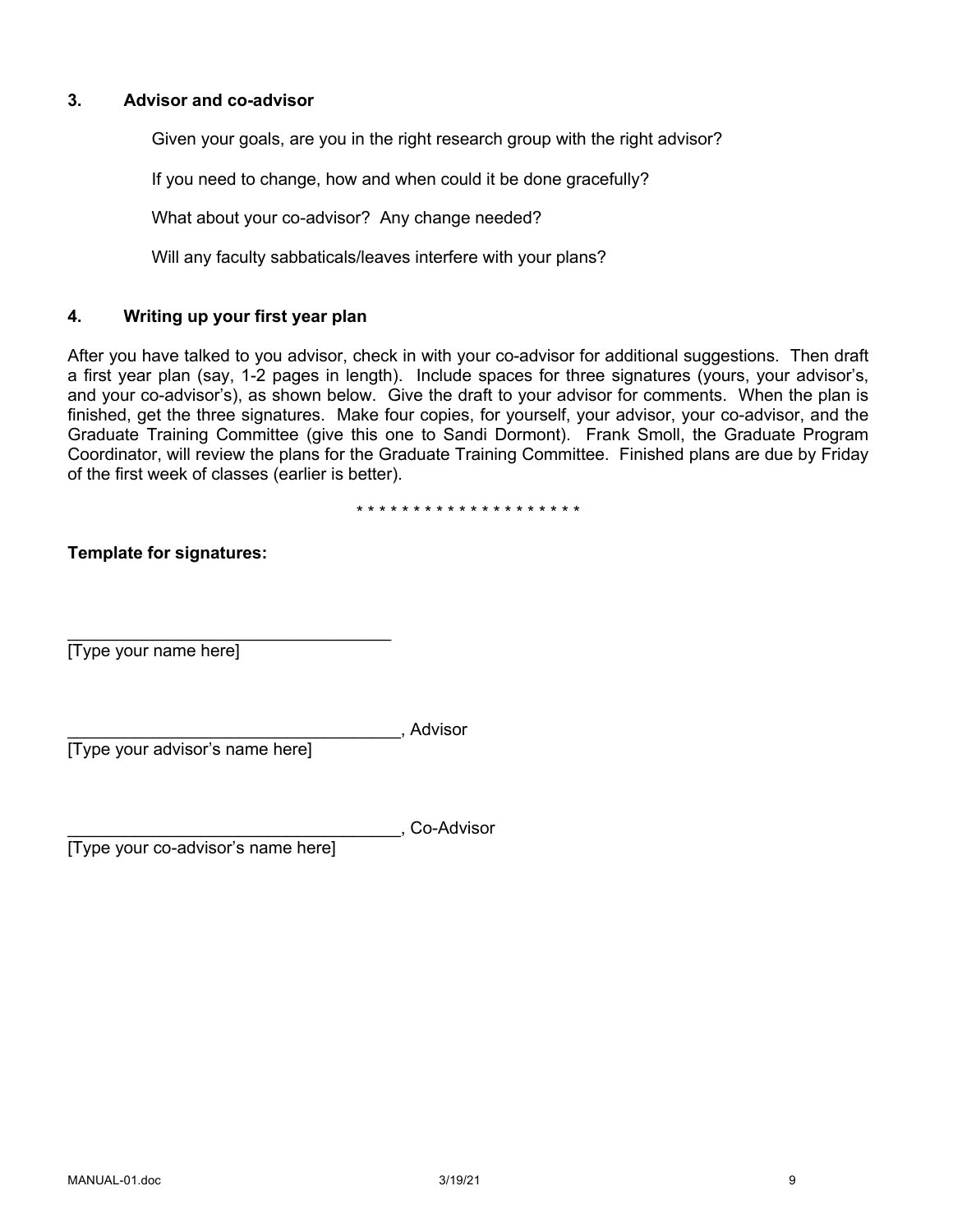# **B. PROGRESSING THROUGH THE PROGRAM**

## **I. ANNUAL PLAN**

All graduate students and their advisors are expected to participate in an annual planning and evaluation process. In the spring of 1999, the faculty approved changes in the course requirements for our new graduate program. We also adopted a new Planning/Evaluation process. We are currently implementing the new planning process, which will undergo revision and improvement as needed.

*First Year Plan*. Each new graduate student should study the planning template at the end of the previous section (A. IV.) He/she should meet with his/her advisor(s) prior to the beginning of Autumn Quarter, and begin developing a plan for the first year of study. After the meeting, the student should prepare a draft of his/her first year plan, including goals, coursework, research, etc., for the upcoming year. The student and the advisor(s) should complete and sign the first year plan by the end of the first week of classes, and forward it to the Graduate Program Assistant (GPA, Sandi Dormont). She will forward the plan to the Graduate Program Coordinator (GPC, Frank Smoll) for review from a graduate school perspective and thereafter place it in the student's file.

*Annual Plan*. Annual plans are prepared in May of each year. Templates will be distributed as a reminder around May 1. The student and advisor should meet in early May, and the final version of the plan should be in the advisor's hands by about the 3<sup>rd</sup> week of May. The student's co-advisor and/or committee should be involved as appropriate. The advisor will then draft a feedback/evaluation letter to the student, and forward both the plan and the draft evaluation letter to the Graduate Training Committee (GTC) Area Rep by about June 1.

*Evaluation/Feedback Letters.* Areas will meet and review the plans and letters at the end of Spring Quarter. Other Area faculty members will suggest additions or modifications to the letter. Letters should be signed by the advisor and the GTC Area Rep, and sent to students directly by the Area. Students should receive their evaluation letters by about July 1.

Copies of the plans and letters will also be forwarded to Frank Smoll (GPC), who will review them from a Graduate School Perspective. Problem cases will be considered by the Graduate Training Committee (GTC) at its meeting early in Summer Quarter. If needed, an additional letter advising the student of official actions by the GTC or the Graduate School will be sent to the student from the GTC. After review by the GTC, the plans and evaluations will be placed in the student's file.

Templates setting forth the topics that need to be covered for both the student plan and the faculty evaluation letter can be found at the back of this manual. Copies are also available from the Graduate Program Office, G-127. Topics include items such as goals, accomplishments, progress, development of skills in teaching and research, coursework, service, presentations, awards, and preparation of a *curriculum vitae* (resumé). (See appendices.)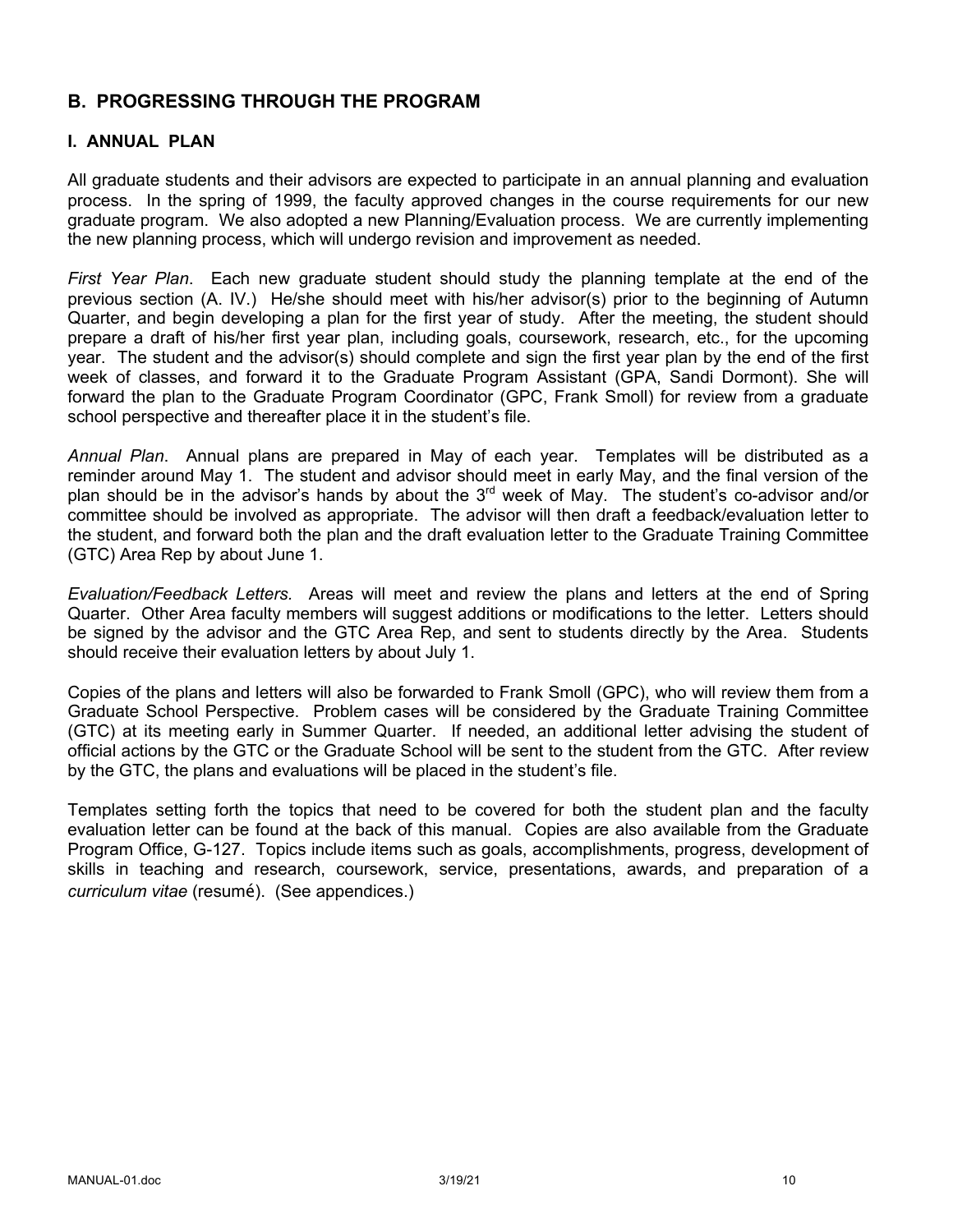# **B. II. CONDUCTING A RESEARCH PROJECT**

**1. General Considerations.** All students are expected to acquire research skills. All research must have a faculty sponsor, typically the student's advisor. A student's research experience begins in the first year of graduate school and should be an ongoing activity throughout his/her graduate career.

## **2. Acquisition of Research Participants (Subjects)**

*Animal Research* - Dean Malidore (CHL-112) coordinates the use of the department's supply of laboratory animals. Limited animal research is also possible in connection with the Woodland Park Zoo (see Joan Lockard, G-317, for information).

*Human Participants* - The department maintains a pool of human research participants each quarter in connection with various introductory classes. Frank Smoll (G-219) coordinates the use of these human research participants. Before each quarter begins, graduate students and faculty submit a request to the Subject Pool office for human research participants for that quarter. The Subject Pool Manager's office is located in G-122.

*Infant and Child Participants* - Contact Andrea Civan (andreah@u.washington.edu) or Davida Teller for information. You should also talk to your advisor about funding for the infant and child pool.

Human research participants are also obtained by survey methods, such as mailing and telephoning. ALL RESEARCH WITH HUMAN PARTICIPANTS MUST BE APPROVED BY THE DEPARMENT OR BY THE UNIVERSITY HUMAN SUBJECTS REVIEW COMMITTEE. (see below)

## **3. Human Subjects Review Committee.**

**Departmental Requirements.** All research using human participants must be reviewed and considered qualified for "certification of exemption" by the Department review committee chaired by Miriam Bassok. Applications for committee review may be obtained in the Subject Pool office (G-122). Return the exemption application, signed by your faculty sponsor, to Miriam Bassok's mailbox. Please allow at least one week for processing of the application.

**UW Requirements**. Projects not exempted by the Department require review by the University Human Subjects Review Committee. Instructions and guidelines for applying to the University committee are found in the boxes located just outside the Subject Pool office (G-122) and on the UW website. Please allow about 2 months for processing.

**4. Research Space.** The Department Chair and Assistant Chair(s) coordinate space for animal research. The research space reserved by the Psychology Department for group studies with human participants (large groups up to 15) is G-184. Contact the Administrator (Paul Bernard, G-119) for more information and/or to make reservations for this research space. Also contact your advisor for further options.

A departmental lab for running human subjects utilizing computers is located in Guthrie 154. 9 to 10 PCs allow experimenters to run multiple subjects at one time. Some rules governing the use of the computer lab include:

- 1) The room is for use by faculty, graduate students, or personnel under their direct supervision.
- 2) The room must be scheduled at least one week in advance by contacting Paul Bernard.
- 3) Schedules will be posted each Monday for two weeks. One schedule will be for the current week and one for the following week.
- 4) If you will not be using the room after you have scheduled it, please notify Paul Bernard so it can be made available to others.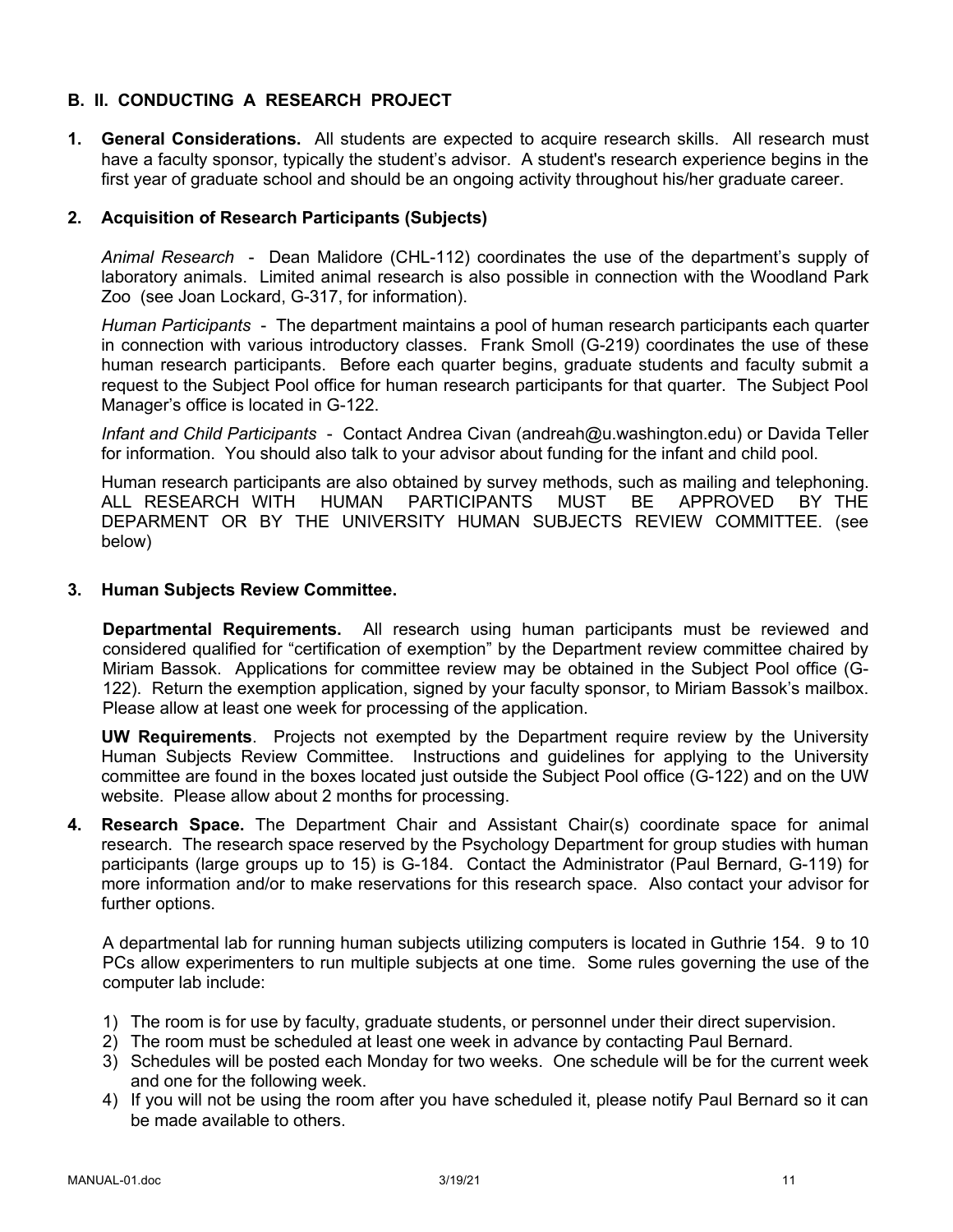- 5) The room should be scheduled in 30-minute increments. Please keep scheduling requests to 2 hours per day per person, or 10 hours per week. We will always attempt to accommodate requests for more time. Schedule only the time you know you will use.
- 6) The room is available from 8:00 AM to 7:00 PM, Monday through Friday.
- 7) If need be, two experimenters can share the room since it is divided into two sections. Please work with each other to make sure this is possible without disturbing each other's projects.
- 8) You must provide your own software and supplies.
- 9) When scheduling, please take into account set up and takedown time for your software. Also, please clean the room for the next person.
- **5. Equipment.** Small research equipment and audio-visual aids are available by contacting Christopher Blanks in the Media Lab (G-53) or Rich Ball in the shop (G-26). The department orders new equipment on an annual basis. See the Administrator (G-119) for current inventory and future needs. The Office of Technical Support Services (G-26) also has equipment that may be borrowed for experimental research. A faculty member must sponsor equipment requests.
- **6. Financial Support for Research.** The department generally cannot provide funds for student research projects. Clerical support such as typing questionnaires and manuscripts or Xeroxing for unfunded projects is not available. You may apply for funds for equipment, supplies, subject payment, etc., for your dissertation. To be eligible, you must have reached Ph.C. status. This fund is not available for travel expenses. Application forms can be picked up from Michele Jacobs and submitted to the Chair of the department.

If you are a research assistant on a grant, all grant-related work must be billed to the budget number on the grant. If your research is not funded by a faculty grant, you may write your own grant under sponsorship of a faculty member. For information on grants being offered, watch the Department Newsletter for agency requests for proposals, check the bulleting board outside the Graduate Program Office, see Michele Jacobs, or discuss the possibility with your advisor. Graduate fellowships for research are also available. For information on such opportunities, watch the Newsletter, contact the Graduate Program Assistant in G-127, or visit the Grants and Funding Information Service (GFIS) office located in Suzallo Library Reference & Research Services. The GFIS office has a computer system to locate fellowships in specific areas. (See information on-line at: http://www.washington.edu/newslett.htm and http://www.lib.washington. edu/gfis)

# **7. Computer Facilities**

#### Psychology Department Resources

Each graduate student has a faculty advisor and/or faculty person with whom he/she is doing research. The computer facilities of the faculty advisor/research colleague are generally shared with his/her graduate students.

#### **Intradepartmental Resources (Guthrie)**

The Office of Technical Support Services (G-28, 206-543-8281) is responsible for computer maintenance, equipment, and software advice.

**Room 10** (Pit) - 2 MacIntosh (G3) computers, 3 computers with Windows 98, a Postscript laser printer for the MacIntosh and one for Windows, plus a color inkjet printer for Windows. All of these computers are connected to the Internet and to the departmental network.

**Room 53** (Media Lab) – 2 PCs and 2 MacIntosh computers with a b/w laser and a color printer. There is an array of web/image editing and presentation software available to graduate TA's and all faculty.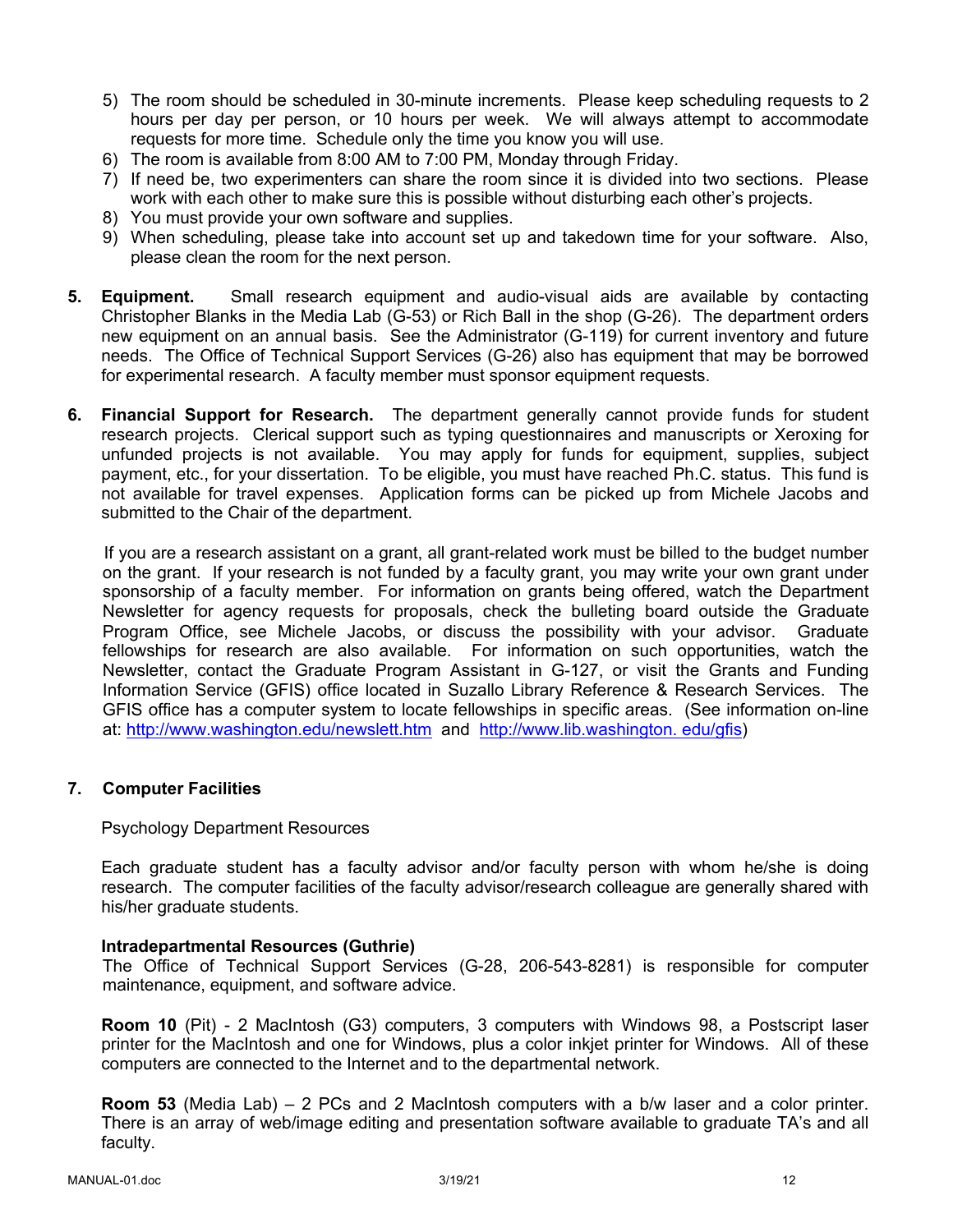Additional printers are located in room 119 (Main Office) – HP6 Laserjet connected to both a MacIntosh, and a Dell. For practical reasons, for now and the foreseeable future, the Department is supporting only Macs, IBM and compatibles. The department has standardized on Microsoft Word for work processing software for the Mac's and PCs. We offer Lotus 123 and MS Excel for spreadsheets, and MS Access for database software. For statistical analysis, we support Systat and SPSS. We recommend SPSS because it is used in the required statistics course sequence.

#### **Extradepartmental Resources**

#### **Center for Social Science Computation and Research (CSSCR)**

Phone: 206-543-8110

e-mail: CSSCR@u.washington.edu

Students should familiarize themselves with this upper campus "computer center." It is located in Savery Hall and exists to help social scientists with using computers in their research. The Center has a large number of terminals and printers, as well as microcomputer teaching classrooms. The Center offers basic courses free of charge in computing, e.g., SPSS X, MS Windows, etc. Consultants are available to assist you. Normally a Psychology graduate student serves as one of the consultants. The Center also has a special facility for graduate students equipped with highpowered computers and statistical packages, such as SAS, M-Plus, etc. The Psychology Department is part of this center. Please use it!

## **Academic Computer Center (ACC)**

Computing and Communications Bldg.: 206-543-5970 Consultation: 206-543-5227 Servers available to all: Mead, Homer and Dante are known as the Galaxy.

# **Center for Teaching, Learning, & Technology (Catalyst)**

Odegaard Undergraduate Library (OUGL) room 230, 206-616-8154 e-mail: catalyst@u.washington.edu web: http://www.catalyst.washington.edu

# **Center for Instructional Development and Research (CIDR)**

396 Bagley Hall, 206 543-6588

e-mail:  $\frac{info@cidr.washington.edu}{info@cidr.washington.edu}$  web: http://depts.washington.edu/cidrweb/

**8. Undergraduate Research Assistants (499s**) The department requires Bachelor of Science, Psychology Majors to have some type of field or research experience. Undergraduate research assistants enroll in Psych 499 under the sponsorship of a faculty member. Often undergraduates help or work with graduate students. The Psychology Undergraduate Advising Office (G-114) manages the recruitment of undergraduate students for 499. Contact the Psychology Undergraduate Advising Office for further information.

*Concluding Comments*. Conducting good research requires substantial planning and ongoing administration. Your advisor and those listed above are available to aid you in your research endeavors. Research skills will play an important part in your graduate career, so get started early, plan well, and don't hesitate to ask for help.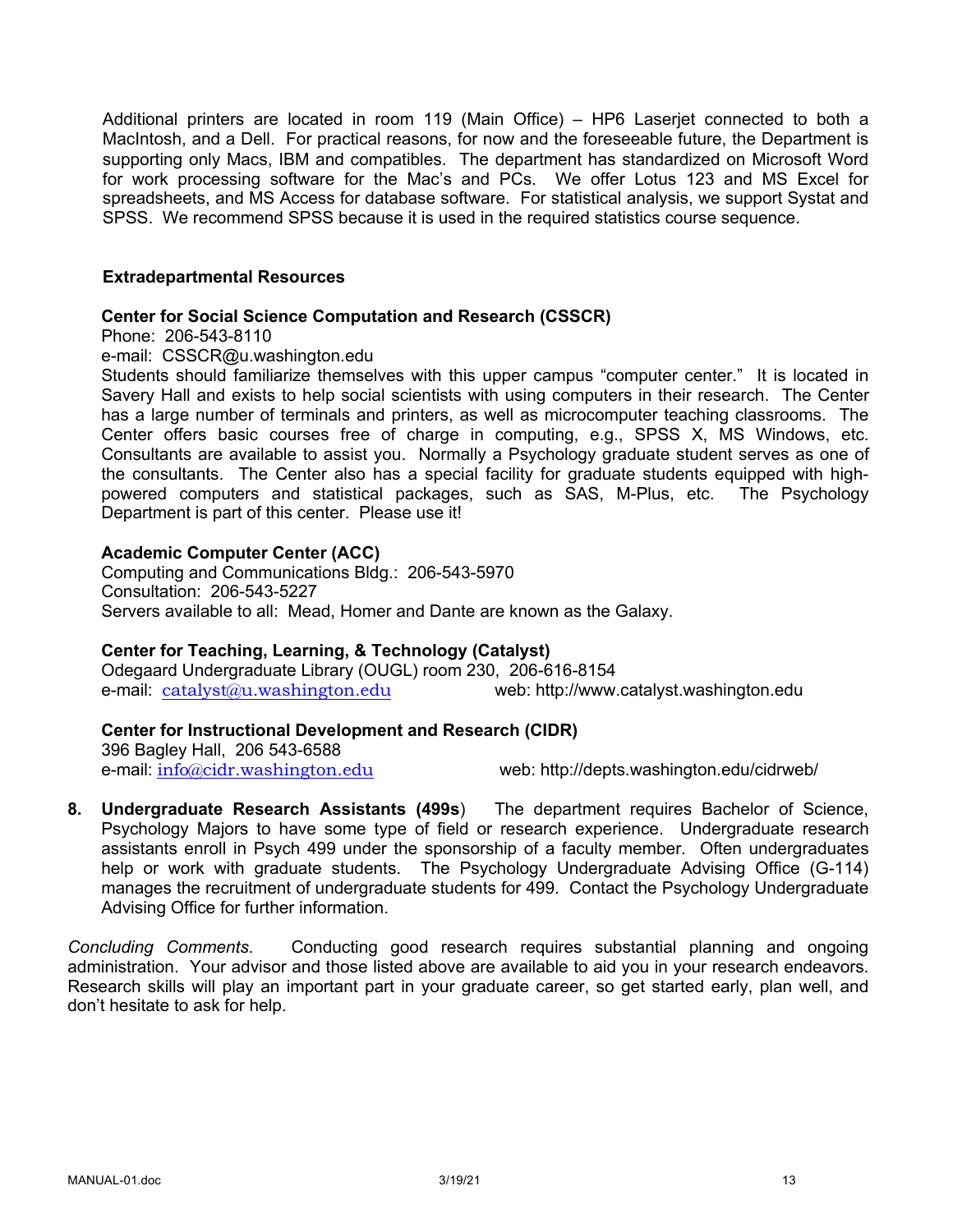## **B. III. TAKING COURSES**

1. *Philosophy.* The Graduate Program was revised in 1999. The new program features individualized programs centered around preparing you to meet your own self-defined goals. In keeping with this intention, **your individual coursework should be chosen carefully as part of the annual planning process**. You will need to invest some time in searching out the optimal set of courses to meet your goals. Lists of courses taught in our Department are available in the undergraduate advisory office and at the back of this manual. Your advisor and advanced graduate students will be good sources of suggestions, especially for courses outside the Department.

Graduate School is not like undergraduate school in the sense that there is no set program to be completed. You should not be thinking "What do I need to do to pass this course?" but rather "What do I need to do to prepare myself in the best possible way for my career?"

2. *Required courses.* The Department and the Areas have adopted some minimal course requirements for graduate students (described in detail in Section C below.) In the non-clinical areas a total of about 10 courses is required (depending upon how you count). In the clinical areas a greater number of courses is required, and learning to do psychological testing and psychotherapy are additional goals.

Most of your required coursework should be completed in your first two years of graduate study (three years for students in the clinical areas), before you take your General Exam.

- *3. Role of the Supervisory Committee.* Your Supervisory Committee will review your coursework in relation to your goals, and may also suggest or require additional coursework. This is one of the reasons that it is to your advantage to form your Supervisory Committee as early as feasible in your second year.
- *4. Seminars.* As you progress through graduate school, seminars requiring your active participation should replace lecture-type courses. At more advanced levels of graduate study, there is a temptation for students to narrow their focus to the topics studied in their advisors' labs. To counteract this tendency, we strongly urge advanced graduate students to continue to take a couple of advanced seminars each year in a broader range of topics. Lists of Departmental seminars are available quarterly. Seminars outside the Department will also be very valuable, but must be sleuthed out on your own.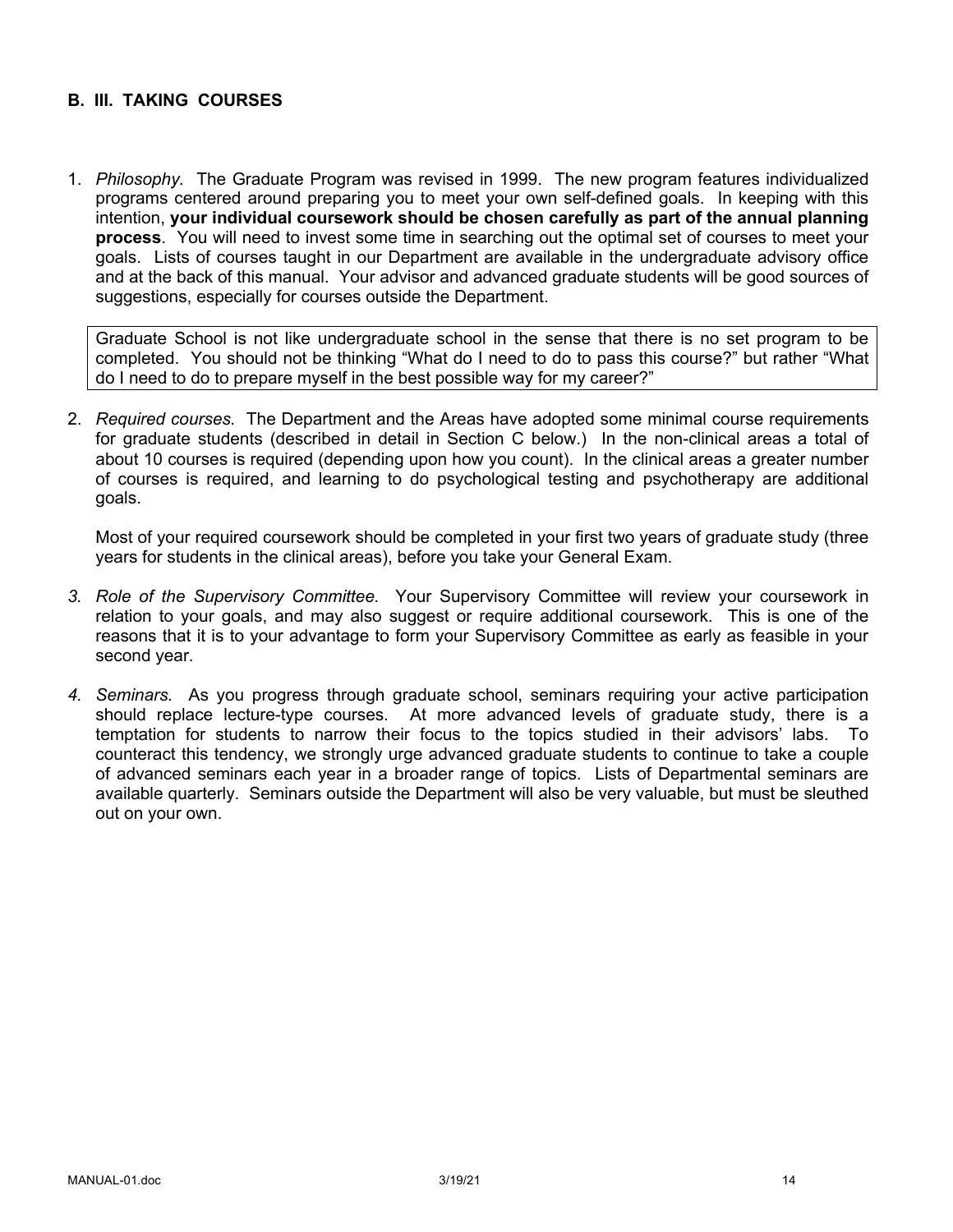# **B. IV. GRADING AND EVALUATIONS**

#### **Grades**

- 1. All courses fulfilling departmental requirements (300, 400, and 500 level courses only) must be taken for a grade unless the course as a whole is offered on a Credit/No Credit basis. As stated by the Graduate School, a grade of 2.7 is the minimal satisfactory grade for a course to fulfill departmental requirements. In order to earn a graduate degree, you will need at least 18 graded credits (with grades above 2.7) and a minimum grade point average of 3.0.
- 2. Some courses will be offered as Credit/No Credit and designated as such in the University Time Schedule. These courses cannot be counted toward the 18 graded credits required for the completion of a graduate degree.
- 3. You may opt to take courses other than those fulfilling departmental requirements on a Credit/No Credit basis. You must make that designation when you register for the course. The instructor must give you a numerical grade that will be changed by the Registrar's Office for transcript purposes. Again, these credits will not be counted in the 18 graded credits required for graduation.
- 5. Two sections of each independent study/research course (498, 499, 597, 599, 600, 700 & 800) are offered; section "A" for graded credit, section "B" for Credit/No Credit. You should discuss which section to take with the person sponsoring your work. Grades in these courses are not considered in calculating your grade point average.

600 is for independent research and should be used mainly during the first year. 700 is for the Master's degree (9 credits required) – thesis required 800 is for the Dissertation (27 credits required) and should be used as soon as your committee is formed and/or you have begun your own independent research

5. An "N" grade is given in independent study/research courses when a project continues over several quarters and will not be graded until its completion. You must maintain continuous registration in that course until a grade is given, and you must be consistent in registering for either the graded or the Credit/No Credit section.

#### **Evaluation Procedures**

- 1. Your most important evaluations will be provided by your advisor and by your annual evaluation / feedback letter.
- 2. Grade reports are received each quarter in the Graduate Office and are made a part of each student's file. If your quarterly or cumulative grade point average drops below 3.0, your name will appear on the "Low Scholarship List" sent by the Dean of the Graduate School to the Graduate Program Coordinator. The progress of those students will then be reviewed by the Graduate Training Committee at their next meeting (usually the 2nd week of the following quarter), and one of the five possible actions listed in Section 2 below may be taken.
- 3. In the unlikely event that your progress is less than satisfactory in any area of your program, you will receive feedback from the Graduate Program Coordinator, and in some cases, from the Dean of the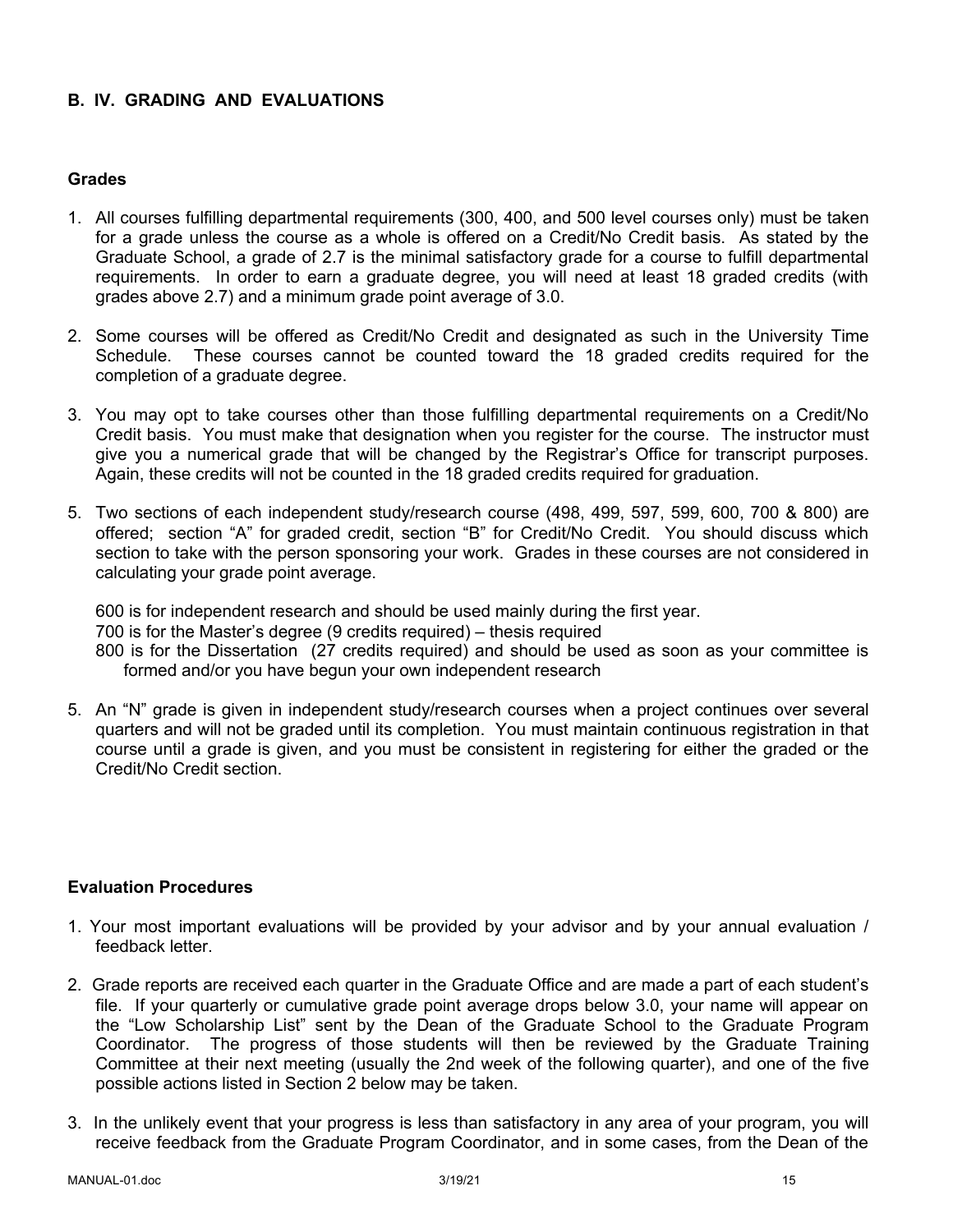Graduate School. There are five ways in which unsatisfactory progress can be communicated to a student. They are, in increasing order of seriousness:

- 1) a verbal warning from the student's advisor or from the Graduate Program Coordinator,
- 2) a written warning from the Graduate Program Coordinator ("Internal Warn"),
- 3) a change in the student's status to "Warn," (external/Graduate School)
- 4) a change in the student's status to "Probation," or (external/Graduate School)
- 5) a change in the student's status to "Final Probation." (external/Graduate School)

Procedures 1 and 2 are essentially "internal" warnings within the department, whereas procedures 3, 4, and 5 are actions taken by the Dean of the Graduate School.

"Probation" or "Final Probation" status results in a notation on your transcript and in a letter being sent to you by the Dean. Students in each of the three "external" categories (3, 4, and 5) will be informed in a letter from the Graduate Program Coordinator of the steps they must take to return their standing to that of a student in good standing. A student is not usually dropped from the University unless he/she has spent at least one quarter in the status of "Final Probation." Students in Probation or Final Probation status are less likely to receive assignments as teaching assistants (see "Policies for the Assignment of Teaching Assistants" in this manual).

- 4. At the request of any faculty member, Supervisory Committee, or individual student for him- or herself, the Graduate Training Committee will review the academic status of any graduate student and will make any appropriate recommendations.
- 5. You should receive your annual evaluation in the early summer. Should you have questions about your evaluation, see your advisor or the Graduate Training Coordinator.

# **B. V. SUPERVISORY COMMITTEE**

Your Supervisory Committee's roles are to guide you in the preparation of your graduate program, to conduct your General Examination, and to conduct your Final Examination.

- 1. *Composition of the Supervisory Committee*: You must set up a Supervisory Committee consisting of at least four and not more than seven members. This Committee must be officially formed at least four months prior to the time the warrant for the General Exam is presented to the Graduate School. It is advisable to have one or more members over the minimum number to assure a necessary quorum for meetings and examinations. The following are considerations for composition of the committee:
	- a) Members of the committee must be members of the appointed Graduate Faculty. One or two members may be appointed who are not on the Graduate Faculty, if the majority of the members are Psychology Graduate Faculty members, and if a CV is provided to the Graduate Program Advisor for the non-Graduate Faculty member. Not every faculty member is a member of the Graduate Faculty, although most are. Some new assistant professors, lecturers, and research associates are not. If in doubt, ask the person you are considering having your committee, check with the Psychology Graduate Program Office, or call the Graduate School's Student Services Office at 206-543-8720. You may also check the following website: http://www.grad.washington.edu/gradfac/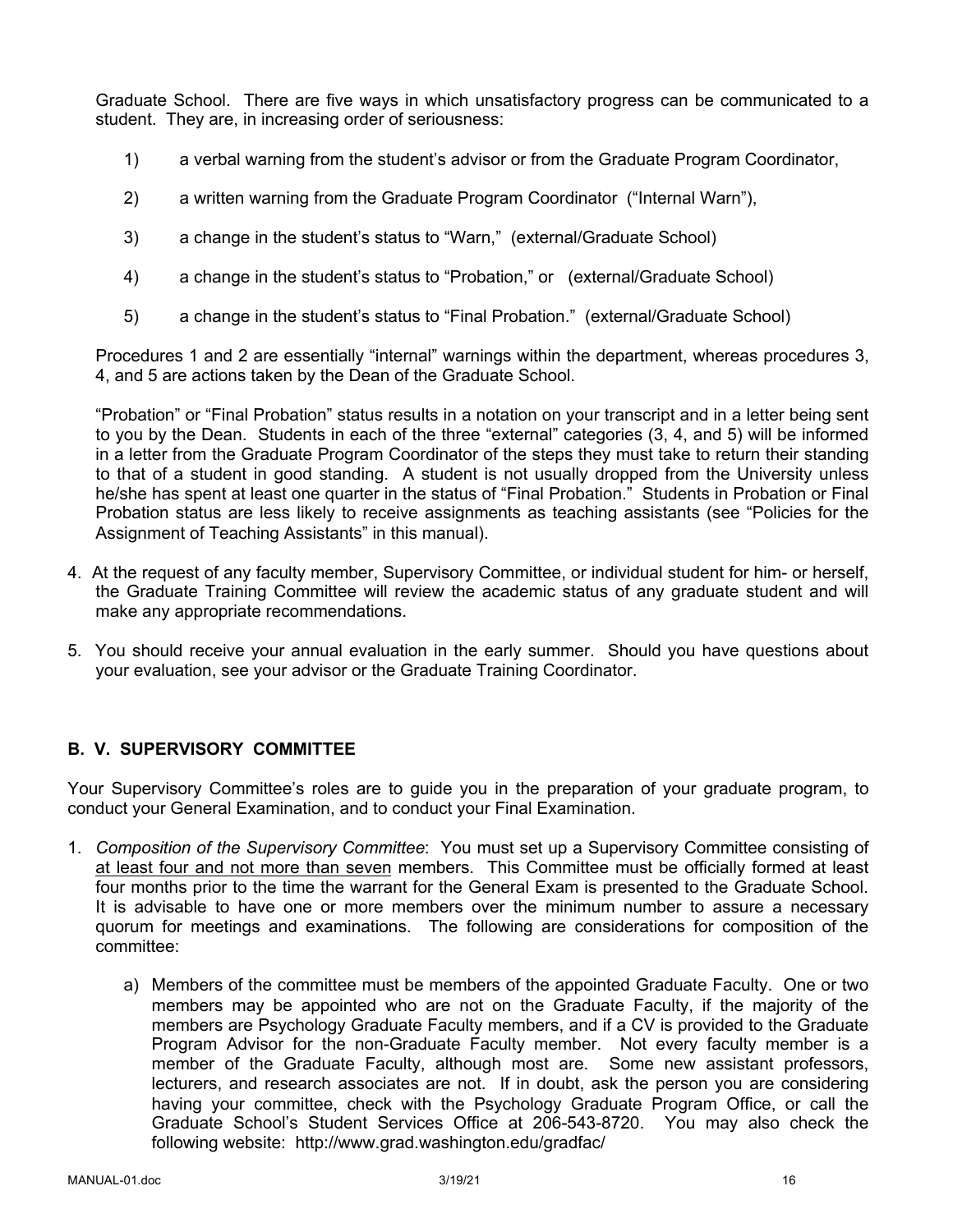- b) A majority of your members must be from your major area, e.g., Clinical, Behavioral Neuroscience, etc. Normally, at least three of your members are core faculty in the Psychology Department, but members of other departments are also eligible.
- 2. *When to Form Your Supervisory Committee*: Your supervisory committee should be formed either at the end of your first year or as early as feasible in your second year in the UW Ph.D. program. It is advisable to form this committee early so that your committee members can have a voice in the curriculum you follow in preparation for your General Examination (see "General Examination" section in this manual.)
- 3. *Procedures for the Formation of Your Supervisory Committee*: (Beginning sometime in the fall of 2001 the Graduate School expects to have a website where the committee may be setup on-line. When this becomes operable, the following instructions will no longer be necessary.)
	- a) Get an "Application for Ph.D. Supervisory Committee" form from the Graduate Program Office, G-127.
	- b) Discuss your committee with each potential member and get a signature on the form for each member who is willing to serve on the committee. An e-mail concurrence may be attached to the request form in lieu of a signature.
	- c) Return the form to the Graduate Program Office. An official request will be prepared and sent to the Graduate School.
- 4. *Graduate School Representative (GSR)*: The Graduate School will appoint a Graduate School Representative who is from a field other than Psychology. The GSR represents the broad concerns of the Graduate School. The role of the GSR includes monitoring the conduct of the student's exams, resolving conflicts, and facilitating communications between committee members and the student. The GSR is charged with the additional responsibility of reporting directly to the Dean of the Graduate School on the content and quality of the General and Final Examinations. The main function of the GSR is to ensure that the process allows for fairness to all parties. **The GSR is a non-voting committee member**.
- 5. *Changing (Reconstituting) Your Committee*: Within reason, it is possible to change the members of your committee. For example, if your dissertation focus has changed, a different committee member may be more appropriate. The Graduate School will not honor requests to change the GSR if the reason for the change is a scheduling difficulty. If you and your advisor decide that a change is needed, follow the steps outlined below.
	- a) Get a "Request for Supervisory Committee Reconstitution" form from the Graduate Program Office, G-127.
	- b) Indicate the changes to be made, and your reasons for making these changes.
	- c) Get the signatures of any members who are being added to, or removed from, the committee. An e-mail concurrence may be attached to the request form in lieu of a signature.
	- d) Return the form to the Graduate Program Office. An official request will be prepared and sent to the Graduate School.
- 6. Meetings with your Supervisory Committee
	- a) As early in your second year as feasible, you should meet with your Supervisory Committee to plan the course work, reading, and other activity you will undertake in preparation for your General Examination, which is normally taken during the  $3<sup>rd</sup>$  year.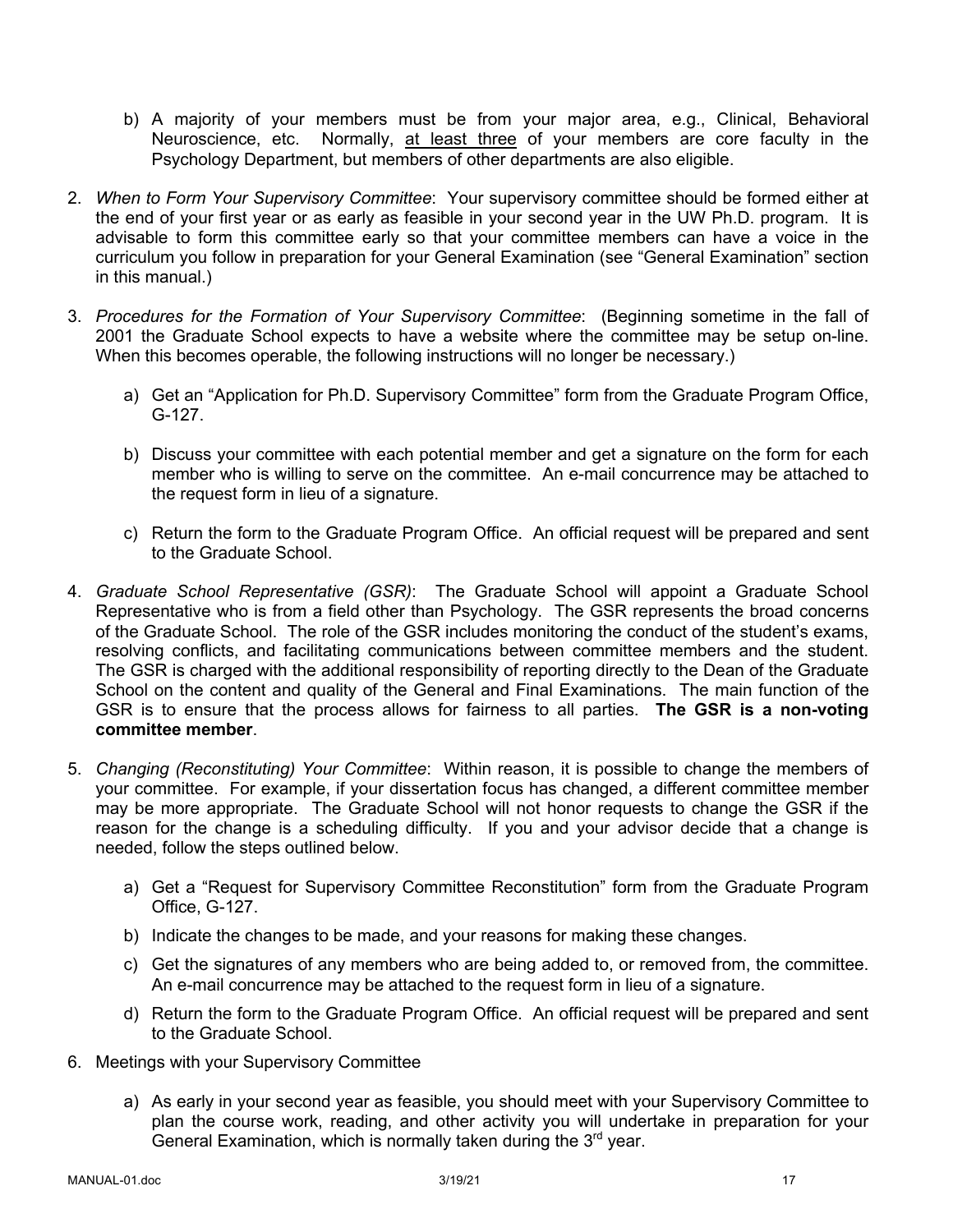- b) The committee (a minimum of 4, including the chair, the GSR, and any two other members of your supervisory committee) will meet for the oral portion of your General Examination.
- c) Normally, a meeting is held to approve your dissertation proposal.
- d) The committee (a minimum of 4, including the chair, the GSR, and any two other members of your supervisory committee) will meet for your Final Examination, during which you will defend your dissertation.
- e) Other meetings may be scheduled as you, and the chair of your committee deem necessary.
- f) The GSR does not need to be present at routine supervisory meetings (e.g., to plan a course of study). The GSR is required to be present at the General Exam and at the oral defense of the Dissertation (Final Exam).

## READING COMMITTEE

The Reading Committee is a separate subset of your Supervisory Committee and must be appointed separately. You should form your Reading Committee when you are close to defending your dissertation. The purpose of this committee is to read the dissertation and agree that you are ready to defend it in an oral examination. Choose any three members of your supervisory committee (not including the Graduate School Representative) who will agree to be on the committee. They will read the various drafts of your dissertation, make comments and suggestions for improvement, and finally sign the request to schedule the final exam along with all the other members of your committee. See the section on Final Examination for details on forming this committee.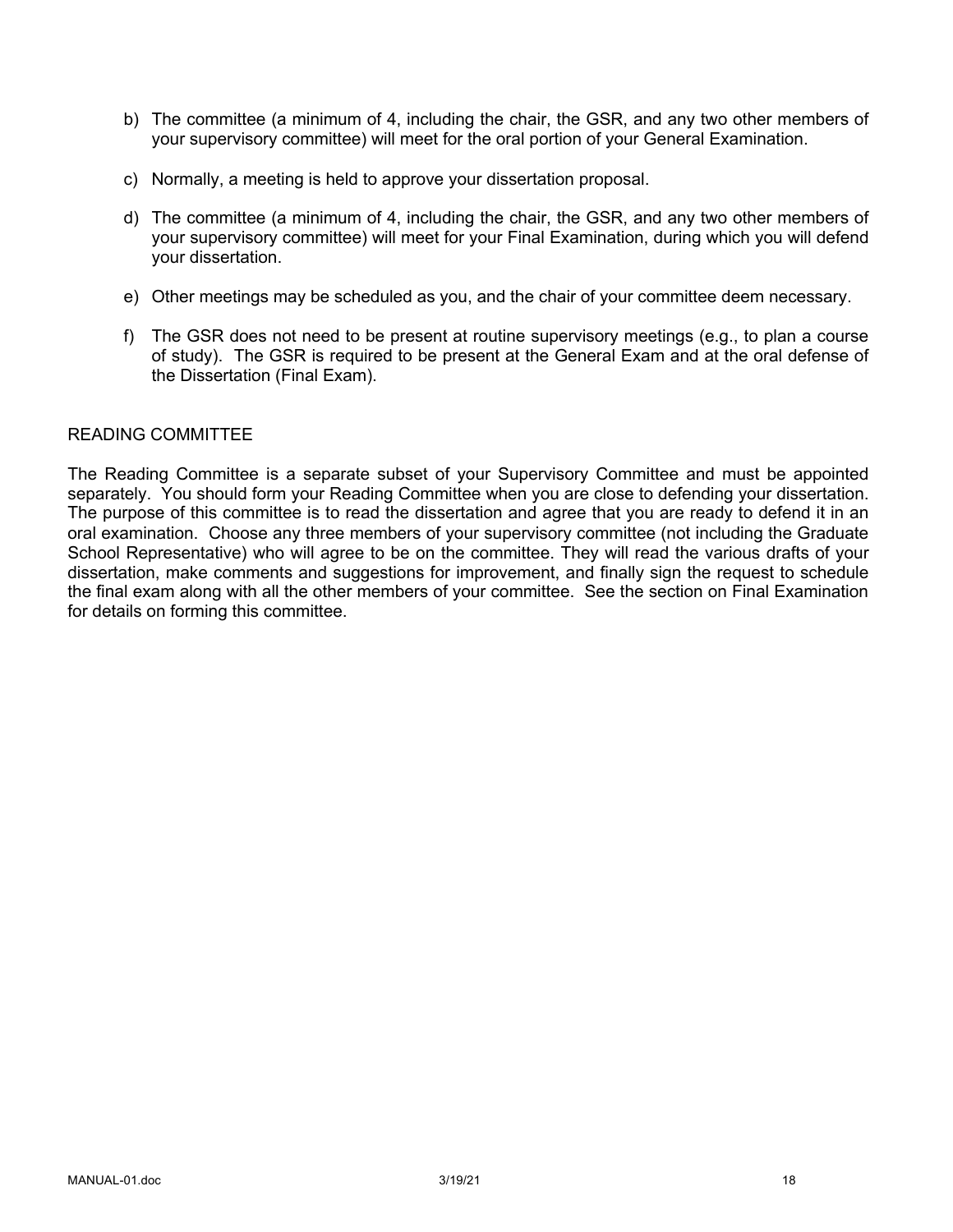# **B. VI. MASTER'S DEGREE**

The Psychology Department has an approved, thesis only, Master's Degree option that can be completed along the way toward the Ph.D. and is not a requirement of the Department. You may, however, set a requirement to include a master's degree in your Plan (see Annual Plan in Section A. IV, or appendices).

## **There is no non-thesis Master's Degree available to graduate students in the Psychology Department.**

In the first two weeks of the quarter in which you expect to complete a Master's degree, you must submit an application to the Graduate School. You may now do this on-line at the following address: http://www.grad.washington.edu/stsv/mastapp.htm. If approved, your application will be forwarded to the Graduate Program Office in Psychology approximately the 5th week of the quarter. It will be filed in your student file until requested by you or your committee for signature. Any two members of your supervisory committee, or your advisor and one other graduate faculty member, are required to sign the warrant for your Master's Degree. Your approved application is good for one quarter only. If you do not submit your thesis for the Master's degree by the last day of the approved quarter, you must reapply.

## *Requirements for the Master's Degree*

- 1. A minimum of 36 credits, 9 of which must be thesis credits.
- 2. At least 18 of the 36 credits must be numbered 500 or above; at least 9 must be for course work, 9 must be for thesis (700).
- 3. Numerical grades in at least 18 credits of work at 300, 400, and 500 level courses at the UW A minimum grade point average of 3.0.
- 4. A minimum of 30 credits must be earned at the University of Washington.
- 5. A thesis approved by your "Supervisory Committee", which consists of at least two members of the Psychology faculty. This is not necessarily the officially appointed Supervisory Committee discussed earlier. If you have not yet formed your official Supervisory Committee it is necessary only to have your advisor and one other Graduate Faculty member from the Psychology Department sign the warrant for your Master's Thesis.
- 6. A final Master's examination, either oral or written, may be required by your Supervisory Committee.
- 7. Any additional requirements as set by your advisor, your Supervisory Committee, the Graduate Training Committee, or as stated in your Plan.
- 8. Completion of all work for the Master's Degree within six years. This includes work transferred from other institutions.
- 9. You must be registered at the University either full- or part-time in the quarter in which you complete the requirements for the degree.
- 10. Your signed warrant and completed thesis must be accepted by the Graduate School by the last day of the quarter in order for you to receive your degree that quarter.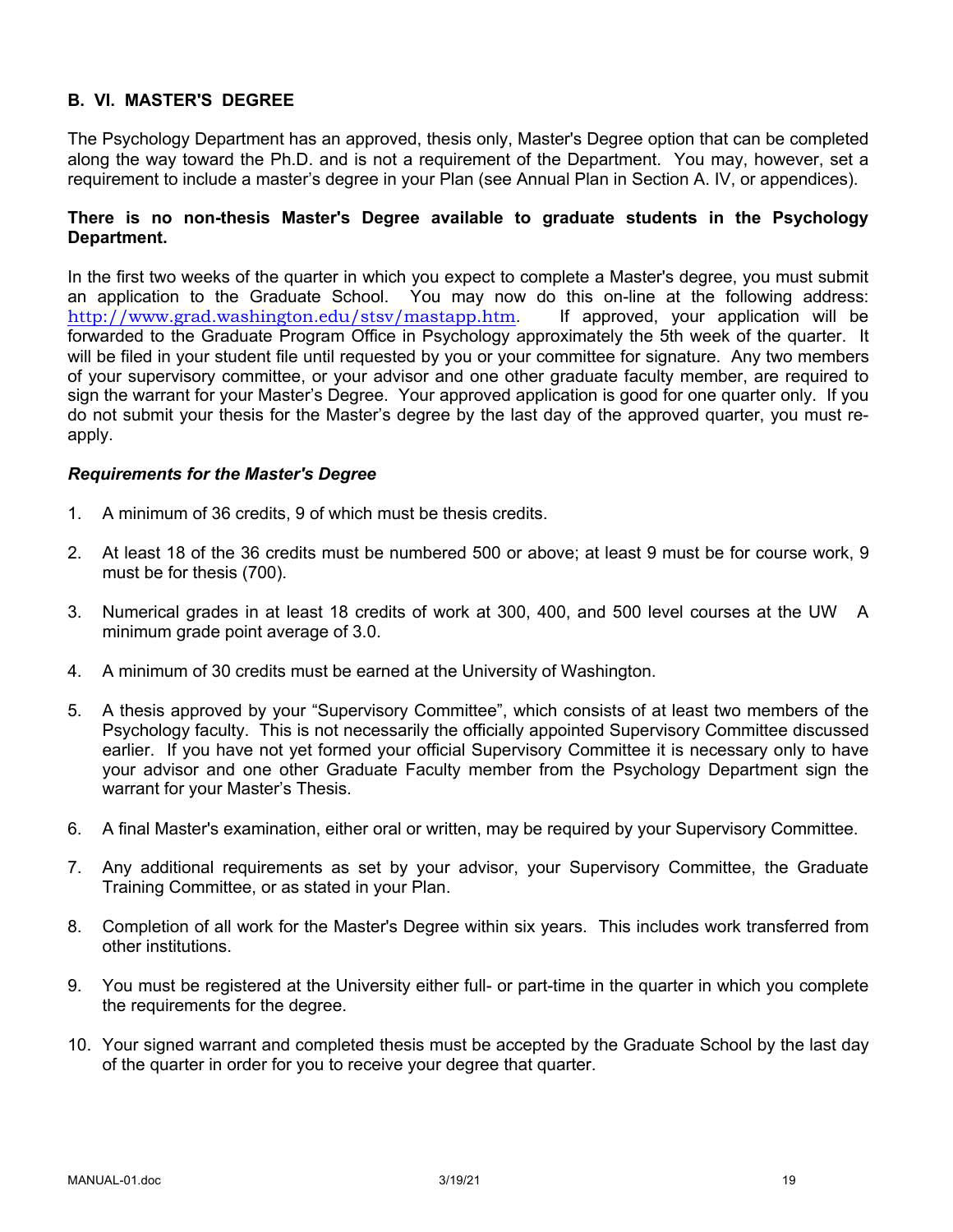## **B. VII. GENERAL EXAM**

- 1. The General Exam is a requirement of the Graduate School. The General Catalog states that you should take your General Exam when your background of study and preparation is sufficient to justify undertaking the examination. Although there may be more than one part to the examination, the only requirement from the Graduate School is an oral examination attended by at least four members of your committee, including the Chair and the GSR (see Section B. V. 4.). Your entire committee should be given the opportunity to participate in setting both the format and the content of your exam.
- 2. You must have completed two years of graduate study and be well along in your course requirements before you take the General Examination. The Graduate School requires that all coursework, including departmental requirements, be completed at this time. Exceptions may be granted with the signed approval of your advisor.
- 3. You must have formed a Supervisory Committee at least four months prior to taking your exam.
- 4. You must be registered at the UW for a minimum of 2 credits for the quarter in which you complete the General Examination.
- 5. You should plan to take the General Exam as early as feasible in the  $3<sup>rd</sup>$  year of study. Any student who has not passed the General Examination prior to the beginning of the fourth year of study may be recommended for Probation. If you have not passed the General Examination by the beginning of the third quarter of your fourth year, you may be recommended for Final Probation. (Exception: Students in the Clinical areas will have a nine-month extension of these deadlines.)
- 6. You must schedule the oral part of the examination and present the request for the General Examination, signed by you, your chairperson, and all members of the committee, to the Graduate School at least three weeks before the date of the meeting. The Graduate Program Assistant (G-127) will prepare the request for scheduling the exam. Arrange a date and time for the exam that is agreeable with all your committee members. Give this information to the Graduate Program Assistant at least 21 days before the exam date. A warrant is prepared by the Graduate School and sent to the GPA. The warrant may be picked up by the advisor or designee on exam day.
- 7. Upon satisfactory completion of the General Examination, the warrant will be signed by the Supervisory Committee, returned to the Graduate Program Office, and filed with the Graduate School. If this is filed by the last day of the quarter you will be designated as a doctoral Candidate (Ph.C.) for that quarter. Otherwise you become a Candidate at the end of the following quarter.
- 8. If you do not pass, the exam must be rescheduled.
- 9. The General Examination and Final Examination may not be taken in the same quarter. You may take the General Examination one quarter and take the Final Exam the next.

#### **Summary of Procedures for the General Examination**

1. Form your Supervisory Committee, preferably during Autumn Quarter of your second year of study at the UW. (See "Supervisory Committee" Section B. V.) Meet with your Supervisory Committee as early as feasible in your second year to plan the curriculum that will prepare you for your examination and to plan the format of the exam. The Graduate School requires at least four months between the time your committee is officially appointed by the Graduate School and the date of your oral General Examination.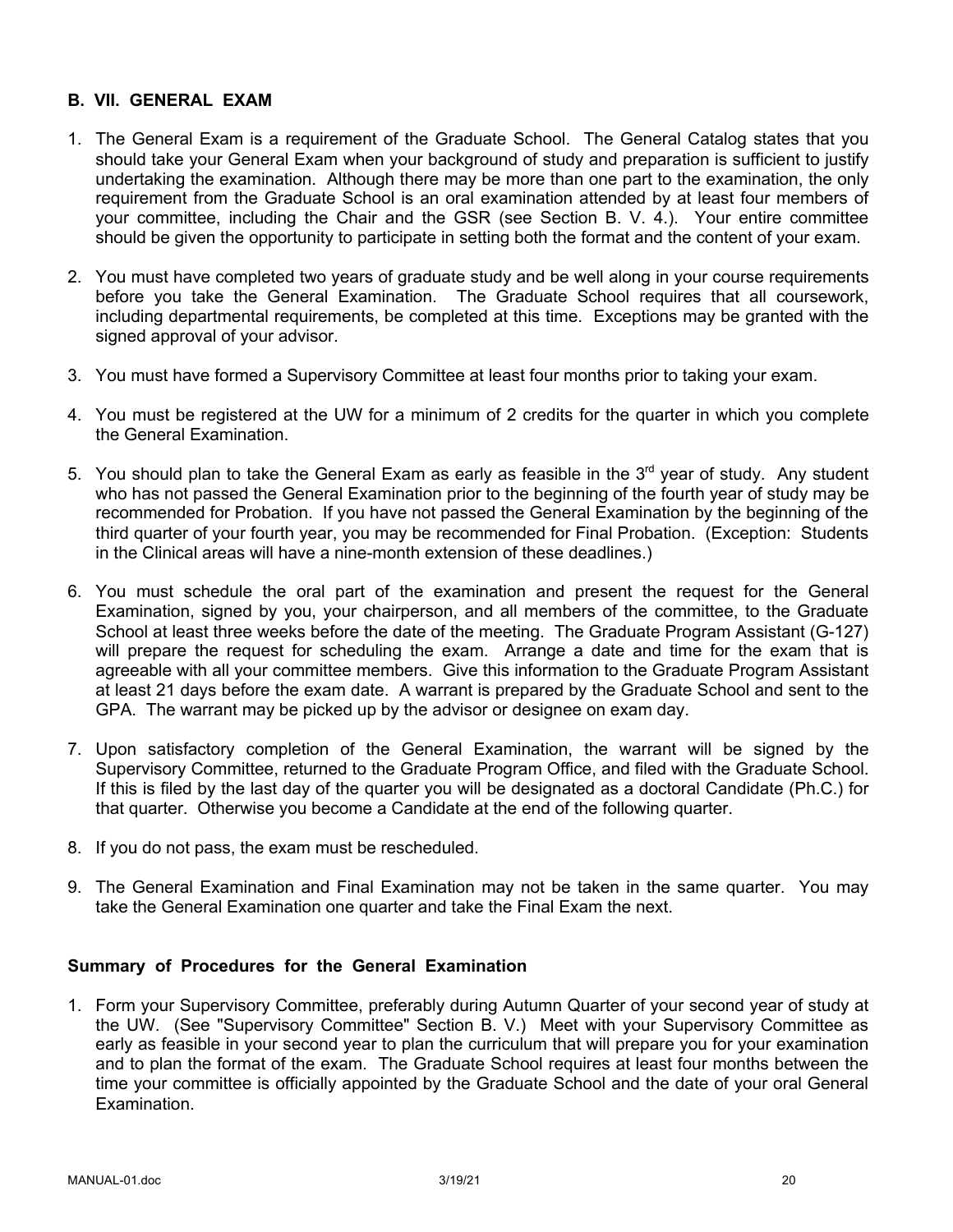- 2. General Exams take several forms. For example, a take-home essay exam or the preparation of a paper may precede the oral exam. Plan the format with your advisor and Supervisory Committee.
- 3. Fulfill all requirements that precede the scheduling of an oral General Examination. Complete the coursework questionnaire, obtained from the Graduate Program Office (G-127), showing that you have met all course requirements or, with your advisor's approval, will soon do so. Return this form to the Graduate Program Office **before** you request the scheduling of your exam.
- 4. After the preliminary stages have been completed satisfactorily, arrange a date and time for the oral exam that is agreeable with all your committee members. Reserve the date and time and a room with Geri Williams in the Psychology Departmental Office. Give the date and time arranged to the Graduate Program Assistant (Sandi Dormont, G-127) who will help you prepare and send the General Examination application to the Graduate School for official scheduling of the examination.

## **5. THE GENERAL EXAMINATION REQUEST MUST BE SIGNED BY YOU AND ALL YOUR COMMITTEE MEMBERS, AND RECEIVED AT THE GRADUATE SCHOOL AT LEAST 21 CALENDAR DAYS BEFORE THE EXAM DATE. Plan ahead accordingly.**

- 6. On the day of the oral General Examination, you or your Chairperson should get the warrant from the Graduate Program Assistant (G-122) to take to the meeting, if the warrant has not already been placed in your Supervisory Chair's mailbox. After your Supervisory Committee has signed it, return the warrant to the Guthrie 127.
- 7. Optional: If you'd like to receive a diploma of your doctoral candidacy (Ph.C.) then complete the postcard application for the Candidate's Certificate (attached to the warrant and also available from the Graduate Program Office) and mail to the Registrar, 207 Schmitz Hall, Box 355850.

# **Clinical General Exam Requirements**

The Clinical and Child Clinical Areas have a fixed format and content for the general exam. Three things are required:

- 1. A written publication-quality empirical article conducted since beginning graduate school at the University of Washington on which the student has played a key role, both conceptually and analytically. This will usually be the student's second year project. However, in cases where the second year project is not publication worthy, another piece of work can be used to meet this requirement. The requirement is that students will have to actually send the article out to a peerreviewed journal.
- 2. A comprehensive written review of the literature on a topic relevant to clinical psychology of the student's choosing. This can either be presented as a Psychological Bulletin type paper or in the form of a dissertation proposal.
- 3. An oral defense of the literature review/dissertation proposal. This oral defense will usually include both a presentation by the student and a period of questioning from the committee.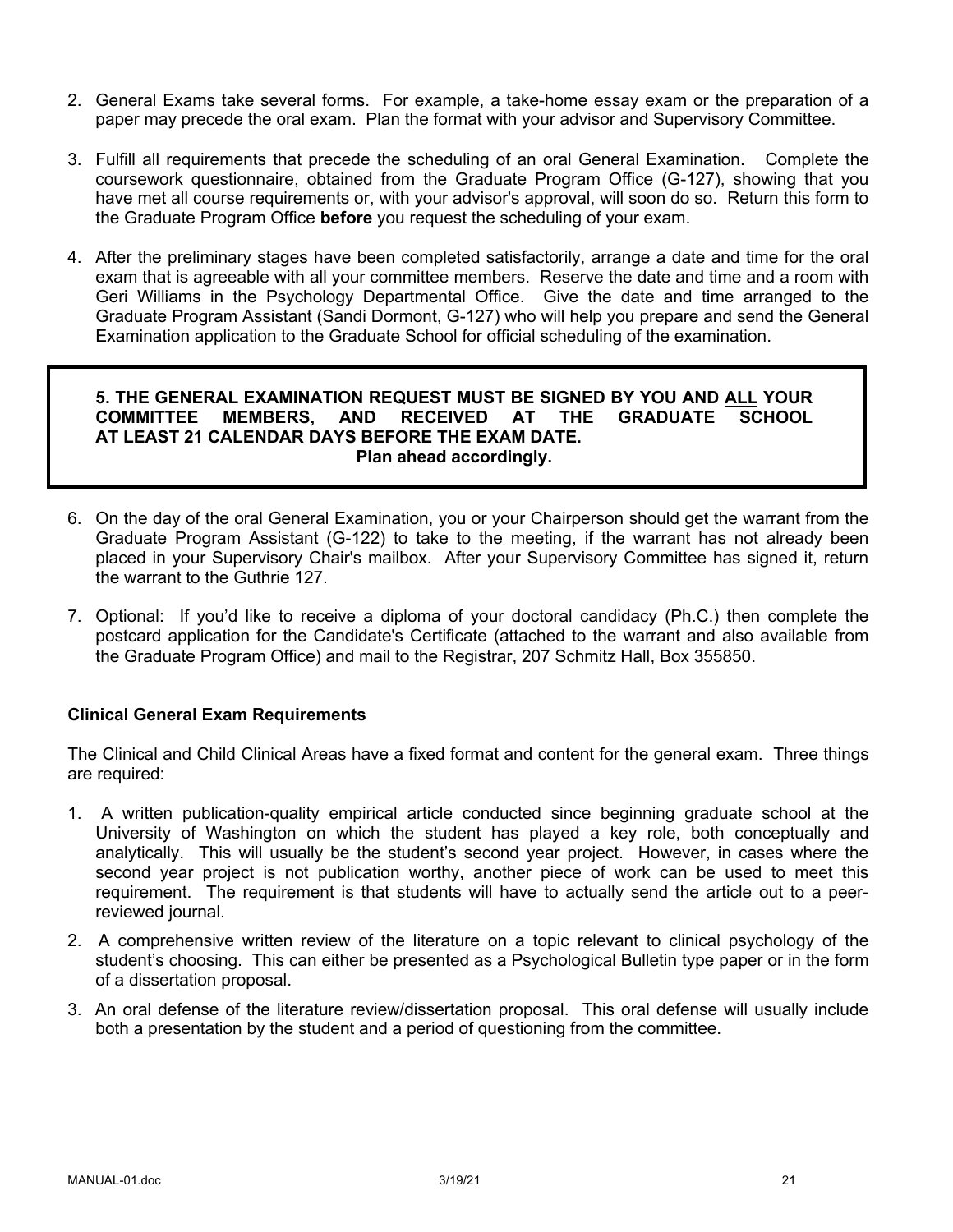#### **B. VIII. DISSERTATION AND FINAL EXAMINATION**

The dissertation and defense of it, in the Final Examination, are the final requirements for the Doctoral Degree. These requirements are undertaken after you have received Candidate status, i.e., passed your oral General Examination at least one quarter previously. The dissertation should demonstrate "original and independent investigation and achievement [and]... should reflect not only mastery of research techniques, but also ability to select an important problem for investigation." From Graduate School Manual, p.46).

- 1. You must register and receive credit for a minimum of 27 credits of dissertation research (800) distributed over a minimum of three quarters. At least one of these quarters should be after you have passed your General Examination. Your Final Exam cannot take place in the same quarter as your General Exam.
- 2. As you near completion of your dissertation, obtain the signatures of three members of your Supervisory Committee whom you would like to be on your **Reading Committee**. Get the necessary form from the Graduate Program Assistant (G-127) and return the signed form to her. An official request will be prepared and sent to the Graduate School. The Graduate School will then appoint an official Reading Committee. This should be done before you schedule your Final Examination. (See also Section B. V.)
- 3. To schedule your Final Examination, arrange a day and time agreeable with your committee members. Reserve a room via Geri Williams (Main Office). A minimum of 4 members, one of whom is the Graduate School Representative (GSR), and one of whom is the chair, must be present at the examination.
- 4. Obtain a "Request for Scheduling the Final Examination" form from the Graduate Program Office (G-127). ALL members of your Supervisory Committee including your Supervisory Chair must sign this after they have read a draft of your dissertation. Return the form to the Psychology Graduate Program Office. The scheduling request is then submitted to the Graduate School by the GPA *at least 21 calendar days* before the proposed examination date.
- 5. When the Graduate School Student Services Division approves the request, a Final Examination Warrant will be sent to the Psychology Graduate Program Assistant.
- 6. The approved warrant arrives in the Psychology Graduate Program office approximately one week before the Final Exam date. Either you or your Supervisory Committee Chair will arrange to obtain the warrant on or before the final exam day. The final warrant is signed by all committee members present (minimum of four required) at the exam and returned to the Psychology Graduate Program Office.
- 7. The signed Final Examination Warrant indicating satisfactory performance on your exam and two final copies of your approved dissertation must be accepted by the Graduate School's Student Services Division, 200 Gerberding (Administration) Hall, within 60 calendar days of the defense or you must redefend. You must be registered at least part-time for the quarter in which you submit your dissertation. If the dissertation is turned in after the quarter ends, you must register for the following quarter. The Graduate School strictly enforces the deadline for dissertation submission and the enrollment requirement.
- 8. The Graduate School requires that the University publish your dissertation in adherence with strict formatting guidelines. A document entitled "Requirements for the Preparation of Theses and Dissertations" is available from the Graduate School and must be followed to the letter. Failure to meet the formatting requirements may mean retyping portions of the dissertation. If you wait until the last minute to have this checked, you may have to enroll for another quarter just to turn in your dissertation! Don't let this happen to you.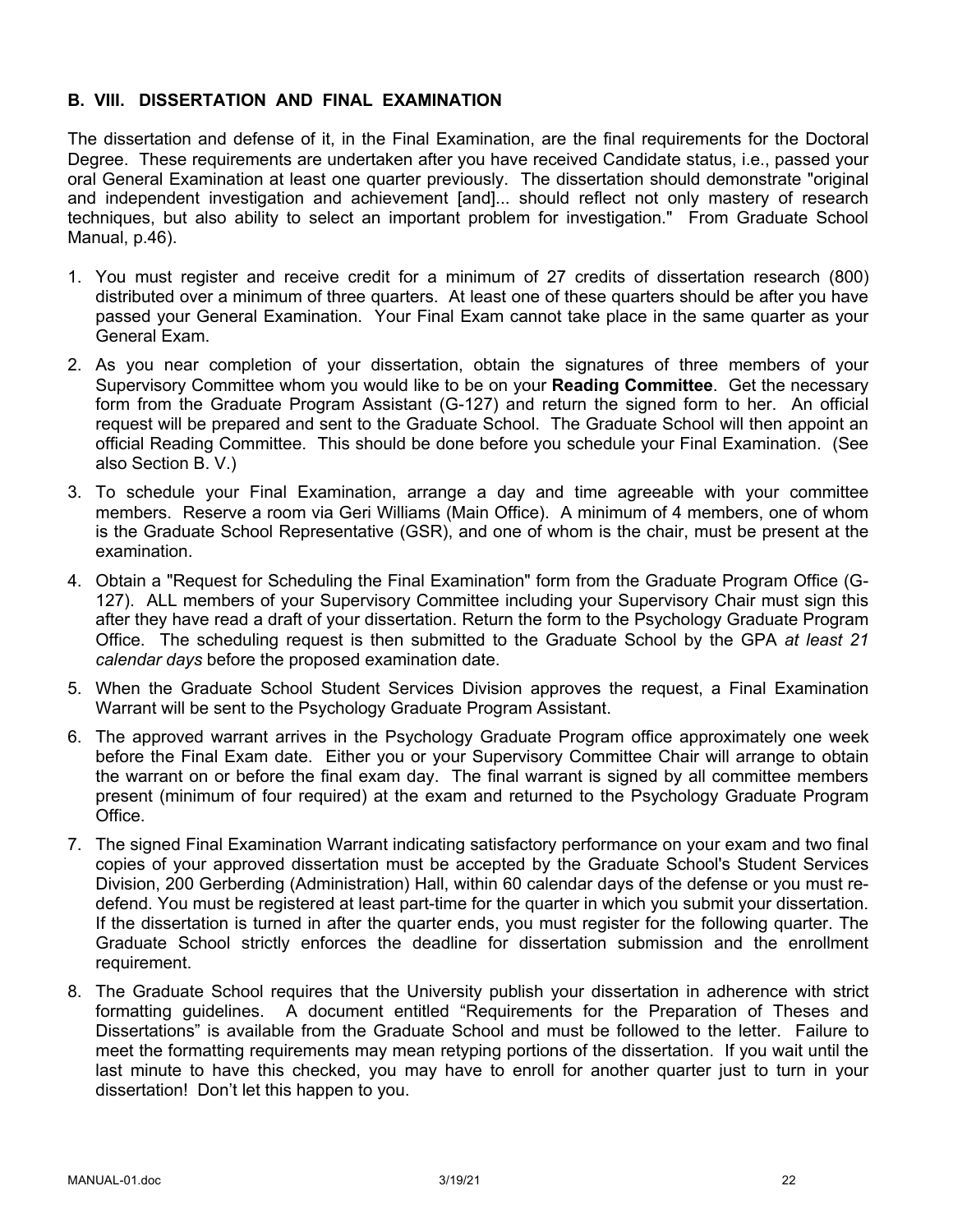9. The Graduate School also requires that the University publish your dissertation. **You are responsible for the cost**, which includes a \$25 binding fee. You must also pay for publishing your abstract (additional \$50) or the entire dissertation (additional \$52). If you choose to publish the entire dissertation, you may also copyright it for an additional charge. Plan to spend a minimum of \$75-100.

## **Requirements for Doctoral Degree which must be met before a Final Examination will be scheduled**

- 1. Completion of all required courses of the Psychology Department including statistics, Within-Area and Outside-of-Area requirements, plus any additional requirements imposed by your area or supervisory committee.
- 2. Presentation of 90 credits, at least 60 of which must be taken at the University of Washington.

At least half of your program must be in courses 500 or above.

- 3. You must have at least 18 graded credits of course work (300, 400, or 500 level courses only) at the UW which averaged to at least 3.0
- 4. Creditable passage of the General Examination at least one quarter before the Final Examination.
- 5. Minimum of 27 dissertation credits (800), taken over a period of at least three quarters, at least one of which follows the General Examination.
- 6. The Final Examination must be successfully completed, and the dissertation accepted by the Graduate School.
- 7. Completion of all work for the doctoral degree within ten years. This includes work transferred from other institutions, as well as all time spent on-leave, e.g., on internship.
- 8. You must be registered at the University either full- or part-time (minimum 2 credit hours) during the quarter in which you take your Final Examination. You have 60 days from the date of your Final Examination in which to submit your dissertation to the Graduate School. However, if you do not submit your dissertation in the same quarter in which you defended it, you must also be registered for the quarter in which you do submit your dissertation to the Graduate School. (Exception for Clinical Students only – see Final Exam before Internship below)

**Clinical Students:** The APA requires a PRE-DOCTORAL INTERNSHIP for a clinical degree. If your Ph.D. is conferred *prior* to completion of internship, that would go against APA regulations. When it comes time for licensing, you may find yourself ineligible. Please see below for your options in this situation.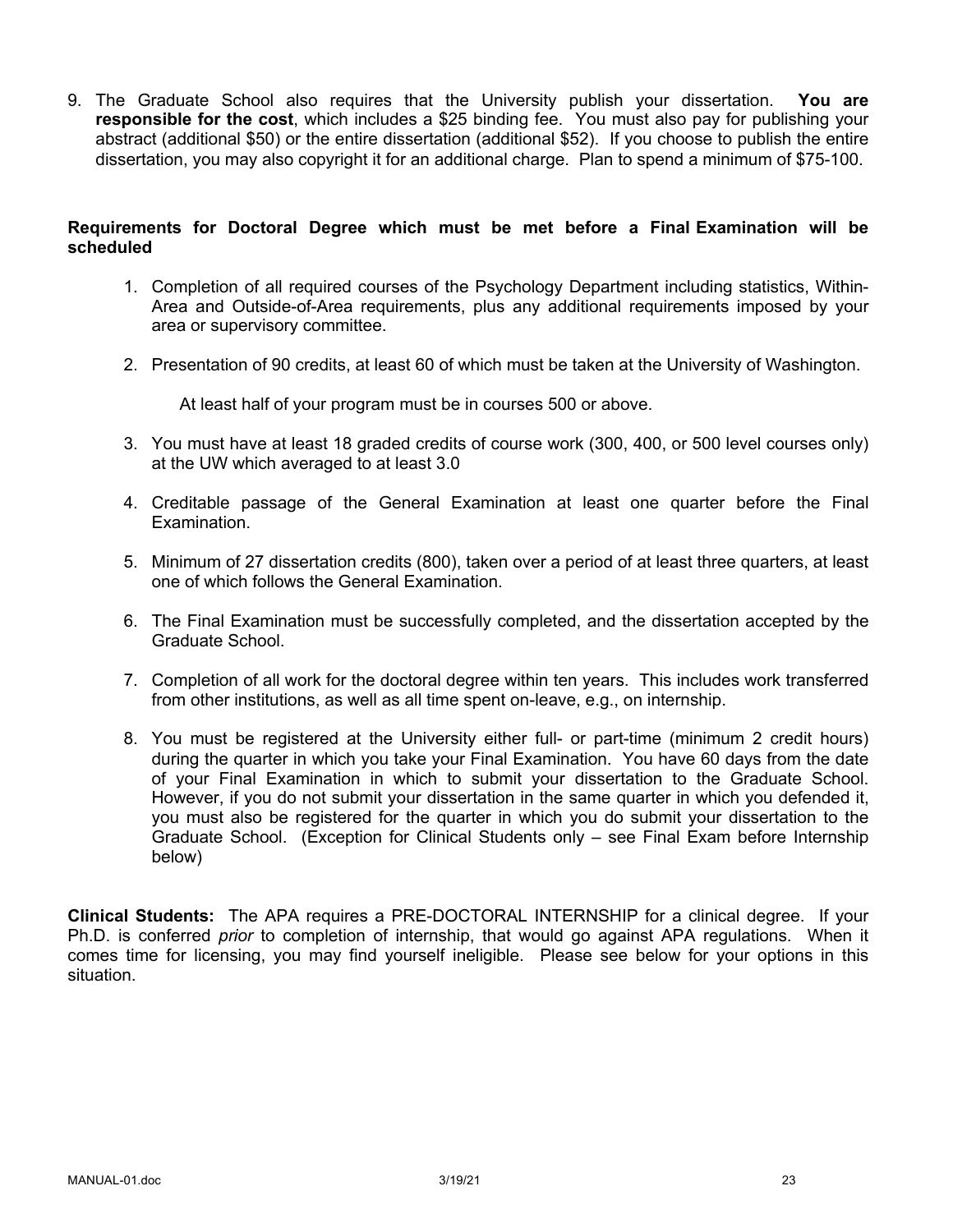## **FINAL EXAM (Dissertation Defense) BEFORE INTERNSHIP OPTION**

If you take your final exam (defend your dissertation) before you go on internship, you have only one choice for turning in the final draft to the Graduate School:

You must submit a Petition to the Dean to extend the deadline for submitting your dissertation beyond the 60 days allowed. This petition must include a timetable for completion of the internship and submittal of the dissertation. Then you, your advisor, or a trusted friend holds everything – dissertation and signed warrant – until the final quarter of your internship, or the following quarter. Once your internship has been successfully completed, you should get a letter from your internship supervisor stating that this is the case and send copies to both the Clinical Director and the Graduate Program Assistant in the Psychology Department. You then return, submit the paperwork to the Graduate School, and get your degree. (Or have that trusted friend submit the paperwork for you in your absence.) Registration is NOT necessary.

#### **FINAL EXAM (Dissertation Defense) AFTER INTERNSHIP OPTION**

#### **Returning Student Reenrollment Form:**

If you **do not** take your final exam (defend your dissertation) before you go on internship, you must be registered for a minimum of two credits in the quarter in which the degree is conferred (i.e., the internship is demonstrated to have been successfully completed, and the dissertation is submitted to the Graduate School). This requires the Returning Students Reenrollment Form to be returned to Schmitz Registration Office well in advance of the final quarter.

| July 1     | for Autumn Quarter |
|------------|--------------------|
| November 1 | for Winter Quarter |
| February 1 | for Spring Quarter |
| June 1     | for Summer Quarter |

The cost will be around \$500 -\$600 for the minimum two credits.

#### **IMPORTANT**

You should also be aware that there are other fees involved in submitting the dissertation including copying, microfilming, and copyrighting costs, so plan on an extra \$75 - \$100.

Also note that the degree is awarded at the END of the quarter in which it is earned. This becomes crucial when you have a job that begins in September and requires the Ph.D., but your degree is not effective until December!

**These requirements and others, can be found at the Graduate School's Student Services website:** http://www.grad.washington.edu/stsv/stsvindex.htm**. Please remember that in most cases departmental requirements take precedence over the minimal requirements listed by the Graduate School.**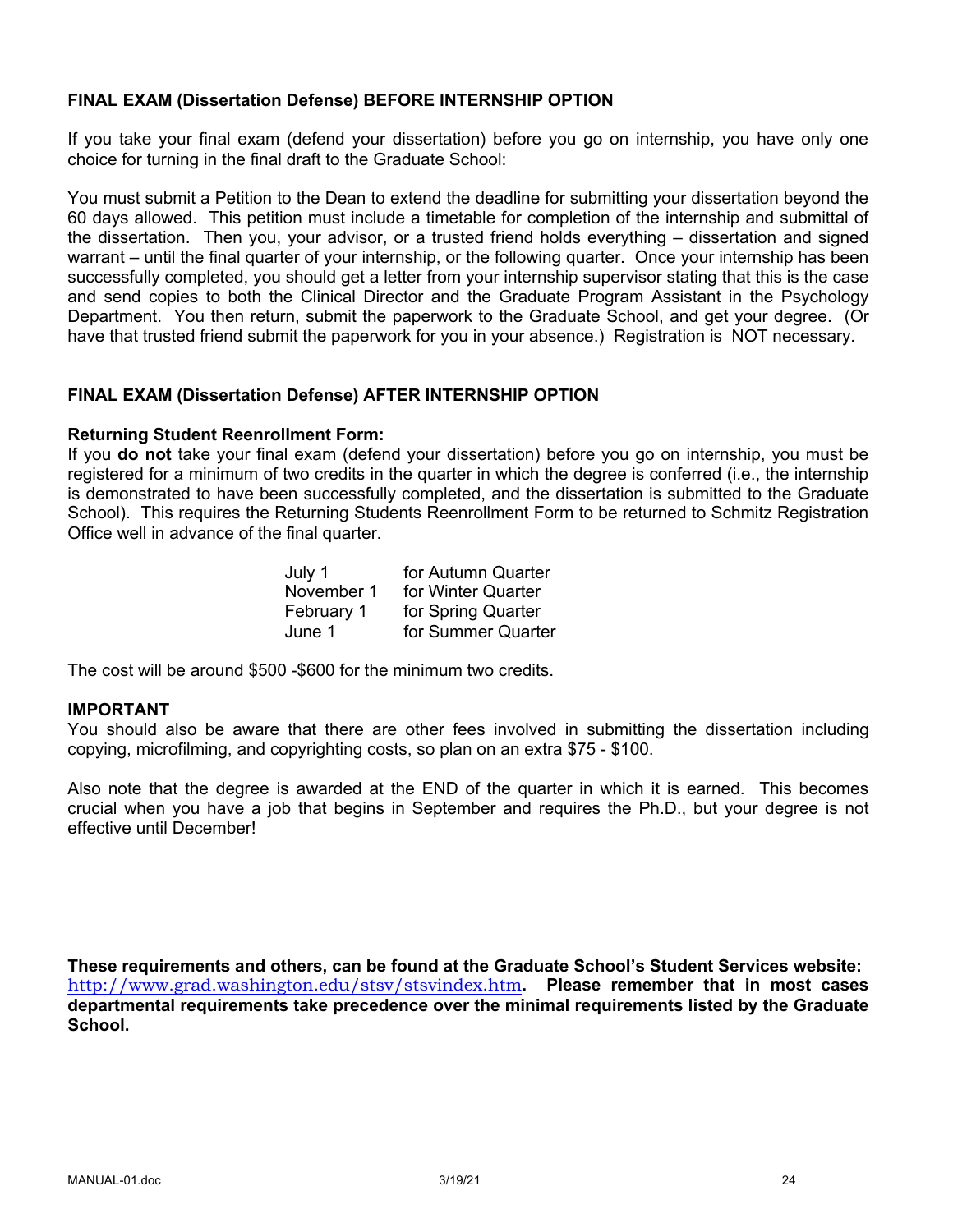# **C. AREAS OF STUDY AND AREA COURSE REQUIREMENTS**

# **C. I. DEPARTMENTAL REQUIREMENTS**

The Department of Psychology has course requirements for all graduate students. They are:

- **1. Orientation Week.** Psych 560 O (2 credits)
- **2. First Year Seminar.** A description will be provided during orientation week. (Psych 560 I, 2 credits)
- **3. Statistics and General Methodology**: *During the first year*, you must successfully complete or place out of Psych 513 and 514, and the SPSS computer labs, Psych 500 and 501.

("Successful completion" is accomplished by achieving a grade of at least 2.7).

- **4.** *Within-Area Requirements*: 3 or more courses as stipulated by the Area and individual advisors. See individual descriptions below (Section C.II.)
- *5. Outside-of-Area Requirements*: 3 or more courses either stipulated by the Area or determined by mutual agreement between the student and co-advisors or supervisory committee.

*Substitutions*: Potential substitutions should be discussed with your advisor and Area Head or Area Representative (see list below). Such substitutions should be made a part of your Annual Plan.

*Additional Course Requirements***: Beyond these Departmental requirements, your Area, advisor, and Supervisory Committee will recommend or require additional coursework designed with your stated goals in mind.**

All required course work in these areas should be taken for a grade, unless the course itself is offered only on a credit/no credit (CR/NC) basis. **As stated by the Graduate School, at least half of your program must be in courses 500 or above.**

# *Area Representatives - Graduate Training Committee (GTC) members*

The Area/Program Representatives and Area Heads for 2001-2002 are shown below

|                                   | Area Rep (GTC)        | Area Coordinator (Head) |
|-----------------------------------|-----------------------|-------------------------|
| <b>Animal Behavior</b>            | Jim Ha                | Mike Beecher            |
| <b>Adult Clinical</b>             | Ron Smith             | <b>Bill George</b>      |
| <b>Behavioral Neuroscience</b>    | Sheri Mizumori        | Ilene Bernstein         |
| <b>Child Clinical</b>             | <b>Ted Beauchaine</b> | Geri Dawson             |
| <b>Cognition and Perception</b>   | John Miyamoto         | <b>Beth Kerr</b>        |
| Developmental                     | Stephanie Carlson     | <b>Andy Meltzoff</b>    |
| Social Psychology and Personality | Jonathon Brown        | Yuichi Shoda            |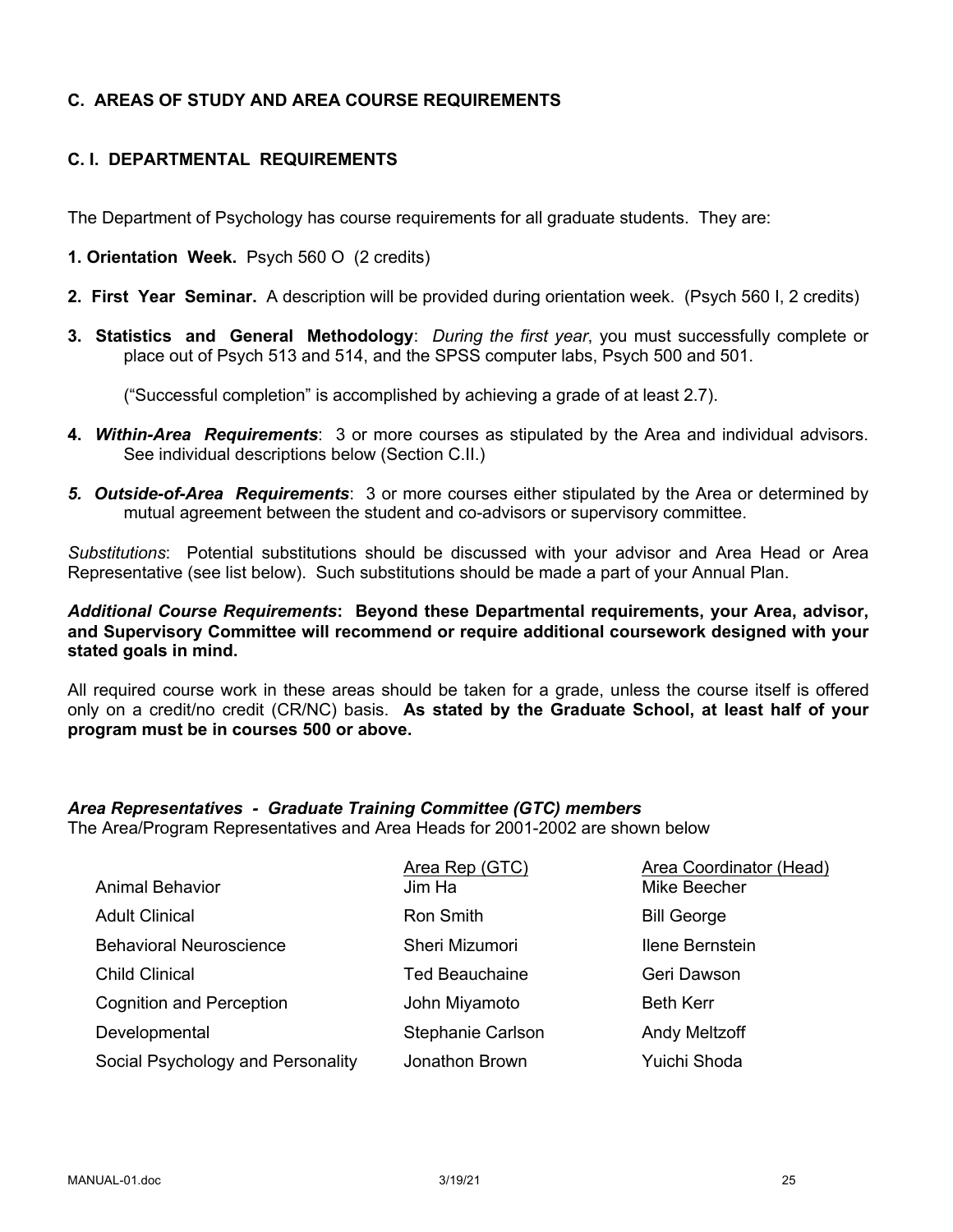# **C. II. AREA REQUIREMENTS**

In addition to the Departmental course requirements, the Areas may add requirements. Following are the current requirements by Area.

## **Animal Behavior**

*Within-Area Requirements*: a minimum of three courses chosen in consultation with advisors.

*Outside-of-Area Requirements*: no stipulations

*Other Requirements*: none

*Advice for students from other Areas:*

| Psych 400 | Learning                                 | (5)      |
|-----------|------------------------------------------|----------|
| Psych 408 | <b>Mechanisms of Animal Behavior</b>     | (4)      |
| Psych 409 | Sociobiology                             | (5)      |
| Psych 412 | <b>Behavioral Genetics</b>               | (4)      |
| Psych 416 | <b>Animal Communication</b>              | (5)      |
| Psych 417 | Human Behavior as Natural Science        | (5)      |
| Psych 418 | <b>Primate Social Behavior</b>           | (5)      |
| Psych 419 | <b>Behavioral Studies of Zoo Animals</b> | $(5-10)$ |
| Psych 542 | Seminar in Animal Behavior               | (2)      |
|           |                                          |          |

Comparable courses in other departments are also recommended. Consult with the area representative.

# **Behavioral Neuroscience**

*Within-Area Requirements*: Students are required to take 3 courses from the following list:

| (5)                                                                                                                                                                                                                                                                                                                                                                                                  |
|------------------------------------------------------------------------------------------------------------------------------------------------------------------------------------------------------------------------------------------------------------------------------------------------------------------------------------------------------------------------------------------------------|
| (5)                                                                                                                                                                                                                                                                                                                                                                                                  |
| (5)                                                                                                                                                                                                                                                                                                                                                                                                  |
| (4)                                                                                                                                                                                                                                                                                                                                                                                                  |
| (5)                                                                                                                                                                                                                                                                                                                                                                                                  |
| (4)                                                                                                                                                                                                                                                                                                                                                                                                  |
| (5)                                                                                                                                                                                                                                                                                                                                                                                                  |
| (5)                                                                                                                                                                                                                                                                                                                                                                                                  |
| (?)                                                                                                                                                                                                                                                                                                                                                                                                  |
| (4)                                                                                                                                                                                                                                                                                                                                                                                                  |
| (3)                                                                                                                                                                                                                                                                                                                                                                                                  |
| <b>Neural Basis of Behavior</b><br>Sensory Basis of Behavior<br>Vision and its Physiological Basis<br>Neurobiology of Learning and Memory<br><b>Behavioral Endocrinology</b><br>Development of Brain Connections<br><b>Neural Basis of Behavior</b><br><b>Regulatory Behavior</b><br>Introduction to Hearing Science<br><b>Biological Basis of Development</b><br><b>Quantifying Brain Structure</b> |

The individual's advisor and the area representative to the Graduate Training Committee must approve any substitution for these courses.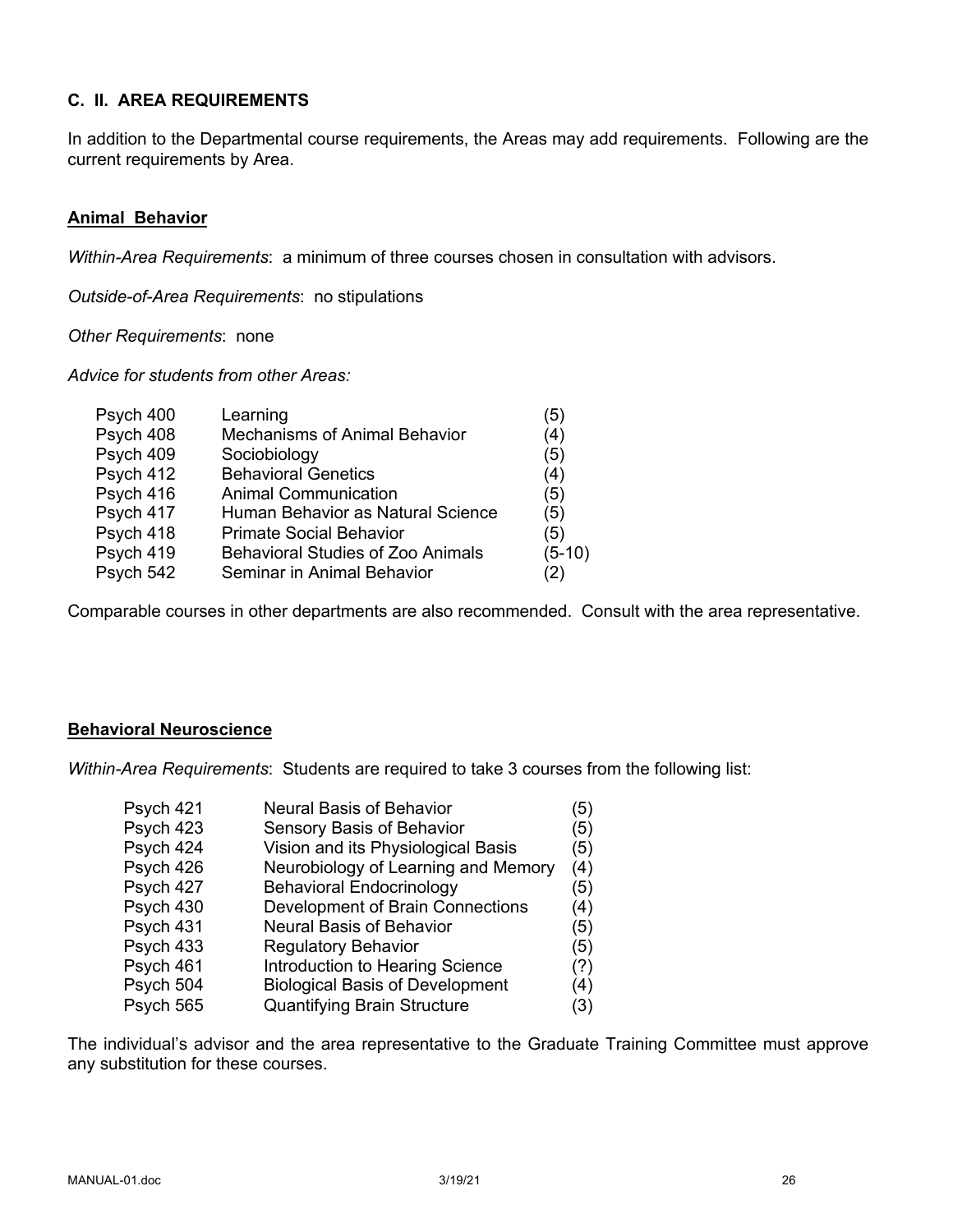#### *Outside-of-Area Requirements*:

| NeuBeh 502                  | Introduction to Neurobiology            | (4) |
|-----------------------------|-----------------------------------------|-----|
| and two other courses from: |                                         |     |
| NeuBeh 501                  | Introduction to Neurobiology            | (3) |
| NeuBeh 503                  | Introduction to Neurobiology            | (4) |
| Conjoint 501                | <b>Molecular Basis of Cell Function</b> | (3) |

Or other courses approved by the student's supervisory committee. If the supervisory committee is not yet formed, advisor and co-advisor can suggest and approve other courses to fulfill this requirement.

#### *Other Requirements:*

Participation in at least one regular, weekly area seminar or journal club. For particular quarters, the student's advisor may waive this requirement to facilitate research or other student activities.

The Supervisory Committee may require additional courses, either within-area or out-of-area.

*Advice for students from other Areas:*

| <b>Neural Basis of Behavior</b>              | (5) |
|----------------------------------------------|-----|
| <b>Physiological Psychology</b>              | (5) |
| <b>Sensory Basis of Behavior</b>             | (5) |
| Vision and Its Behavioral Neuroscience Basis | (5) |
| <b>Behavioral Endocrinology</b>              | (5) |
|                                              |     |

#### **Clinical and Child Clinical Areas**

#### *Within Area Requirements:*

| Psych 591     | <b>Issues in Clinical</b>          | (2 Total)                        |
|---------------|------------------------------------|----------------------------------|
| Psych 538     | Systems of Psychotherapy           | (3)                              |
| Psych 587     | Clinical Methods: Interview        | (2)                              |
| Psych 588     | <b>Clinical Methods: Ethics</b>    | (2)                              |
| Psych 593     | Clinical Colloquia / Practicum*    | (1-6 cr/qtr) Variable credit     |
| Psych 574     | <b>Community Psychology</b>        | (4) (or other approved Community |
| or Psych 575  | <b>Minority Mental Health</b>      | Psychology courses)<br>(3)       |
| Psych 598 A/B | <b>Advanced Clinical Practicum</b> | $(8 \text{ Total})$              |

*\*Required for all students seeing clients in the clinic.*

#### Additional Requirements for "Adult" Clinical Students

| Psych 596    | Psychology of Behavioral Change    | (5) |
|--------------|------------------------------------|-----|
| Psych 594*   | <b>Advanced Personality Theory</b> | (5) |
| or Psych 511 | Personality                        | (5) |
| Psych 595    | <b>Behavior Disorders</b>          | (5) |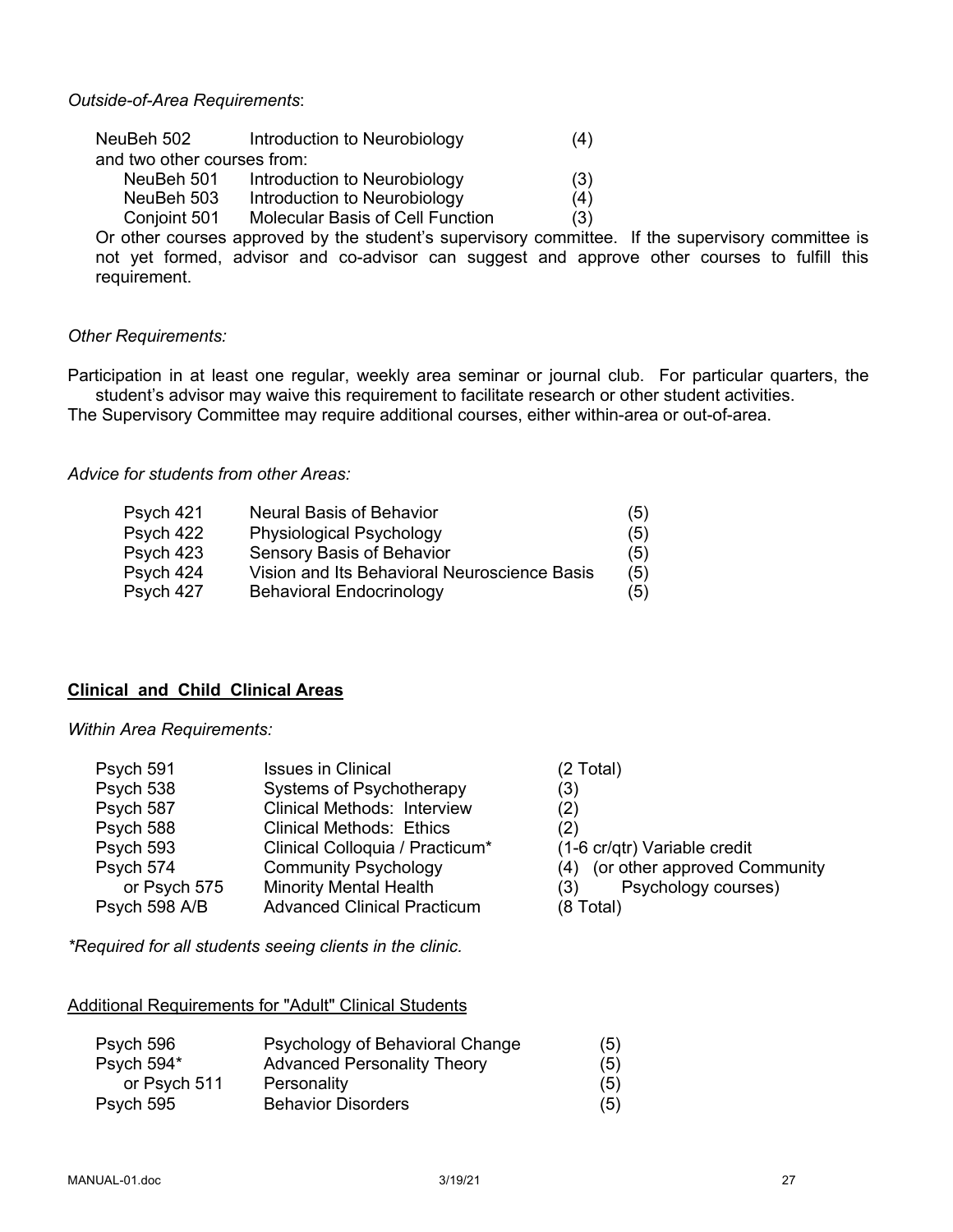$\Delta$  Plus One of the following Child-Related Courses: 506, 571, 572

þ*Plus* One Course in Assessment (e.g., 535/590, 586, 525/590)

þ*Plus* One Course Each in Social, Cognitive, and Behavioral Neuroscience (Physiology)

þ*Plus* a Practicum

\*Psychology 594 cannot be used to fulfil outside-of-area requirements.

# Additional Requirements for Students in Child Clinical Track

| Psych 571     | Child Psychopathology                            | (5)         |
|---------------|--------------------------------------------------|-------------|
| Psych 572     | Approaches to Child Treatment                    | (4)         |
| Psych 525/590 | Assessment of Intelligence                       | (5)         |
| Psych 526     | Psychological Assessment of Children             | (5)         |
| Psych 560     | <b>Child Clinical Research Seminar</b>           | $(6$ Total) |
| Psych 583     | Research Methods in Clinical & Community Psychol | (4)         |

**DPlus** Two Treatment Seminars 2-5 credits each þ*Plus* Two Practica

*Outside-of-Area Requirements:*

The Director of the Clinical Training Program has no official say over what is required or offered in other areas in the Psychology Department. In general, courses used to fulfill within-area requirements may not also be used to fulfill outside-of-area requirements. Nor may courses used to fulfill outside-of-area requirements also be used to fulfill within-area requirements. In addition, courses taken at previous institutions toward another degree (e.g., a Master's degree) may not be used toward fulfilling course requirements for the Ph.D. at the University of Washington.

For **Adult Clinical** students, six or more courses must be taken from curriculum offerings outside of the clinical area. Three of these courses must meet the APA curriculum guidelines for "breadth of scientific psychology;" therefore students must complete one course each covering biological, affective-cognitive, and social aspects of behavior. The balance of the six-or-more courses is to be determined by mutual agreement between the student and co-advisors or supervisory committee. These courses should be selected with an eye toward developing cohesive themes of subspecialty expertise pertinent to the student's research and clinical endeavors.

For **Child Clinical** students, the outside-of-area coursework consists of the three core developmental courses listed below, which also serve to meet the aforementioned APA guidelines for one course each in social, cognitive, and physiological (Behavioral Neuroscience) psychology.

| Psych 504 | <b>Biological Basis of Development</b>     | (4) |
|-----------|--------------------------------------------|-----|
| Psych 505 | Early Cognitive and Linguistic Development | (4) |
| Psych 506 | <b>Personality and Social Development</b>  | (4) |

Note that one 400-level course on the same topic may be substituted for the 500-level developmental courses.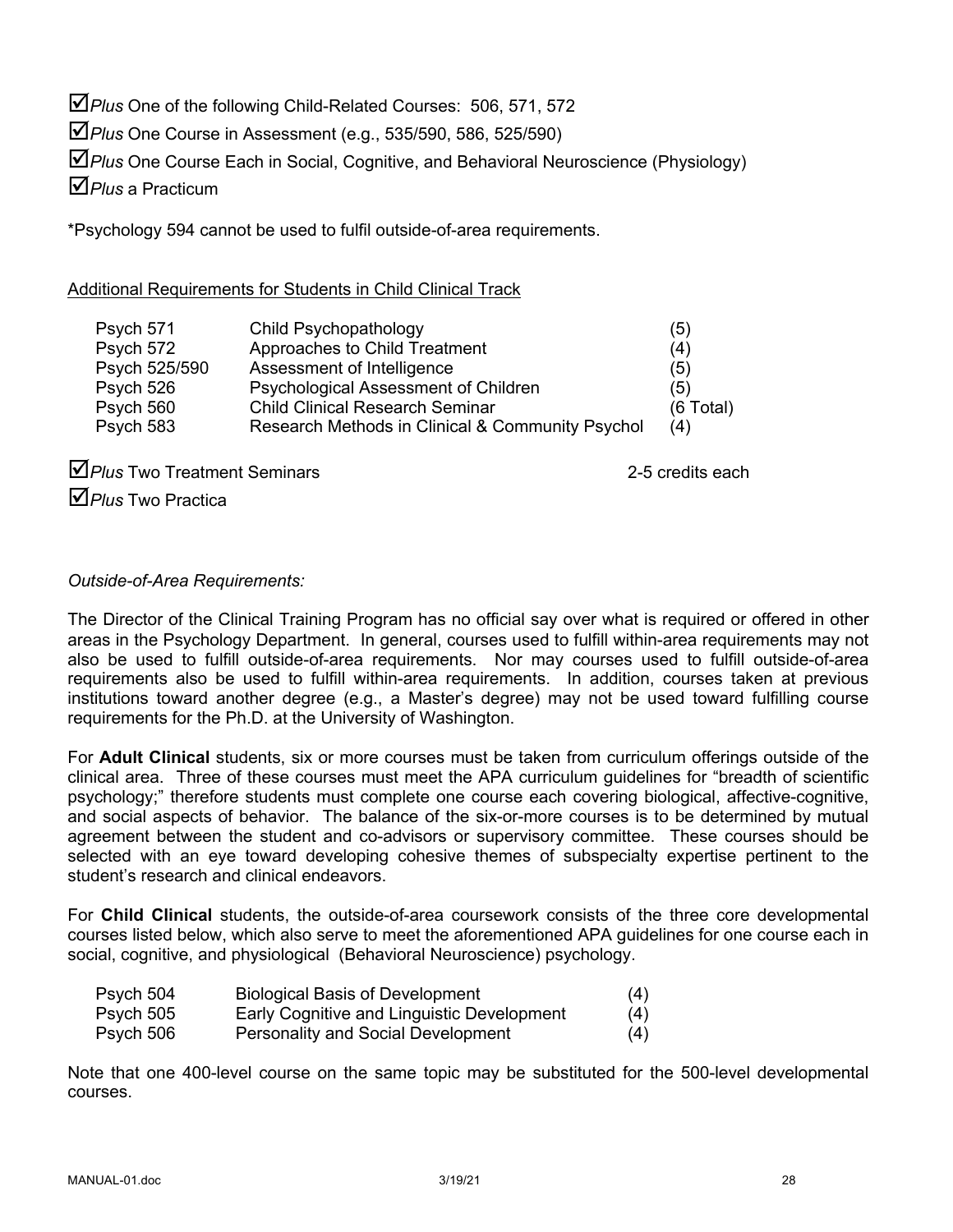*Other Requirements:*

Required Minimum Number of Credits in Dissertation Research: 27

A one-year internship (as specified in the "Clinical & Child Clinical Psychology Program Training Manual")

# *Advice for students from other Areas:*

# Adult Track Courses

| Psych 489 | <b>Clinical Psychology</b>         | (3) |
|-----------|------------------------------------|-----|
| Psych 538 | Systems of Psychotherapy           | (3) |
| Psych 594 | <b>Advanced Personality Theory</b> | (5) |
| Psych 595 | <b>Behavior Disorders</b>          | (5) |
| Psych 596 | <b>Behavior Change</b>             | (5) |

# Child Track Courses

| Psych 525 | Assessment of Intelligence                     | (5) |
|-----------|------------------------------------------------|-----|
| Psych 526 | Psychological Assessment of Children           | (5) |
| Psych 571 | Child Psychopathology                          | (5) |
| Psych 572 | Approaches to Child Treatment                  | (4) |
| Psych 583 | Research Methods in Clinical & Community Psych | (4) |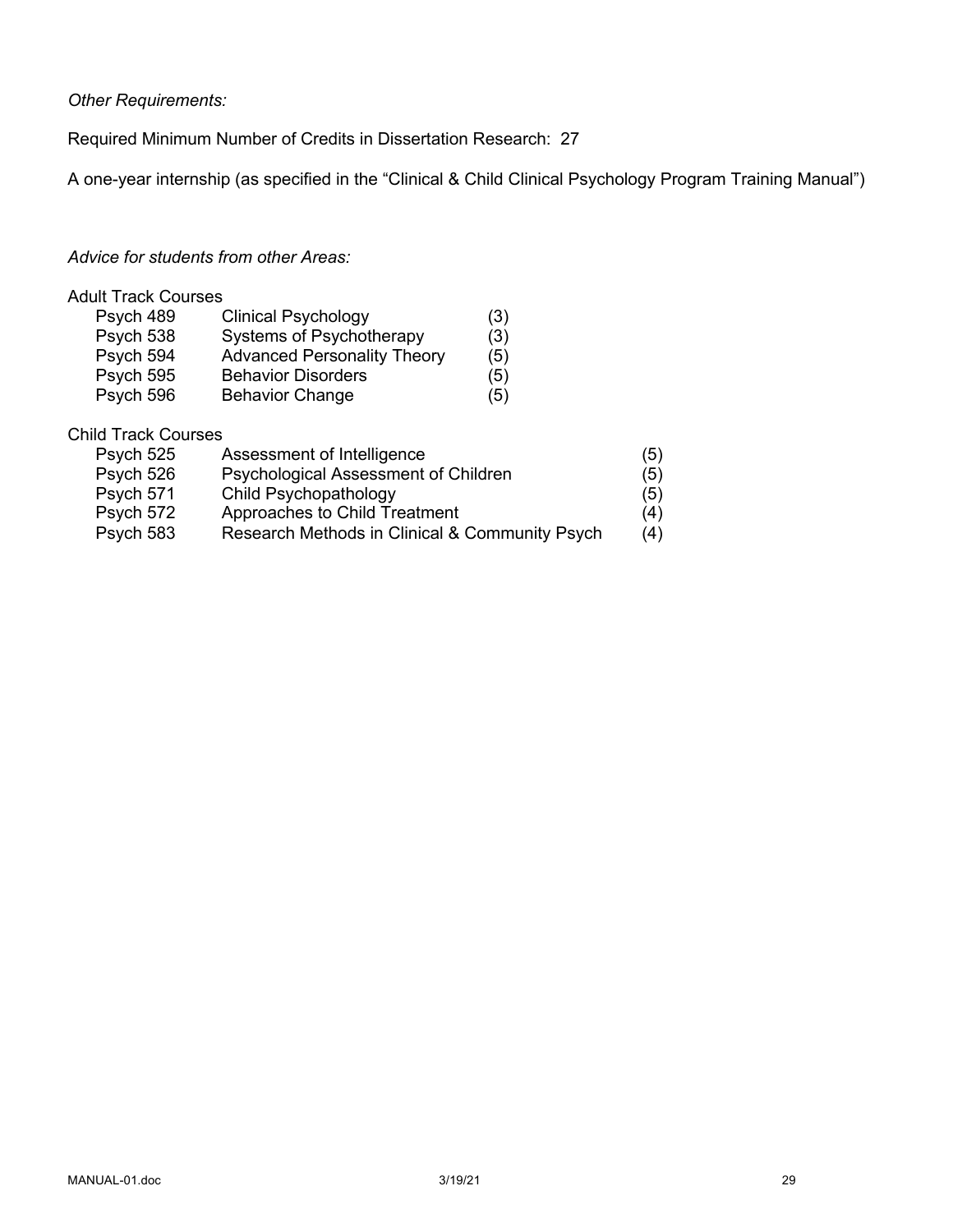## **Cognition and Perception**

*Within-Area Requirements*: At least three courses within the Cognition and Perception Area as follows:

At least one course from the C list.

At least one from the P list.

Substitutions for these courses must be approved by the individual's advisor and the Area Representative to the Graduate Training Committee.

| Psych 428 | <b>Human Motor Control</b>    | (5) |
|-----------|-------------------------------|-----|
| Psych 447 | Psychol of Language           | (4) |
| Psych 460 | Cog Neuropsych                | (4) |
| Psych 462 | <b>Human Memory</b>           | (5) |
| Psych 465 | Intelligence in Psych         | (3) |
| Psych 466 | Judgmt & Decision Mak         | (5) |
| Psych 467 | <b>Eyewitness Testimony</b>   | (3) |
| Psych 469 | Psychol of Reasoning          | (4) |
| Psych 471 | <b>Applied Cognition</b>      | (4) |
| Psych 523 | Cognition                     | (5) |
| Psych 524 | Cog Approach Memory           | (3) |
| Psych 5xx | <b>Higher-Order Cognition</b> | (?) |

## Cognition (C) List **Perception** (P) List

| Psych 428 | Human Motor Control | (5) | Psych 424 | Vision & Its Physiol Basis  | (5) |
|-----------|---------------------|-----|-----------|-----------------------------|-----|
| Psych 447 | Psychol of Language | (4) | Psych 441 | <b>Perceptual Processes</b> | (5) |
| Psych 460 | Cog Neuropsych      | (4) | Psych 432 | Visual Perception           | (4) |
| Psych 462 | Human Memory        | (5) | Psych 522 | Cognitive Perception        | (3) |
|           |                     |     |           |                             |     |

# *Outside-of-Area Requirements*:

Students are required to take no fewer than three classes outside of the area. It is expected that students will select courses that contribute to their particular interests and goals.

In addition, participation in journal clubs and 500-level seminars is expected.

#### *Other Requirements*:

- ◆ Psych 541-----Seminar in Cognitive Processes---3 qtrs. Minimum
- $\bullet$  1<sup>st</sup> year students must submit a written version of their First Year Project to their advisors by Fall quarter of their 2<sup>nd</sup> year.
- Every cognition/perception major is required to write at least one paper per year on a cognition or perception topic, and give at least one public presentation per year of research ideas and/or results.

Recommendations: Students should attempt to think through their individual educational and career goals. Working with their primary and secondary advisors, students should select courses and research projects that advance the pursuit of these goals.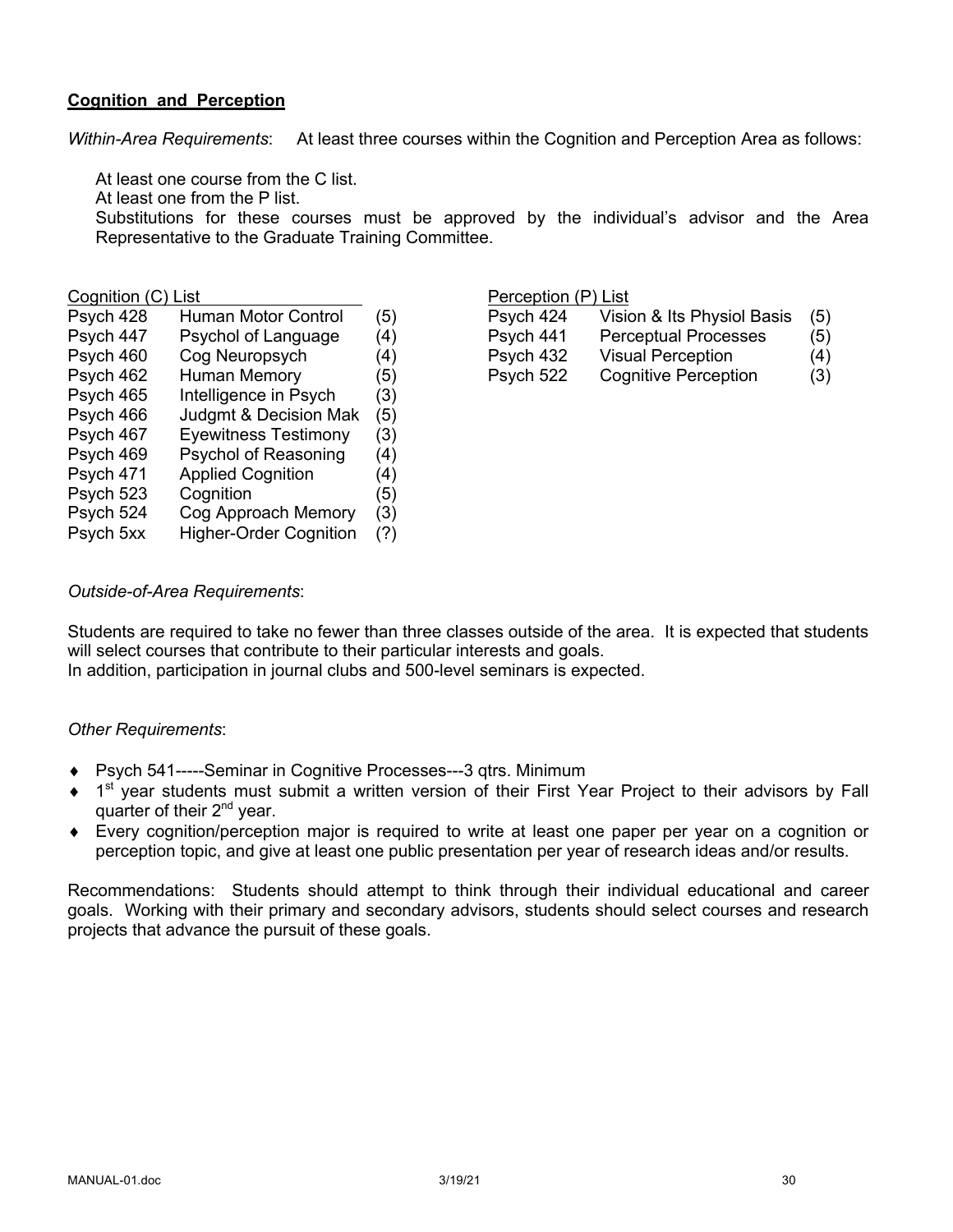*Advice for students from other Areas:* Other courses taught by members of the Cognitive Area (e.g., Psychology/Law; Intelligence) may also be acceptable. See Area Representative.

| Psych 424 | Vision                                      | (5) |
|-----------|---------------------------------------------|-----|
| Psych 428 | Human Motor Control and Learning            | (5) |
| Psych 441 | <b>Perceptual Processes</b>                 | (5) |
| Psych 447 | Psychology of Language                      | (4) |
| Psych 460 | <b>Cognitive Neuropsychology</b>            | (4) |
| Psych 462 | <b>Human Memory</b>                         | (5) |
| Psych 466 | <b>Judgment and Decisions</b>               | (5) |
| Psych 468 | <b>Information Processing</b>               | (4) |
| Psych 469 | Psychology of Reasoning                     | (4) |
| Psych 522 | <b>Cognitive Perception</b>                 | (3) |
| Psych 523 | Cognition                                   | (5) |
| Psych 524 | <b>Cognitive Approaches to Human Memory</b> | (3) |

#### **Developmental**

*Within-Area Requirements*:

| Psych 504 | <b>Biological Basis of Development</b>       | (4) |
|-----------|----------------------------------------------|-----|
| Psych 505 | Early Cognitive and Linguistic Development   | (4) |
| Psych 506 | <b>Personality and Social Development</b>    | (4) |
| Psych 519 | Statistical Methods in Longitudinal Research | (3) |

*Outside-of-Area Requirements*: A minimum of three Seminars or advanced specialty courses in other topics as determined by the student and his or her advisors.

#### *Other Requirements*:

Psych 560 Developmental Seminar 3 quarters minimum Methodology exam Additional graduate seminars or advanced specialty courses in developmental topics as determined by the student and his or her advisors.

#### *Advice for students from other Areas:*

| Psych 437/560 | Motor Development/Advanced Motor Development | (4) |
|---------------|----------------------------------------------|-----|
| or Psych 436  | Developmental Aspects of Sport Competition   | (4) |
| Psych 504     | <b>Biological Basis of Development</b>       | (4) |
| or Psych 413  | Developmental Psychobiology                  | (3) |
| Psych 505     | Early Cognitive and Linguistic Development   | (4) |
| or Psych 414  | <b>Cognitive Development</b>                 | (5) |
| Psych 506     | <b>Personality and Social Development</b>    | (4) |
| or Psych 415  | Personality Development of the Child         | 35) |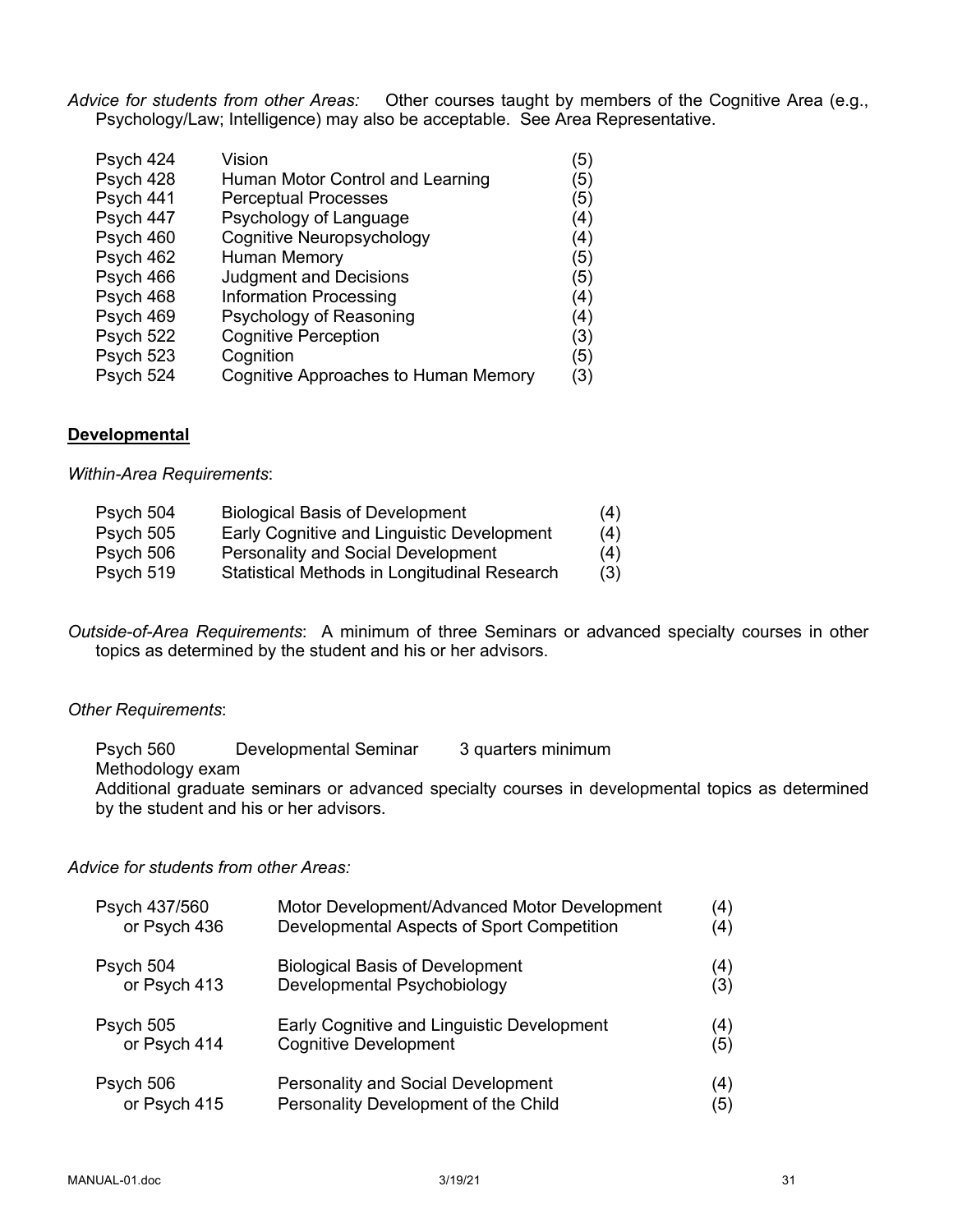## **Social Psychology and Personality**

*Within-Area Requirements*:

| Psych 445 or 503 | Theories of Social Psychology         | (5) | (A)  |
|------------------|---------------------------------------|-----|------|
| Psych 511        | <b>Advanced Personality</b>           | (3) | (W)  |
| Psych 508        | Research Methods in Social Psychology | (4) | (Sp) |

*Outside-of-Area Requirements*: A minimum of three Seminars or advanced specialty courses in other topics as determined by the student and his or her advisors.

*Other Requirements:* Students will select further courses that contribute to their particular interests and goals. Participation in journal clubs and informal seminars is expected. There is also a strong expectation to obtain relevant methodological and quantitative training. Specifics will be determined on a case-by-case basis through consultation with advisors.

#### *Advice for students from other Areas:*

| <b>Theories of Social Psychology</b><br>Psych 445<br>(5)                                       |  |
|------------------------------------------------------------------------------------------------|--|
| Psych 448A<br>this is a test version for this year<br>Prejudice, Stereotyping, & Racism<br>(4) |  |
| Psychology of the Self-Concept<br>Psych 452<br>(4)                                             |  |
| Personality & Social Influence<br>Psych 454<br>(4)                                             |  |
| Research Methods in Social Psychology<br>Psych 508<br>$(4-8)$                                  |  |
| (3)<br>Psych 511<br><b>Advanced Personality</b>                                                |  |
| Proseminar in Social Psychology<br>Psych 560<br>(4)                                            |  |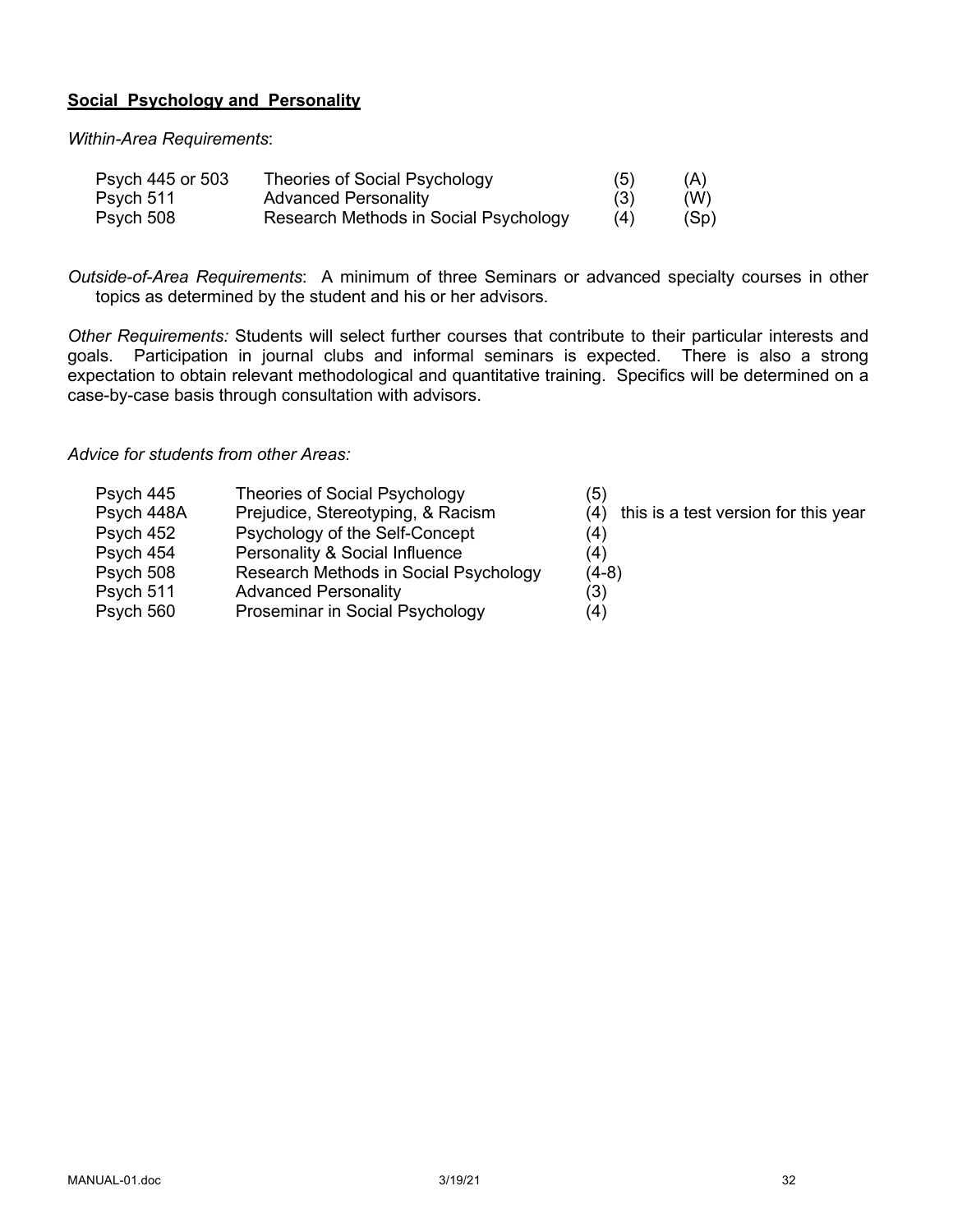# **C. III. OTHER SPECIALTY PROGRAMS**

In some cases, concentrations of work have been developed outside of the Department's Area structure. Three current specialty programs are listed below. Consult the coordinator if you are interested in these programs.

## **Community Psychology (coordinated by Ana Mari Cauce)**

A student wishing to pursue a concentration in Community Psychology should incorporate the following courses into his/her program.

| Psych 574                                      | <b>Community Psychology</b>   | (4) |  |
|------------------------------------------------|-------------------------------|-----|--|
| or Psych 560                                   | <b>Community Psychology</b>   |     |  |
| (only one of the above may be taken, not both) |                               |     |  |
| Psych 560                                      | <b>Program Evaluation</b>     |     |  |
| Psych 575                                      | <b>Minority Mental Health</b> | (3) |  |

Courses taken in other departments, including American Ethnic Studies, Sociology, Women's Studies, Psychiatry and Behavioral Sciences, PSN, Epidemiology, Health Services, and Social Work have also been approved. For a complete listing of suggested courses see the Graduate Program Assistant (G-127).

# **Quantitative (coordinated by John Miyamoto)**

A student wishing to pursue a concentration in Quantitative Psychology should incorporate several of the following courses into his/her program.

| Psych 502 | Mathematical Modeling for Psychol & the Neurosciences | (3) |
|-----------|-------------------------------------------------------|-----|
| Psych 508 | Research Methods in Social Psychology                 | (4) |
| Psych 515 | Modeling Experimental and Observational Data          | (4) |
| Psych 518 | Single Subject Design and Research                    | (3) |
| Psych 519 | Statistical Methods in Longitudinal Research          | (3) |
| Psych 552 | Seminar in Quantitative Techniques                    | (2) |
| Psych 565 | <b>Quantifying Brain Structure</b>                    | (3) |
| Psych 583 | Research Methods in Clinical & Community Psychology   | (4) |

Courses from other departments may be used to satisfy this concentration with approval of the Quantitative Area Representative and/or the Graduate Program Coordinator. A more extensive list of suggested course is available in the Graduate Program Office in Guthrie. The courses selected must be rigorous and contain substantial mathematical, statistical, or computational content. You are encouraged to examine the course offerings in Psychology and other departments such as Statistics, Educational Psychology, Biostatistics, Computer Science, Mathematics, and Applied Mathematics.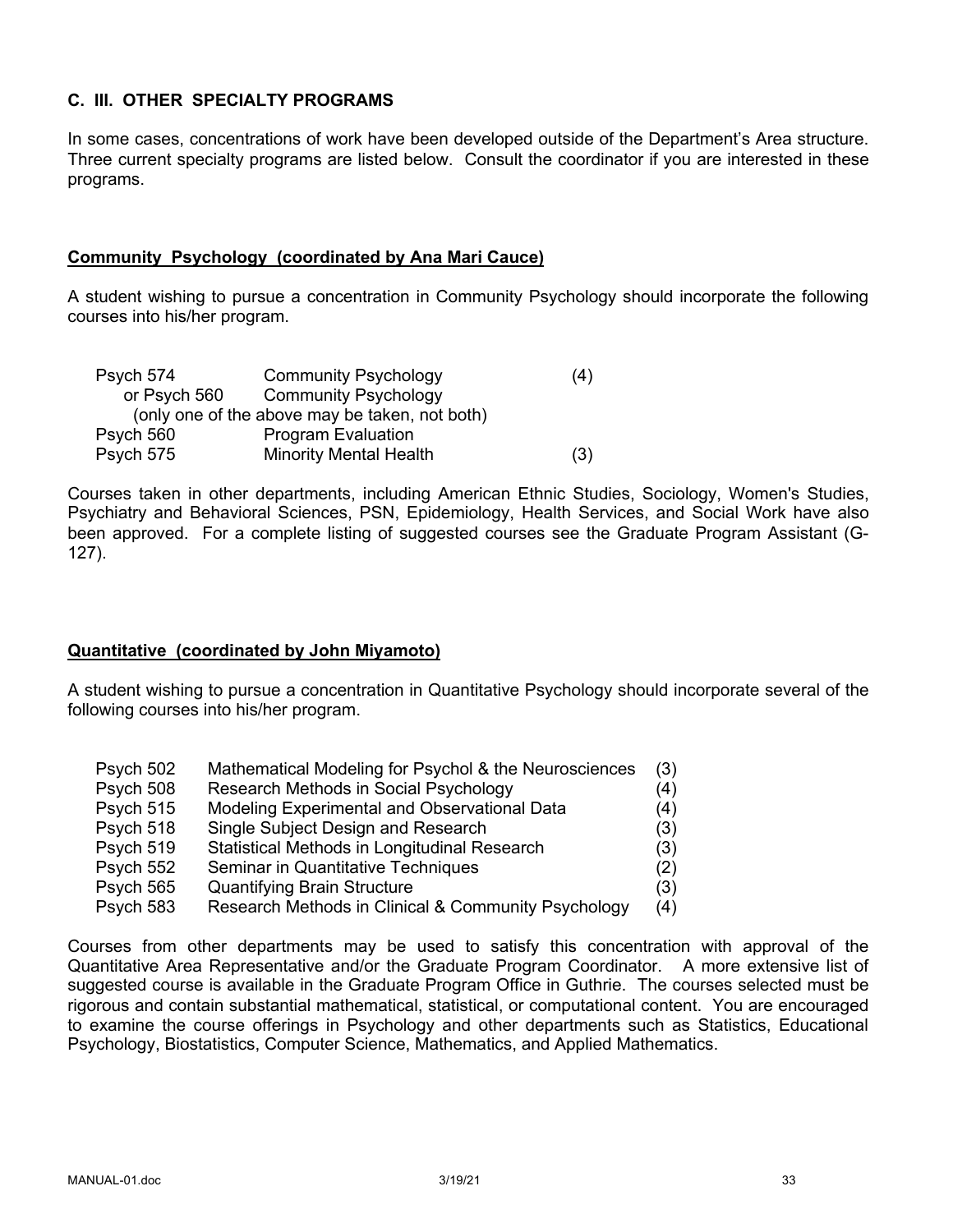# **Sport Psychology (coordinated by Frank Smoll and Ron Smith)**

A student wishing to pursue a concentration in Sport Psychology should incorporate several of the following courses into his/her program.

| Psych 426 | Neural Basis of Motor Behavior             | (5)                |
|-----------|--------------------------------------------|--------------------|
| Psych 428 | Human Motor Control and Learning           | (5)                |
| Psych 436 | Developmental Aspects of Sport Competition | (4)                |
| Psych 437 | <b>Motor Development</b>                   | (4)                |
| Psych 438 | Social Psychology of Sport I               | (4)                |
| Psych 439 | Social Psychology of Sport II              | (4)                |
| Psych 545 | Seminar in Motor Control                   | (2)                |
| Psych 560 | Seminar in Motor Development               | (4)                |
| Psych 560 | Seminar in Sport Psychology Research       | (variable credits) |
| Psych 560 | Sport Psychology Practicum                 | (variable credits) |
|           |                                            |                    |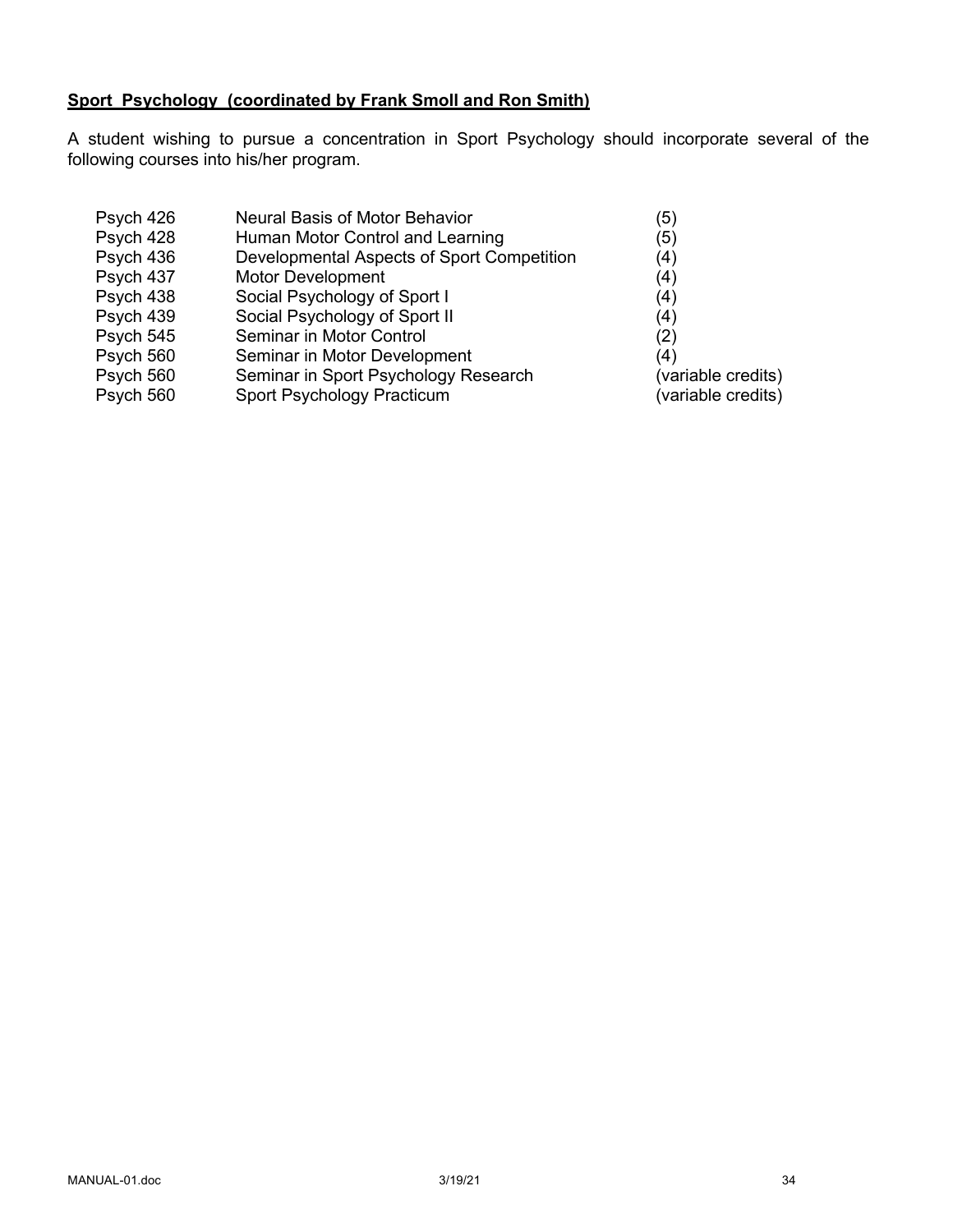# **D. POLICIES AND PROCEDURES**

# **D. I. WHOM TO SEE FOR WHAT YOU NEED**

During your graduate career you will occasionally have the need to draw upon the services and facilities offered by the Psychology Department. The faculty and other graduate students usually help you discover the ins and outs of locating these potential services. The following list of the staff and their responsibilities is included to give you an idea of whom to talk to as your needs as a graduate student change and develop.

**Mike Beecher**, Chair (G-121, 5-9660) e-mail: beecher@u.washington.edu

- $\bullet$  For problems not solvable, or solved by anyone else.
- ◆ Schedule an appointment through Beth Rutherford (G-121, 5-8035, bethr@u.washington.edu)

**Frank Smoll**, Graduate Program Coordinator, GPC (G-219, 3-4612) Please see Section A. II. e-mail: smoll@u.washington.edu

**Sandi Dormont**, Graduate Program Assistant, GPA (G-127, 3-9329) Please see Section A. II. e-mail: dormont@u.washington.edu

**Paul Bernard**, Administrator (G-119, 3-2077)

e-mail: pbernard@u.washington.edu (If Paul is on vacation, see Michele Jacobs)

- ◆ Maintenance or repairs needed in Guthrie Hall and the Annexes
- $\triangle$  Security problems in Guthrie Hall and the Annexes
- Questions concerning space allocations (academic, research, and operations)
- Liaison with Personnel Office
- ◆ Telecommunications/Ethernet questions
- $\bullet$  Issues building permits
- ◆ Mailing Services barcode coordinator.
- $\bullet$  If you can't find someone to answer your questions, he can usually help

**Michele Jacobs**, Associate Administrator (G-129, 5-2027)

- e-mail: mjacobs@u.washington.edu
- (If Michele is on vacation, see Paul Bernard)
- $\bullet$  Monitors state funded budgets and does projections
- $\bullet$  Maintains detailed files on departmental expenditures
- Monitors Fellowship Awards, Endowment accounts and departmental gift accounts. Answers questions concerning institutional allowance funds (i.e., small amounts of money for dissertation research)
- $\bullet$  Checks budgets on all outgoing proposals, maintains files on all proposals submitted
- Information regarding grant proposals re: fringe benefits, indirect costs, proposal application materials
- Travel some money for airfare is available for graduate students once per biennium
- Assistant to the Administrator: handles immediate problems in his absence
- ◆ Petty Cash Custodian: handles Petty Cash reimbursements: advises whether purchases may be reimbursed under Petty Cash. (Michele Jacobs and Ling Fu share Petty Cash responsibilities)

**TBA**, Fiscal Specialist (G-130, 3-8879)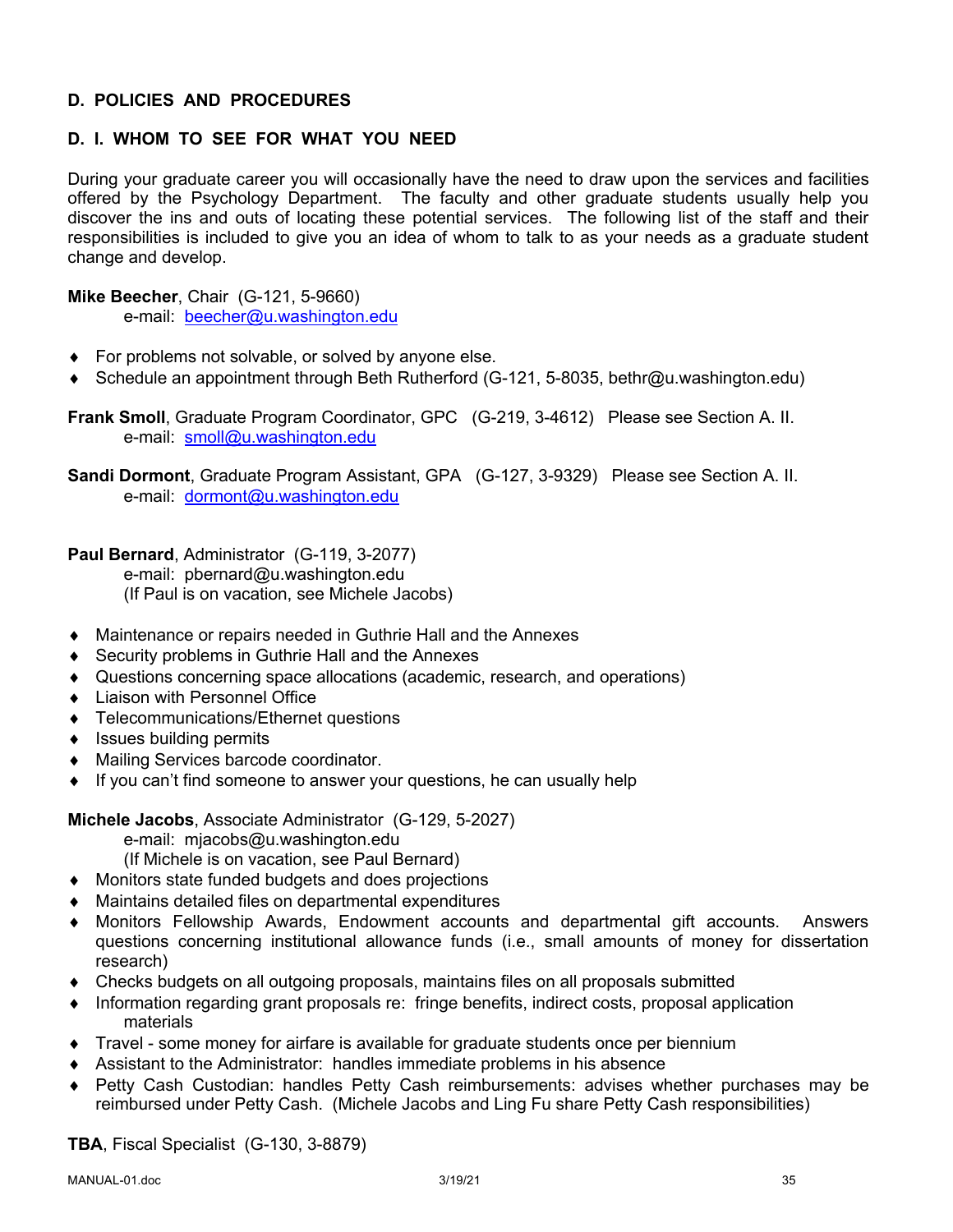e-mail: guberlet@u.washington.edu

- Monitors majority of externally and UW funded research grants and contracts
- ◆ Questions concerning purchasing supplies/equipment for grant use
- Questions on travel covered by grants (if you are employed as an RA on a grant)
- $\triangleleft$  General questions or problems related to grants

**TBA**, Fiscal Technician (G-132, 6-5275)

e-mail: lingfu@u.washington.edu

- ◆ Assistant to Michele Jacobs and TBA
- $\bullet$  Prepares travel paperwork
- $\triangleleft$  Handles all purchase order requests, including stores orders
- ◆ Petty Cash Custodian

**Brian Culver**, Payroll Coordinator (G-126, 3-3366)

- e-mail: culver@u.washington.edu
- Prepares payroll forms and has a complete listing of your departmental employment and service records
- Answers questions concerning payroll checks for TAs and RAs
- $\bullet$  Supervises distribution of payroll checks
- ◆ Reference Station (University policies and procedures)
- Copy System Administrator: issues copy accounts, including personal accounts, and updates copy user numbers for access to departmental copy machines
- ◆ Submits Graduate Student Insurance forms

**Beth Rutherford**, Assistant to the Chair (G-121, 5-8035)

e-mail: bethr@u.washington.edu

- Schedules appointments for the Chairperson (Michael Beecher)
- ◆ University and Departmental policies

**Geraldine Williams** (G-119A, main office, 3-2640)

e-mail: lovegw@u.washington.edu

- ◆ Questions concerning mail delivery to Guthrie
- $\triangleleft$  Editor of weekly department Newsletter
- $\bullet$  Exam and other class material processing for TAs
- ◆ Has "Reprint Request" cards
- $\bullet$  Office machine scheduling (Zenith, Mac, Xerox)
- $\triangleleft$  Keys to rooms in Guthrie
- ◆ To reserve rooms 57, 211, and 315 in Guthrie, or rooms in other buildings
- $\bullet$  Problems with the copy machines
- $\triangleleft$  Text book orders and desk copies
- $\bullet$  Change of grades or removal of incompletes
- $\triangleleft$  Office hours publication
- ◆ Course entry codes for variable credit classes (Y600, Y700, Y800)
- ◆ Seminar Description Editor
- ◆ Overnight Express mail service
- Colloquium advertisements
- $\triangleleft$  Grade sheet distribution
- ◆ Messenger service (on campus)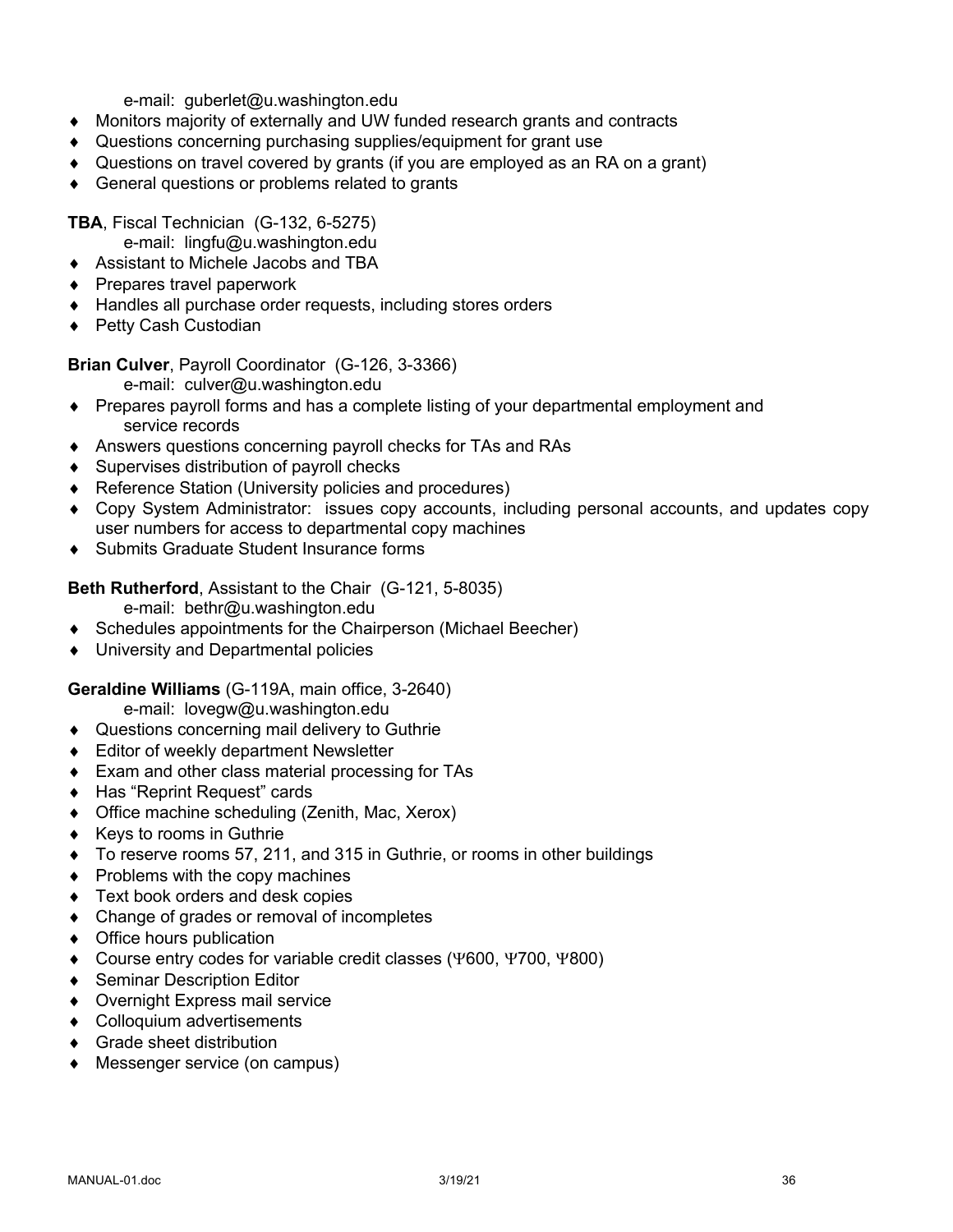# **Undergraduate Advising Staff** (G-114B, 3-2698)

**Jody Burns,** Director, Counseling Services

e-mail: davisj@u.washington.edu

- $\triangle$  Recruit potential undergraduate research assistants
- ◆ Advise undergraduate Psychology majors
- ◆ Undergraduate academic policies
- $\bullet$  Tutor training and recruitment
- ◆ Student ratings of courses, professors, and TAs
- $\bullet$  Evening Degree advising
- ◆ Statistics tutoring pool
- $\bullet$  Unusual registration problems for undergraduates

# **Technical Support Services Staff** (G-29, Basement, 3-8281)

**Rich Ball,** Senior Computer Specialist (G-26, 3-8281) e-mail: richb@u.washington.edu

- ◆ Computer hardware and software support
- $\bullet$  Departmental equipment checkout and return
- $\bullet$  Departmental shipping and receiving
- Questions concerning A/V and other equipment owned by the department
- $\bullet$  Departmental equipment inventory

**Doug Kalk,** Senior Computer Specialist (G-27, 3-8281)

- e-mail: dougkalk@u.washington.edu
- ◆ Computer hardware and software support
- ◆ Hardware/software integration

# **Chris Blanks** (G-53, 5-2079)

e-mail: equinox@u.washington.edu

- $\bullet$  Directs operations in the department's Media Lab (Rm 53), which supports teaching in the department
- $\bullet$  Coordinates checkout of departmental laptops & other presentation equipment
- ◆ Provides instruction in presentation, multimedia, and web editing software
- ¨ System administrator and Consultant for Rat Lab (Rm 51), Human Performance Lab (Rm 55), and Presentation & Lecture Lab (Rm 57)
- $\triangleleft$  Assists with first year presentations
- $\bullet$  Departmental consultant for web-related issues
- ◆ Departmental Webmaster

# **Dean Malidore** (CHemLib 27, 3-4410)

e-mail: dmalid@u.washington.edu

 $\bullet$  Runs and coordinates the vivarium (where research animals are kept)

**Ombudspersons:** K. Barrett, I. Bernstein, C. Fagan, E. Loftus, M. Linehan, A. Marlatt

# **Graduate Training Committee:**

Davida Teller (Chair) Frank Smoll (Graduate Program Coordinator) Jim Ha (Animal Behavior) Sheri Mizumori (Behavioral Neuroscience) Ted Beauchaine (Child Clinical) John Miyamoto (Cognition & Perception) Stephanie Carlson (Developmental) Jonathon Brown (Social and Personality) Sandi Dormont (Graduate Program Assistant) Jacquie Pickrell and Urusla Hildebrandt (Student Representatives)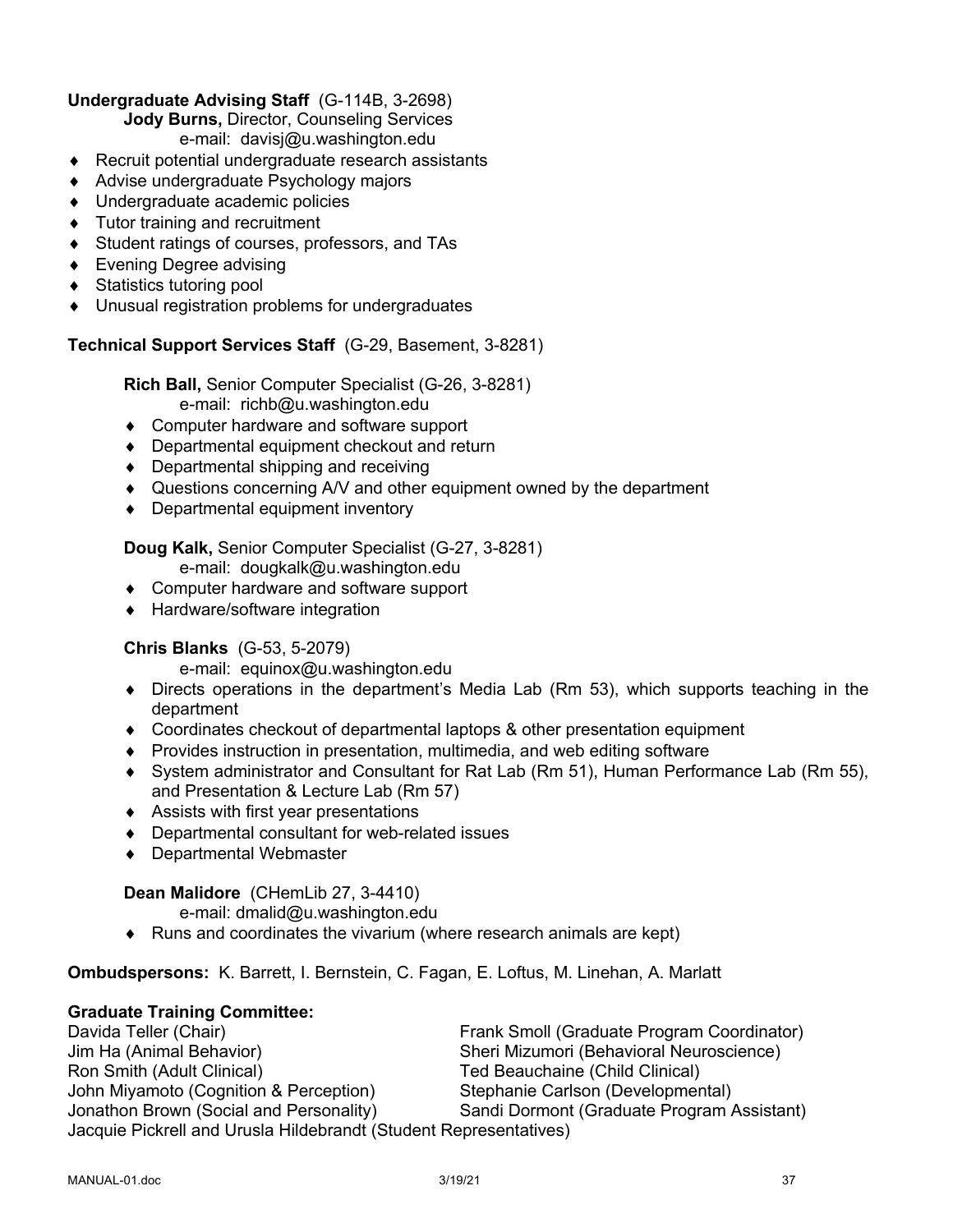#### **D. II. MINORITY CONCERNS COMMITTEE**

#### **Minority Concerns Committee**

This student-organized group is composed of graduate students and faculty of all racial and ethnic backgrounds from the Department of Psychology who wish to provide a supportive network for ethnic minority students and their allies. The members work to promote awareness of and scientific understanding of culture and ethnicity in psychology and advocate for cultural diversity in the training and teaching of psychology. If you are interested in speaking with a minority student from the Psychology Department, you may contact:

Amy Guthormsen or Kari Stephens, Graduate Student Representatives Minority Concerns Committee (206) 616-1018 E-mail: mccgroup@u.washington.edu

#### **Minority Student Representation**

We currently have 29 graduate students from diverse ethnic backgrounds representing twenty percent of the graduate student population.

#### **Minority Faculty Representation**

| Ana Mari Cauce, Ph.D.    | Sheri Mizumori, Ph.D.           |
|--------------------------|---------------------------------|
| Jaime Diaz, Ph.D.        | Jaime F. Olavarria, M.D., Ph.D. |
| William H. George, Ph.D. | Yuichi Shoda, Ph.D.             |
| John Miyamoto, Ph.D.     |                                 |

## **D. III. CHANGING AREAS**

Occasionally, after some time in our graduate program, a student decides that he or she wishes to transfer to another Area or program within the Department of Psychology. Transfers into the Clinical Area are discouraged and virtually impossible. In any case, such a transfer requires an application process and is subject to the following conditions:

- 1. The student finds a new faculty advisor within the Area or program to which he or she wishes to transfer. This faculty member must be willing to serve as the student's advisor and to supervise the student's research in the new Area or program.
- 2. If the student requesting the transfer was admitted to the department with a promise of financial support and is within the first four years of graduate training, *the Area to which the student is transferring* assumes responsibility for providing TA or RA support through the remainder of the student's first four years in the department. However, it is assumed that the transfer is in the student's best interest, and the Department as a whole can be asked to assist in solving a support problem if it arises.
- 3. The faculty of the Area or program into which the student wishes to transfer approve the transfer. In most cases, applications for such transfers will be considered by the faculty of an Area or program during January of each year, in the same meetings in which preliminary discussions of admissions for the following year are held. Financial support for the transferring student becomes part of the admissions plan for the Area.

A student who wishes to make such a transfer should apply no later than January 1 to the new Area or program. Applications received after that date will not normally be acted upon until January of the following year.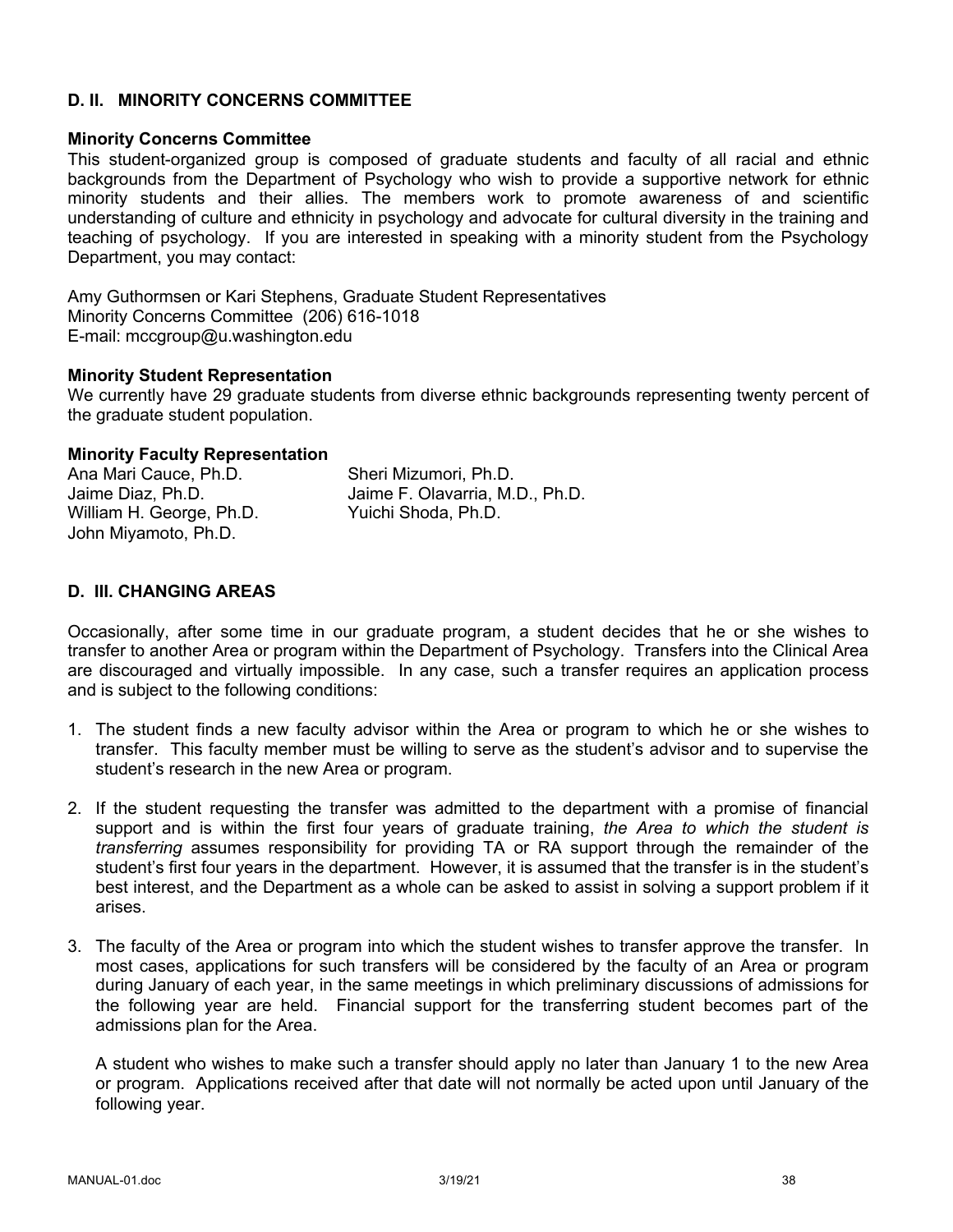# **D. IV. PETITION TO THE GRADUATE TRAINING COMMITTEE**

#### **This section is most like to apply only to students who entered prior to Fall, 1999.**

Petition forms are available from the Graduate Program Office (G-127.) The petition form is to be used to request anything that differs from the standard requirements of the Department of Psychology. (This is not the same as the Petition to the Dean of the Graduate School which requests changes in requirements of the Graduate School.) After discussing your request with your advisor(s) or major area representative, you must present the petition to the Graduate Training Committee (GTC). Your advisor's signature is required on the petition. (See appendices.)

The GTC meets during the first or second week of each quarter. Petitions must be turned in to the Graduate Program Office by the following dates.

| Academic Year deadline: | First class day of the quarter            |
|-------------------------|-------------------------------------------|
| Summer deadline:        | Monday of the last week of Spring Quarter |

In evaluating petitions, the GTC applies the following criteria/guidelines:

- 1. Relevance to the student's educational and career goals.
- 2. Clarity of the request.
- 3. Brevity or succinctness.
- 4. Courses that are used to fulfill requirements must be taught by credentialed academic faculty.
- 5. If a petition is resubmitted, copies of all previous materials relating to the petition must be included; forms, documents, correspondences, etc.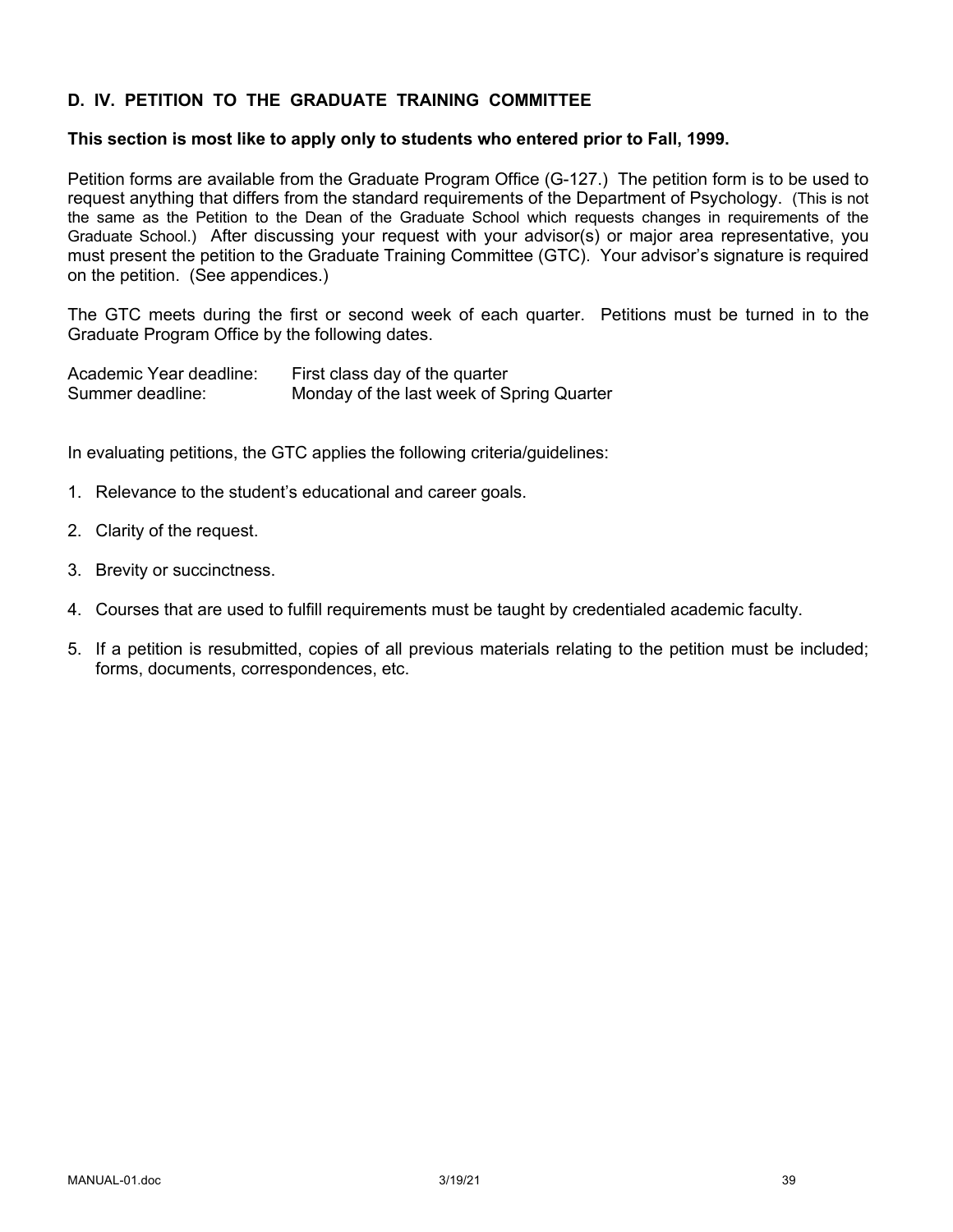# **D. V. ON-LEAVE STATUS**

**Each quarter (except summer) you must either register for classes or petition for on-leave status.** On-leave petition cards may be obtained from the Graduate Program Office, Guthrie 127. The on-leave petition must by returned to the Graduate Office in Guthrie for signing by the Graduate Program Coordinator, Frank Smoll. You then submit the card together with the \$35 fee to the Registration Office, 225 Schmitz Hall, by the 5th calendar day of the quarter in which you begin your leave period. If you have already registered for that quarter, you must officially withdraw at 225 Schmitz to avoid liability for tuition and fees. You cannot go on leave for that quarter unless you withdraw prior to the first day of the quarter. See page 6 of the Time Schedule for more details or call 206-543-4000.

## *Procedure for re-enrollment*

UPON EXPIRATION OF YOUR LEAVE period, you may either petition to extend your leave or, if you wish to enroll, you must file a "Returning Student Reenrollment Application" at 225 Schmitz Hall or through the UW website http://www.washington.edu/students/reg/returning.html. This application must be submitted by the deadline listed below in order to ensure your re-enrollment.

Application deadlines are:

July 1 for Autumn Qtr

November 1 for Winter Otr February 1 for Spring Qtr June 1 for Summer Qtr

YOU MUST EITHER BE **REGISTERED** OR **OFFICIALLY ON-LEAVE** EACH ACADEMIC QUARTER.

Failure to register or extend your leave of absence will result in dropping you from University enrollment. You must then re-apply to the Graduate School and submit a \$50 application fee before the application deadline. Moreover, readmission is not automatic, but must be approved.

If you were registered or officially on-leave during the 3 previous academic quarters, then you need not register or go on-leave for summer quarter. (If you were on-leave the previous summer and all 3 academic quarters as well, then you DO need to register or extend your on-leave status.) However, it is recommended that you notify the Registration Office of your status.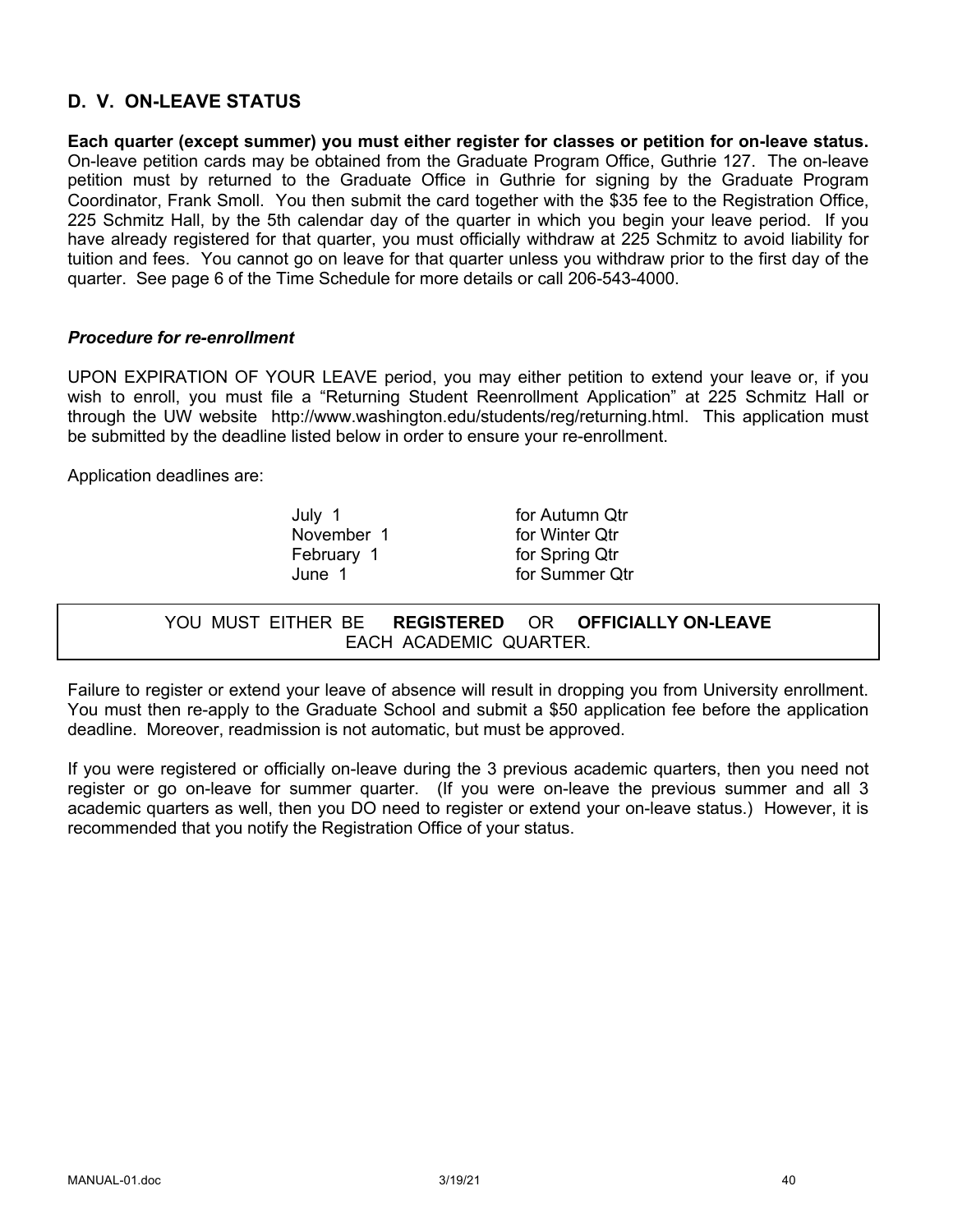# **D. VI. GRIEVANCE PROCEDURE**

The Psychology Department is committed to supporting graduate students and working to resolve any problems and/or conflicts that may arise. Students are encouraged to address situations proactively. It is recommended that you attempt to resolve any problems or conflicts informally. At this level, the subject remains confidential.

Depending upon the nature of your concern, the appropriate avenue for addressing the situation may vary. Within the department it may be best to confer with your advisor(s) first. If this is not appropriate, or you do not reach a satisfactory resolution, see your Area Representative, your Area Coordinator (Area Head) or the Graduate Training Coordinator, and finally, the Department Chair. At any time, you may also contact the Departmental Ombudspersons for advice. K. Barrett, I. Bernstein, C. Fagan, E. Loftus, M. Linehan, and A. Marlatt are the appointed Ombudspersons for 2001-2002.

If necessary, however, a formal complaint may be made in writing. Once a statement is put in writing it becomes part of the record and at that point is available to anyone with an interest in the subject, including those involved in the situation. This can be done either within or outside the department.

If you fail to resolve the difficulties within the department, there are avenues available to you outside the department as well; for example, the Human Rights Office (206-543-7217) and the Ombudsman for Sexual Harassment (206-543-0283). Consult with these outside offices after you have failed to resolve your difficulties within the department.

# **D. VII. UNIVERSITY POLICY REGARDING SCHOLARLY INTEGRITY**

Because of the importance of issues of scholarly or scientific misconduct to the operations of the University and because significant expertise is required to address such issues, the University has established an Office of Scholarly Integrity (OSI) under the Vice Provost and Dean of the Graduate School (206-543-9054). This Office assumes primary responsibility for investigating and resolving allegations of scientific and scholarly misconduct by its faculty, staff, and students. Please refer to Executive Order #61 and to the University Handbook, Volume II, Section 25-51 for further information.

Inappropriate activities include:

Intentional misrepresentation of credentials Falsification of data **Plagiarism** Abuse of confidentiality Deliberate violation of regulations applicable to research Other practices that seriously deviate from those commonly accepted by the scientific community in proposing, carrying out, or reporting results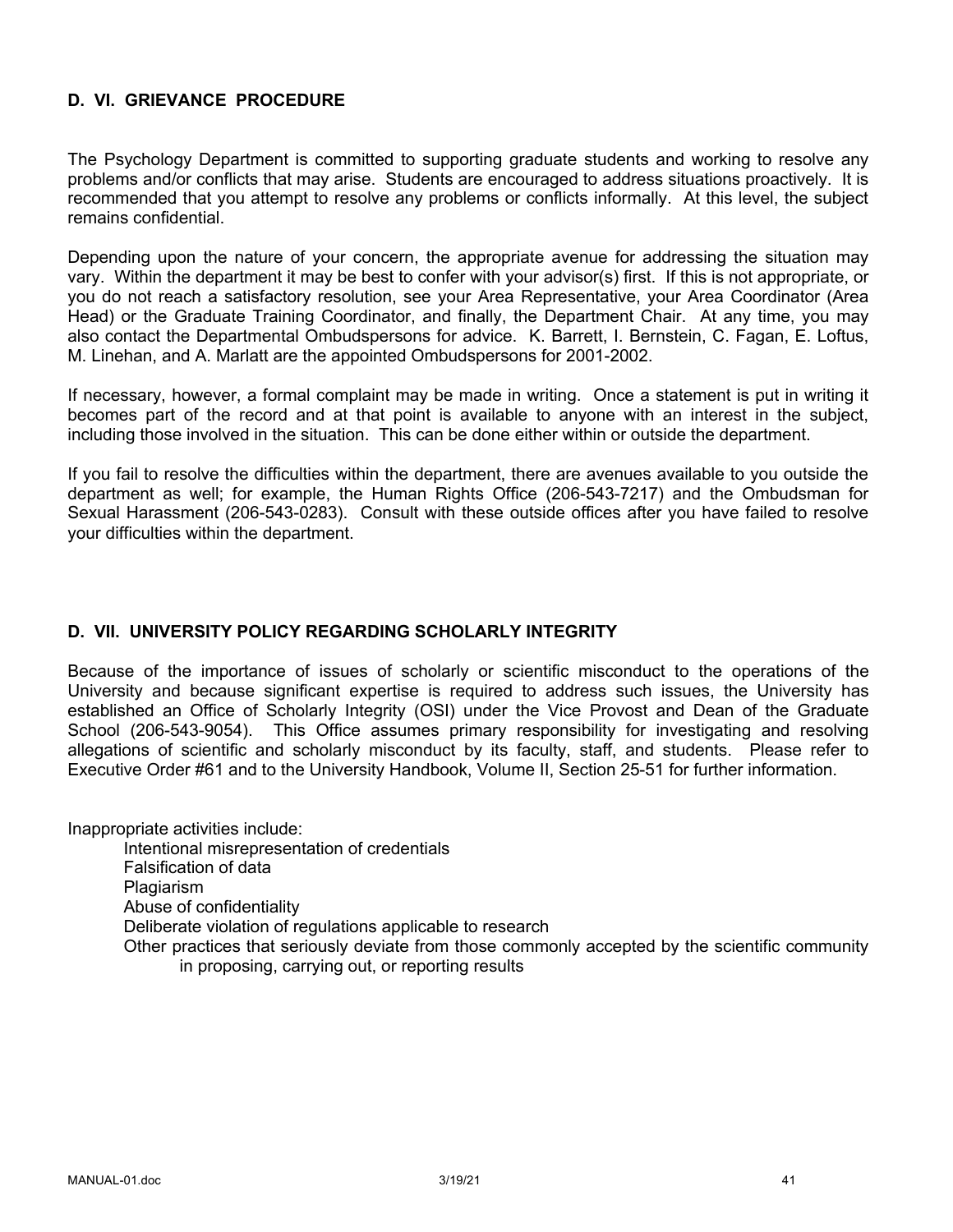# **E. FUNDING AND MONEY MATTERS**

# **E. I. TA and RA Policy**

#### **a. TA Assignment Procedures**

- 1. In the fall of each year, the Psychology Department surveys the courses to be taught in the following year and the grants pending and makes an estimate of the number of TA and RA slots likely to be available. This estimate is used, in conjunction with commitments already made to continuing students, in deciding how many new graduate students will be accepted for the following year. Definite offers of support are not made to new students until the funds for each position are assured.
- 2. Each quarter, all current graduate students and faculty are asked to state preferences for funding and assistance for the following quarter. Preferences for Autumn Quarter are collected during Summer Quarter. New first year students serving as TAs are automatically assigned a course.
- 3. Make sure to return the TA request form by the deadline listed when the quarterly request forms are distributed.
- 4. Based on stated preferences, and funding priorities (see Priorities section below), formal appointment offers are made for both TA and RA positions just prior to the beginning of the quarter for which they are effective. It is not possible to make these any further in advance primarily due to the uncertainty of course registration and research funds.
- 5. *Students on Probation* If a student is on External Warn, Probation, or Final Probation status with the Graduate School, he or she cannot be a candidate for a TA Fellow or Lead TA position. If a student is on internal warn status, he or she can only be appointed to the Lead TA or TA Fellow positions after consultation with, and approval of, the student's advisor(s) and the Graduate Program Coordinator. After each meeting of the Graduate Training Committee (GTC), the faculty member in charge of recruiting and assigning the Lead TA and TA Fellow positions will be informed about students who are currently not in good standing (or are in questionable standing) in our program.
- 6. **SUMMER QUARTER WARNING**: There are only about one-fourth as many Teaching Assistantships available during Summer Quarter as there are during each of the three quarters of the academic year. This does not include several courses taught entirely by senior graduate students. Hence, we can NOT give TAs to all those graduate students who request them for Summer Quarter. You should consult your advisor and the faculty member who heads your area for other possible sources of Summer Quarter financial support.

Graduate students who rely on TAs should, from the beginning of the year, work on alternative sources of summer support. If, for example, you are offered a Research Assistantship that supports you in some but not all of the four quarters, if possible, try to arrange for the RAship during summer quarter as one of those quarters. You might also investigate the possibility of obtaining graduate work/study eligibility and applying those funds to summer quarter positions. (See also, Summer Employment, Section E.IV.)

The promise of support given to incoming students is for the regular academic year. Summer Quarter operates on a separate budget and is outside of this promise. Therefore, most students have to look elsewhere for summer support. It follows that the TA priority system, being based on the promise of a support letter, does NOT apply to Summer Quarter. The most important criteria in selecting for summer TAs are, competence, instructor preference, and student preference.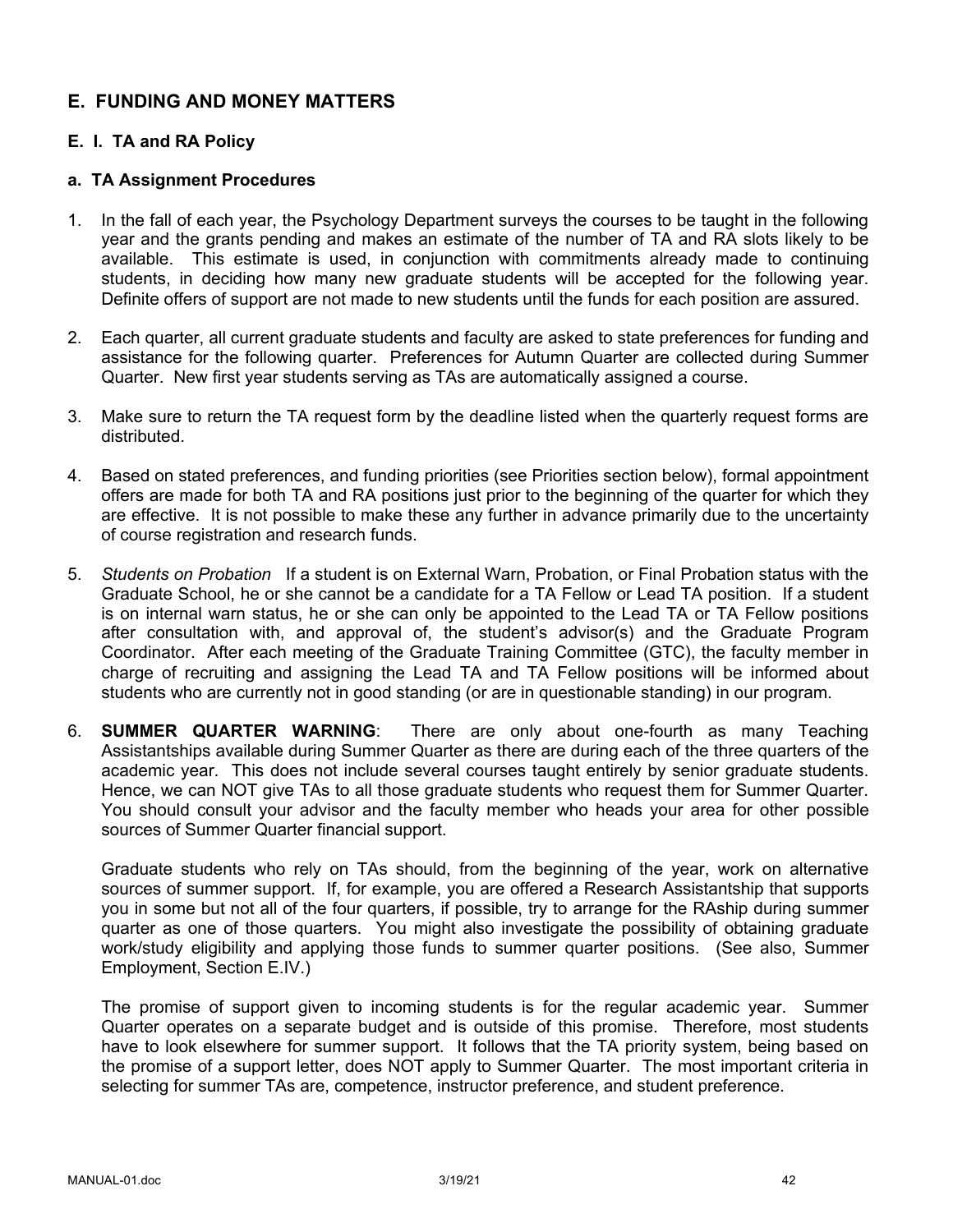# **E. I. b.. TA Assignment Priorities**

Teaching Assistantship assignments are made near the end of the quarter prior to the actual appointment. This process requires students to complete a form on which they specify their requests for TA positions for the following quarter. TAs are then assigned courses by the Graduate Program Coordinator in collaboration with the Graduate Program Assistant and the Associate Chair, according to the following criteria: a) the student's qualifications to teach the course, b) the student's priority ranking (see below), c) the preferences of the instructor (from among qualified potential TAs) and of the graduate students (from among available courses), and d) the student's demonstrated teaching ability. The overriding consideration in assigning TAs is the quality and enhancement of instruction.

The following priority system is applied in the TA assignment process:

- Priority I First-year students who were given an explicit promise of support during that year as an inducement to enter the program. These students are top priority for TAs only in the Autumn, Winter, and Spring Quarters of their first year. In Summer Quarter, they are on a par with students in priority levels II and III. Only Priority I students are guaranteed a TAship during the academic year.
- Priority II Second-, Third-, and Fourth-year students who were admitted with explicit promises of support or, who were later placed at this priority level by the faculty in their area or program, and who are not on Probation or Final Probation with the Graduate School.

In some cases, Priority III students may be given preference over Priority II students in making TA assignments, e.g., courses requiring special knowledge or skills such as statistics or clinical seminars.

Priority III Students who were admitted with no promise of support, students beyond their 4th year of study, and students on Probation or Final Probation.

*An internal action, i.e., department watch or warn status, does not affect a students' priority level.*

As far as possible, student and instructor requests for positions will be matched within the guidelines shown above. Instructors and students are given up to six choices of requests for appointments. If the first choice request is not possible, attempt is made to provide the second or third choice. As instructors are held responsible for the conduct of courses, every effort is made to provide them with the personnel they request. Any student who is assigned to a class that he or she did not request can contact the Graduate Program Coordinator to discuss the assignment or request a review of the assignment.

*TA Evaluations and Prioritities for Future TA Assignments*: As the assignment of TAs is primarily to provide undergraduate teaching services, formal evaluation of students in terms of their competence as TAs will be considered in the making of future assignments. All TAs teaching quiz sections **must** be evaluated by the students in their classes. In addition, instructors will be requested to evaluate their TAs each quarter. Evaluations, along with formal letters of appointment for each TA, will be placed in a separate folder for each student and will be made available for review upon request.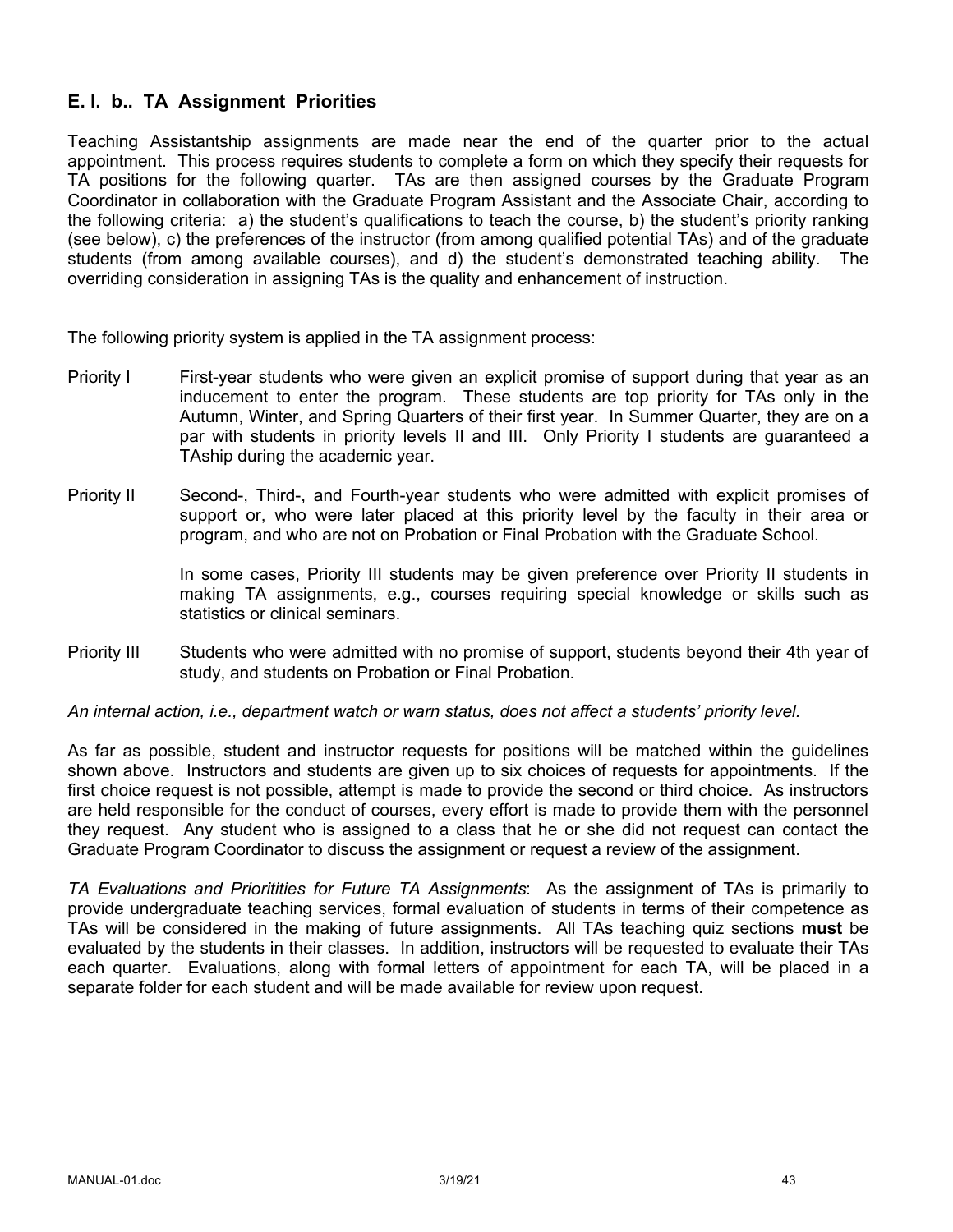#### **E.I. c. Teaching Experience Requirement**

Since the Psychology Department has required that students get teaching experience if they wish recommendations for teaching jobs, students requesting TA positions who have not previously held such a position will have some priority over students who have been teaching regularly. This, of course, will be weighed with other factors, including the needs of the course in question.

Evening and summer appointments are of two general kinds: assistant to the instructor of the course in large classes or laboratories; or instructor of the course. In the former case, we restrict the level to the payroll rate determined by the student's progress in the program (see salary levels below). In the latter instance, we appoint the graduate student at the Predoctoral Teaching Associate II regardless of program status. For budgetary reasons, we are limited to a very small number of such positions to cover both kinds of appointments.

#### **E.I. d. Research Assistantships**

If a student is requested by the Principal Investigator and wishes to accept the appointment, that student will be awarded the RA position. This is done because PIs are responsible for the conduct of the research. If the PI does not have a particular request, students are sent by the Graduate Program Coordinator to interview for the position, based on the same priorities that are stated for assigning Teaching Assistantships.

The RAs' responsibilities are to the principal investigator and the respective research project providing the salary (which may or may not coincide with the student's own personal research interests). **These appointments should never be confused with fellowships which allow the student research freedom**.

# **E.I. e. Fellowships and Traineeships**

Clinical Psychology traineeships typically are given to first year students to help them handle a heavy first year course load. Other fellowships and traineeships which may be under Departmental control are awarded by the Chair, after consultation with appropriate faculty and as dictated by the conditions of the fellowship in question.

Graduate students are encouraged to apply for any other advertised fellowship or traineeships for which they are eligible. Watch the Departmental newsletter, or your e-mail, for announcements of awards, internships, etc., being offered by other agencies. See information on-line at: http://www.grad.washington.edu/newslett.htm or http://www.lib.washington.edu/gfis

In many instances, all or part of the student's tuition and fees are paid by the fellowship or training grant. *Questions concerning payment of tuition should be clarified before the onset of the appointment.*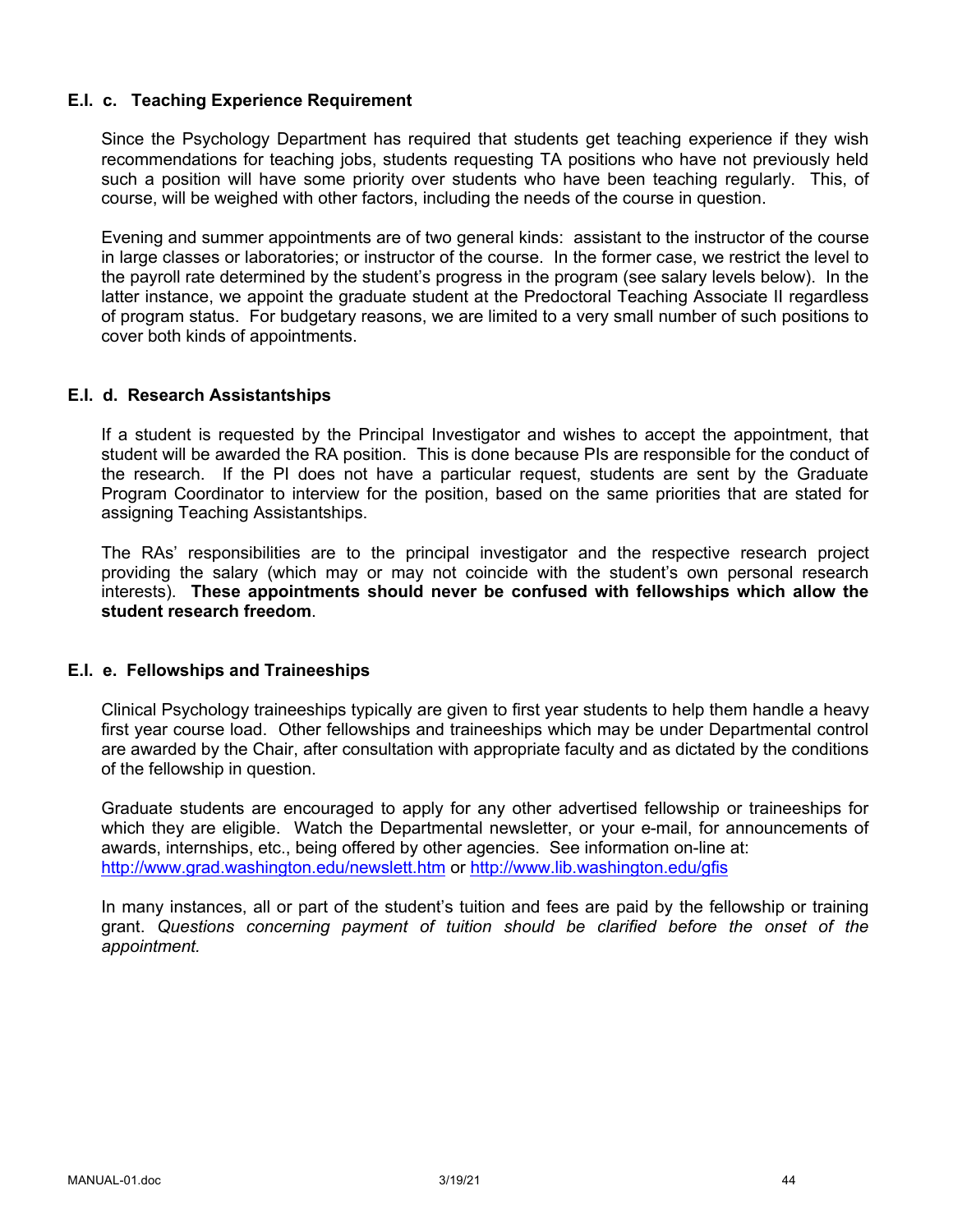# **E. II. PAYROLL PROCEDURES**

## **E. II. a. Payroll**

Assignments to TA positions are made on a quarterly basis only. After the TA or RA assignment has been made and the level established, employment forms are prepared by Brian Culver (G-126). The payroll form (Personnel Action Form, PAF) must be completed for all employees. Students for whom this is a new appointment must complete and sign the Employee Personnel Data / Campus Contact Data Form, a W-4 form, a Conviction / Criminal History form, and INS form I-9 (Employment Eligibility Verification).

**Income Tax Information.** You will receive a W-2 form (statement of income and taxes withheld) in January following the calendar year worked. If you were on the payroll during the months of November or December, your W-2 will be distributed to your mailbox in Guthrie. If you are off the payroll during the last couple months of the calendar year through the time that the W-2's are issued, then your W-2 would be sent to your permanent address. **Please be sure to inform the payroll coordinator of any address changes.**

## **E. II. b. Paydays and Paychecks**

Paychecks for salaried, monthly, and hourly appointees (TAs, RAs, Fellows, Trainees) are issued on the 10th and 25th of each month. Time sheets for hourly employees are to be submitted on the 11th day of the month, with payday following on the 25th; and on the 26th of the month, with payday following on the 10th of the next month. Checks are picked up by the "home department," reviewed for accuracy and completeness, and are usually available in the Psychology Department by 11:00 on the respective payday. Confirmation slips for those who have direct deposit are put in the employee's mailbox. Actual paychecks are **never left in open mailboxes** but must be picked up and signed for by the individual recipients in the main Psychology office (G-119).

Each employee has a "home department" where the individual's composite check, money from all sources and issued each payroll, is sent. Sometimes things go awry and expected paychecks are missing or incorrect. Reasons range from late submission of payroll papers or time cards, to balkiness of a sickly computer. Any question concerning your paycheck should be directed to the Payroll Coordinator, Brian Culver (G-126). Emergency checks can be arranged, and in most cases take about a week.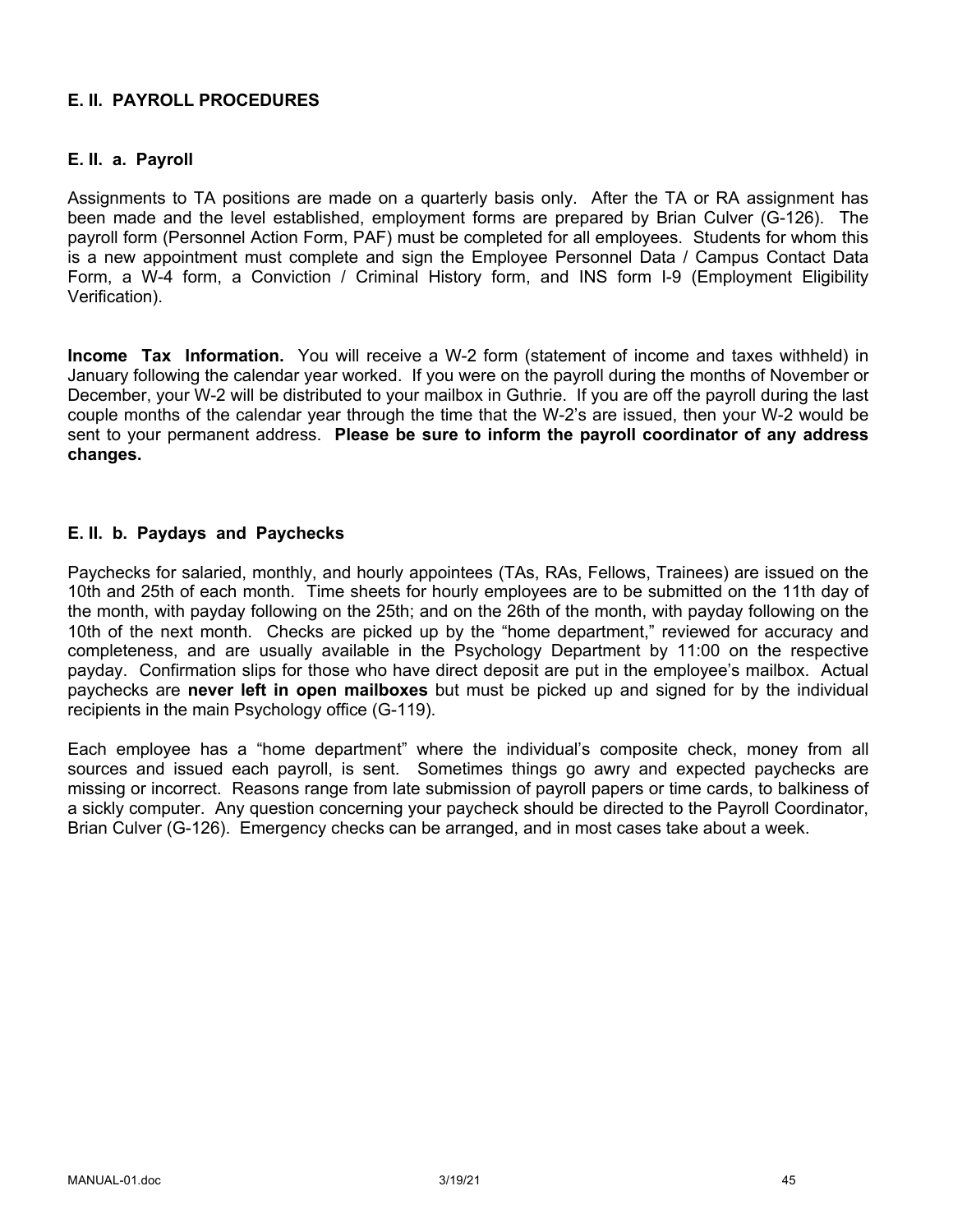## **E. II. c. Appointment Ranks**

The University has several ranks of pay scales for TAs and RAs. They can be found in the general catalog under the graduate school appointment section or see: www.grad.washington.edu/fellow/salary schedule.htm for a list of monthly salaries. Below is a summary of our most common appointment ranks.

| <b>TAs</b>                                              | <b>RAs</b>                                       | <b>Status</b>                                         |
|---------------------------------------------------------|--------------------------------------------------|-------------------------------------------------------|
| Teaching Assistant (TA)                                 | Research Assistant (RA)                          | <b>Grad Student Status/Advisor Assigned</b>           |
| <b>Predoctoral Teaching</b><br>Associate   (PDTAI)      | Predoctoral Research<br>Associate I<br>(PDRAI)   | <b>Supervisory Committee appointed</b>                |
| <b>Predoctoral Teaching</b><br>Associate II<br>(PDTAII) | Predoctoral Research<br>Associate II<br>(PDRAII) | Ph.C. (Candidate) Status<br>i.e., General Exam Passed |
| Predoctoral Instructor                                  | <b>Predoctoral Researcher</b>                    |                                                       |

The Psychology Department petitioned and received permission to pay our students at a higher level that that of other departments on campus. This is called the variable rate scale and can be found at: http://www.grad.washington.edu/fellow/salaryschedule.htm. As a result, we now have only two (higher) pay levels. The first level will be paid to all students until such time as they pass their general exam. The second level will be paid to all students who have successfully passed the general exam to attain Ph.C. status. We will, however, continue to keep track of the levels above for accounting purposes.

Your salary level as an RA is determined by the Principal Investigator (PI) of the grant budget funding your RAship. Factors affecting your salary level include your graduate student classification (see TA appointment ranks above), your duties on the project, and the amount of money available in the grant. Usually, faculty project directors budget sufficient funds to provide for the higher pay levels. You cannot, however, be paid more than your level justifies; you could be paid less. Discuss your salary level with the Principal Investigator of the grant.

The funding level at which you are hired at the beginning of the quarter is in effect for the entire quarter of your appointment. If you become eligible for the second pay level during the quarter, you will not be promoted to the higher salary until the next quarter you hold a TA/RA appointment.

# **E. II. d. Standard Deductions from TA/RA Paychecks**

- 1. Federal Withholding Tax on salary
- 2. "Medical Aid" (state accident/health insurance termed "Workingman's Compensation" to provide for on-the-job injuries.) This deduction is quite small so it is the least painful of these deductions. In cases of injury during the period of your service appointment, contact the Administrator (G-119), who has the appropriate claim forms.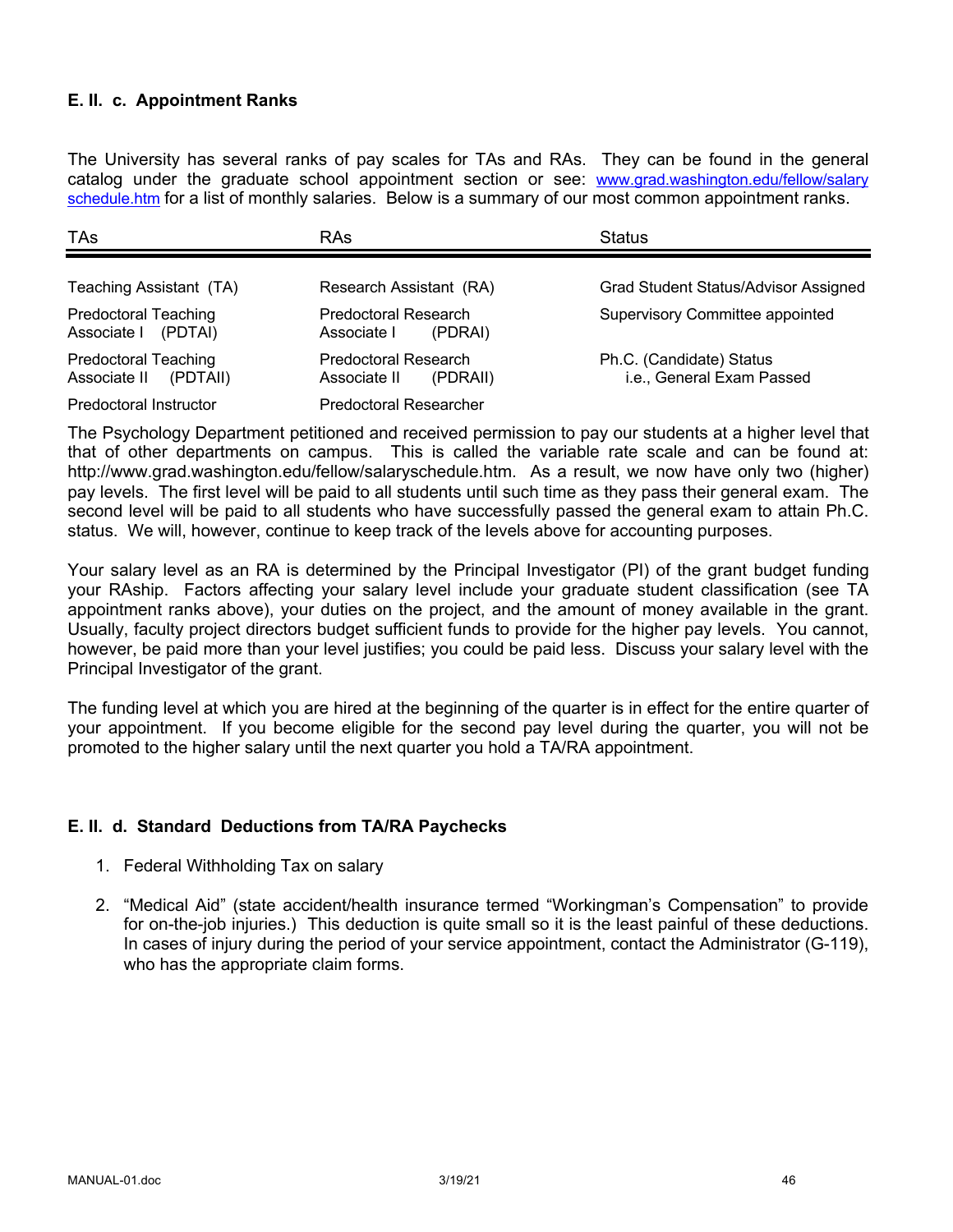# **E. II. e. Standard Appointment Periods**

1. Teaching assistantships, as stated earlier, are made on a quarterly basis only, and have arbitrary payroll dates which do not coincide with the actual instructional period of the quarter. These payroll periods are as follows:

| Autumn | Sept. 16 - Dec. 15 (3 months)                 |
|--------|-----------------------------------------------|
| Winter | Dec. 16 - Mar. 15 (3 months)                  |
| Spring | Mar. 16 - June 15 (3 months)                  |
| Summer | June $16$ - Aug. 15 $(2 \text{ months only})$ |

The TA's responsibility is to the course and the instructor to whom he/she is assigned for the entire quarter which the above appointment periods represent. **There is no paid vacation.** In other words, there is *no pay* for the period from August 15 - September 15.

2. Research assistantships can be for any period, but usually follow the quarterly dates as in the TA appointments. The standard practice is to make RA appointments for full or half months, although there is no regulation prohibiting the appointment for irregular periods, in which cases payment is computed on a daily basis from the monthly rate. However, the RA, unlike the TA, is expected to be on duty during the actual period of the appointment and, as is the case with TA's, **there is no paid vacation period.**

*Qualifying for a Tuition Waiver*: During Autumn, Winter, and Spring Quarters (the academic year) both RAs and TAs must be employed full time (20 hours per week) and be on the active payroll for at least five of the six pay periods in order to qualify for a tuition waiver. You must also be registered for a minimum of 10 credits per quarter to qualify – see below.

# **E. III. TUITION AND RESIDENCY**

#### **E. III. a Tuition**

Full-time graduate tuition effective Autumn Quarter, 2001, is as follows: resident - \$1,977/quarter; nonresident - \$4,922/quarter. There is also a new temporary (we hope) energy fee of \$3 per credit per quarter.

#### **E. III. b. Residency**

If you are currently a non-resident who expects to be eligible for resident status after living here for at least one year, *please apply for residency during Spring Quarter of your first year*. This is essential for students appointed as teaching or research assistants during their graduate training. Each year the Department is allocated a limited number of non-resident tuition waivers, almost half of which go to firstyear students. If the number of non-resident students with TA/RA support exceeds the number of waivers allotted, some graduate students will be required to pay full non-resident tuition.

To obtain resident status, you must submit a formal application. This process takes time and should be started early. The application is available on-line at http://depts.washington.edu/registra/forms. Many criteria must be met (such as registering to vote, obtaining a Washington State driver's license and registering your car.) A list of all the documents needed is available at: the following website: http://www.washington.edu/students/reg/residency.html#q1. Residence applications and further information are also available at the Residence Classification Office, 320 Schmitz Hall (phone: 206-543- 4188).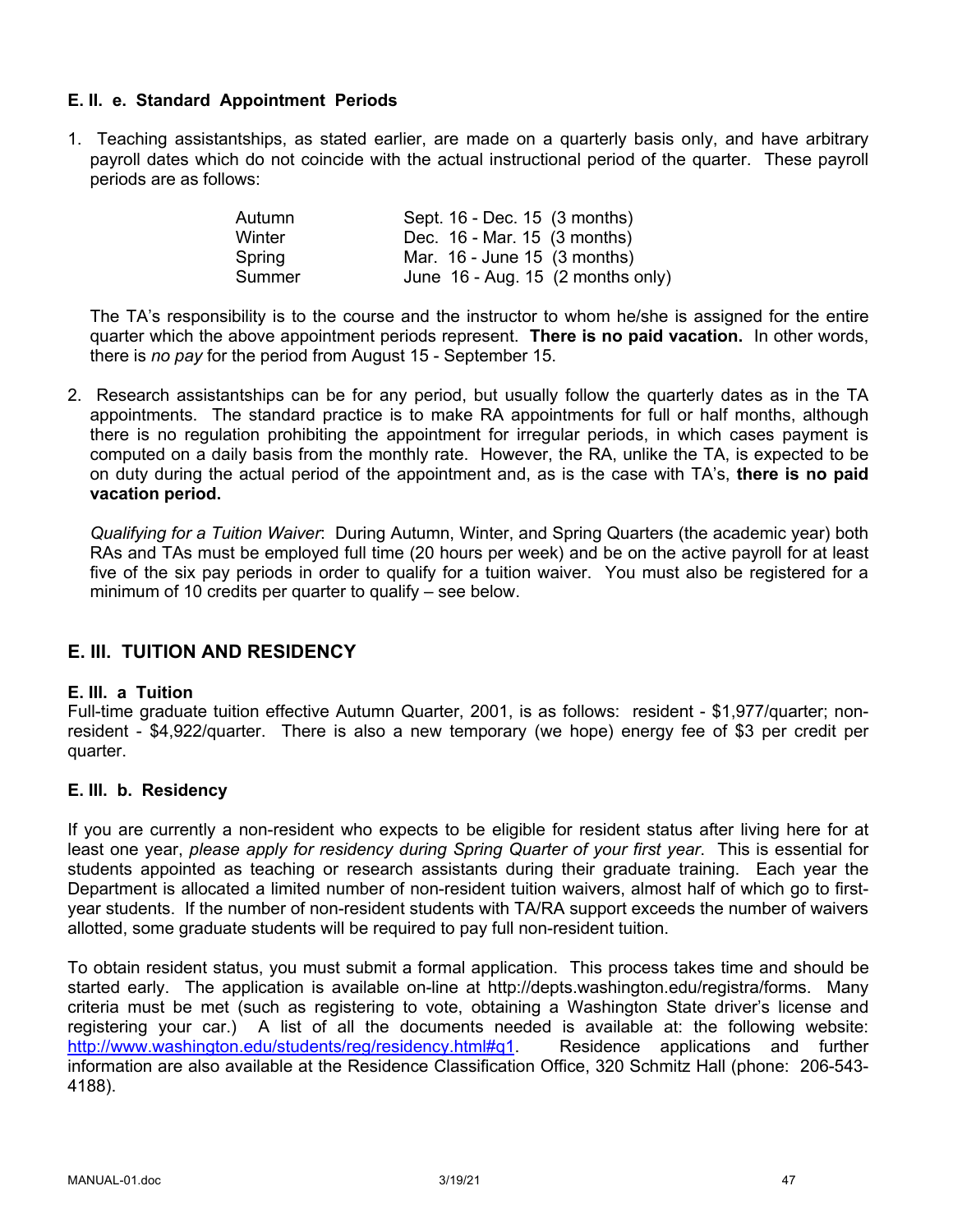# **E. III. c. Payment of Tuition and Fees**

One of the eligibility requirements for holding TA/RA positions is full-time registration of a minimum of 10 graduate credits per quarter. Exception: For Summer Quarter only, the minimum is 2 graduate credits. See: Registration Requirements chart in section A. If you have a student loan you may be required to register for the full 10 credits during the Summer Quarter as well. If you are unsure, please check with Student Financial Aid (Janet Cantelon, Assistant Director, 206-685-1371).

Most of your tuition and fees will be automatically paid for any RA or TA who is appointed to a 50% or greater position (i.e., 20 hours or more per week). However, you will receive a bill for certain fees that must be paid by Friday of the third week of the quarter. Failure to pay these fees by the deadline will result in an additional "late payment fee" being assessed to your account. See the UW Time Schedule or the General Catalog for deadlines and rates.

# **EVEN IF YOUR TUITION BILL IS INCORRECT, BE SURE TO PAY THE \$144 STUDENT FEE PRIOR TO THE DUE DATE.**

# **E. IV. SUMMER EMPLOYMENT AND SUPPLEMENTAL INCOME**

#### **E. IV. a. Summer Employment**

The number of summer TA positions available is nearly one fourth of those available during the academic year. It is, therefore, important for graduate students to plan ahead for alternative funding in the form of RA, fellowship, or traineeship appointments, and even to prepare small research grant applications to such on-campus facilities as the Alcohol and Drug Abuse Institute, the Graduate School Research Fund, etc., by contacting their faculty advisors, training grant directors, and, in the case of grant applications, Michele Jacobs, the Associate Administrator. (See also Section B.II. 6, for more information on funding opportunities.)

#### **E. IV. b. Appointments in Excess of 50%**

All graduate student service appointments are normally limited to 20 hours per week (50% time). This includes hourly supplementation and other forms of University employment when performed in addition to a regular graduate student service appointment. Equated with these half-time appointments are fellowships and traineeships. A petition to the Graduate School must be completed and signed for all cases of employment or appointment which exceed the specified 50% (or its equivalent). Petitions for appointments in excess of 50%, including TAs, RAs, GSAs, will be approved only in special circumstances. The justification should include a description of work to be performed and the reason for a work assignment (either hourly or monthly) in excess of 50%. All petitions must be signed by the Graduate Program Coordinator, Frank Smoll. No petitions are required for fellowship supplements to the appointments. Contact the Graduate Program Assistant (G-127) who has the appropriate forms and processes these petitions.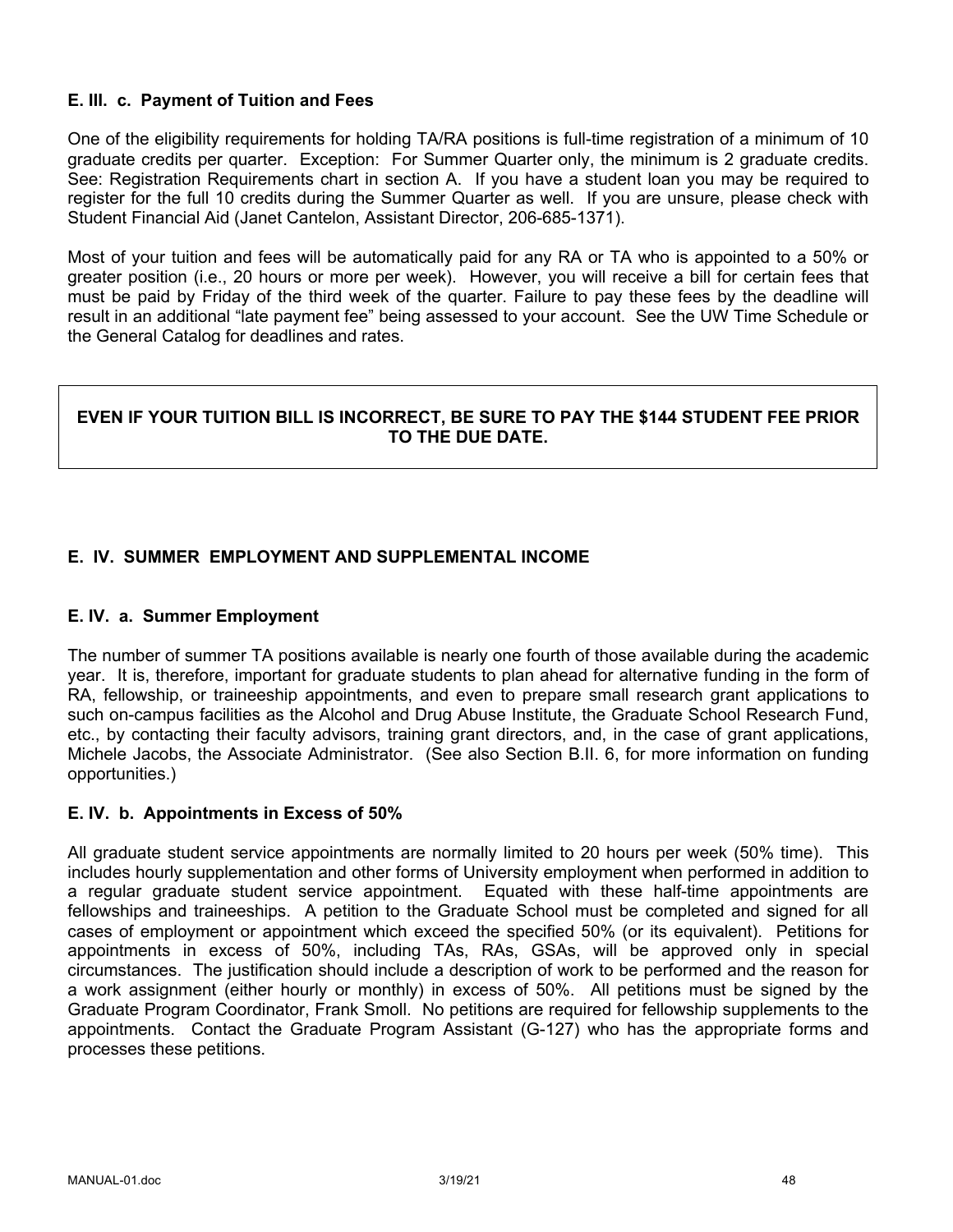# **First Year Checklist**

| Arrive in time to attend Orientation Seminar                                                                                                                                                                                                                                                                                            |
|-----------------------------------------------------------------------------------------------------------------------------------------------------------------------------------------------------------------------------------------------------------------------------------------------------------------------------------------|
| Prior to the beginning of classes, meet with your advisor to go over course requirements,<br>research plan, and TA/RA assignment                                                                                                                                                                                                        |
| Get Washington State driver's license                                                                                                                                                                                                                                                                                                   |
| Complete payroll, insurance and tax paperwork with Brian Culver                                                                                                                                                                                                                                                                         |
| Get e-mail account, desk space, SPSS license                                                                                                                                                                                                                                                                                            |
| Acquire building keys                                                                                                                                                                                                                                                                                                                   |
| Pay student fees before the due date during the first month of the quarter                                                                                                                                                                                                                                                              |
| Talk with more advanced students to get their tips on the program                                                                                                                                                                                                                                                                       |
| Write your Annual Plan with your advisor (see Annual Plan Section B.I.) Turn in the final<br>version to your advisor by the end of the first week of classes                                                                                                                                                                            |
| Register for classes before the first day of classes, including:<br>Orientation seminar, first year seminar, statistics sequence, Colloquium Series<br>Masters credits during your 1 <sup>st</sup> and 2 <sup>nd</sup> year if you choose to get a Master's degree<br>(see Section B.VI.)                                               |
| Keep a file for yourself of all the courses you take, <i>including</i> seminars and independent<br>studies. In this file enclose reading lists, syllabi, instructor name(s), and the quarter and<br>year each course was taken. This file will be invaluable to you later, e.g. when you apply for<br>licensing or a teaching position. |
| Prepare for the first/second year project                                                                                                                                                                                                                                                                                               |
| Plan for summer funding                                                                                                                                                                                                                                                                                                                 |
| Review this manual for information that might be helpful                                                                                                                                                                                                                                                                                |
| Get to know the cafes on and off campus                                                                                                                                                                                                                                                                                                 |
| If any concerns arise, don't be shy. Talk to your advisor, co-advisor, another student, the<br>lead TA, the Psychology Graduate Student Action Committee, the Graduate Program<br>Assistant (Sandi Dormont), the Graduate Program Coordinator (Frank Smoll), or anyone<br>else you think might be helpful.                              |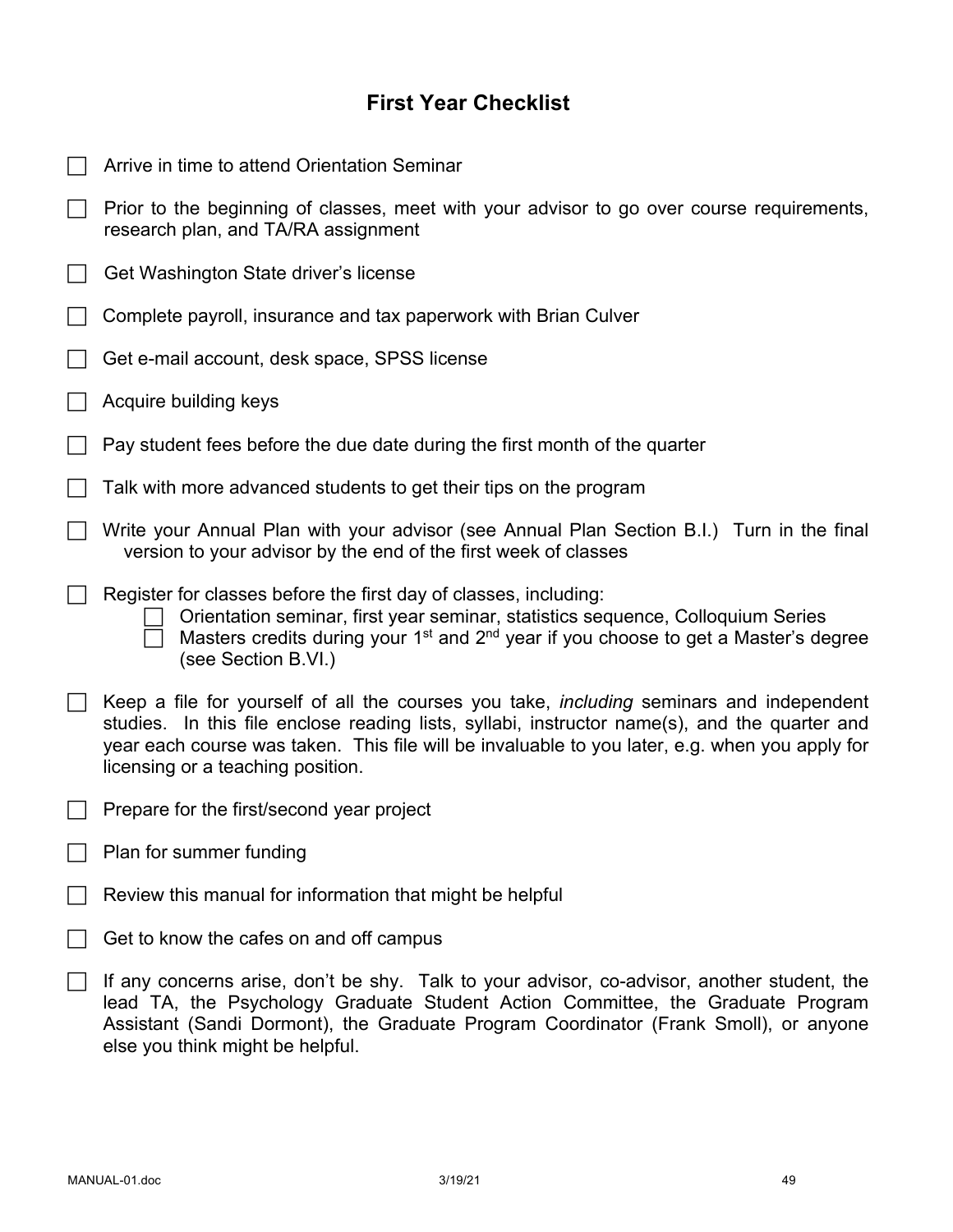Page for STAR registration instructions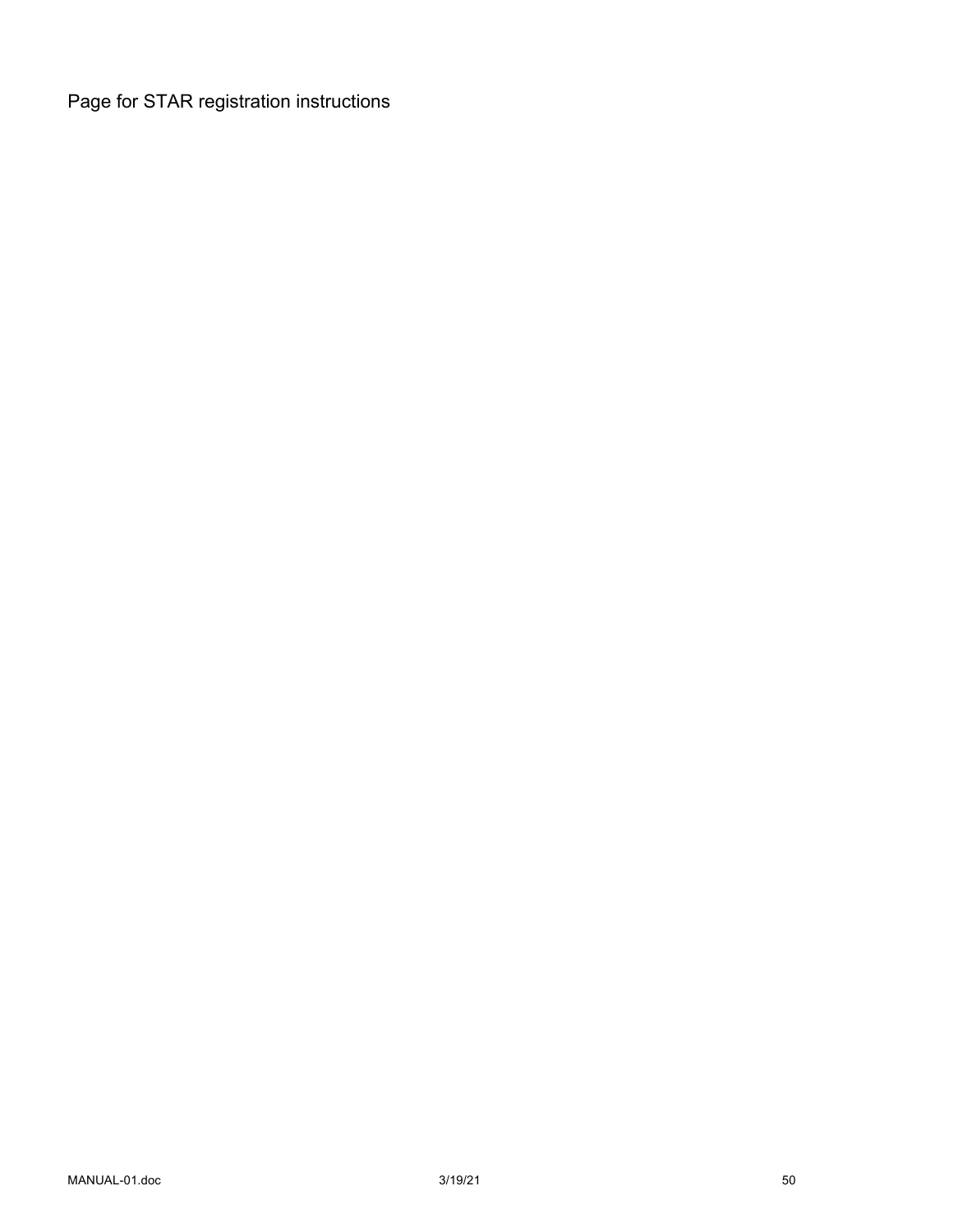# **Template for annual planning/evaluation meeting**

The purpose of this template is to help graduate students and advisors prepare for their annual planning/evaluation meeting. We suggest that the student use this template to jot down notes before the meeting. Not all parts of the template will be relevant for all students -- just use the parts that are relevant for you.

| University of Washington    |                  |       |
|-----------------------------|------------------|-------|
| Department of Psychology    |                  |       |
| Student Name typed here:    | (signature here) | Date: |
| Advisor Name typed here:    | (signature here) | Date: |
| Co-Advisor Name typed here: | (signature here) | Date: |

#### **1. Long-term goals**

A. What are the student's goals for the coming 5-10 year period (e.g. do you want to teach? What range of courses? Do research? A postdoc? On what topics? Work in industry? Other? Undecided, keep XX range of options open?)

B. Prepare an updated CV (curriculum vitae). Include courses taken, courses TA'd or taught, service, awards, publications, etc. Advanced students might also develop a statement of research and teaching interests.

C. What new skills/accomplishments/knowledge are most needed to take you toward your goals? How can they be acquired/worked on this year?

#### **2. Accomplishments during the past year - (***Comparison to last year's Plan can be very instructive!***)**

#### A. Research

Research projects planned/underway/completed

Writing underway/completed/submitted/accepted for publication

Research presentations (e.g. Research Festival; journal clubs; colloquia; national meetings)

B. Coursework/milestones

Required courses taken

Other courses/seminars taken

Milestones (e.g. Committee formed; required coursework completed; Generals scheduled /taken; dissertation proposal accepted; dissertation completed)

C. Development of teaching skills Courses TA'd

Courses taught

Other teaching practice (e.g. journal club presentations, guest lectures, etc.)

#### D. Departmental, University, Community, or National service

E. Awards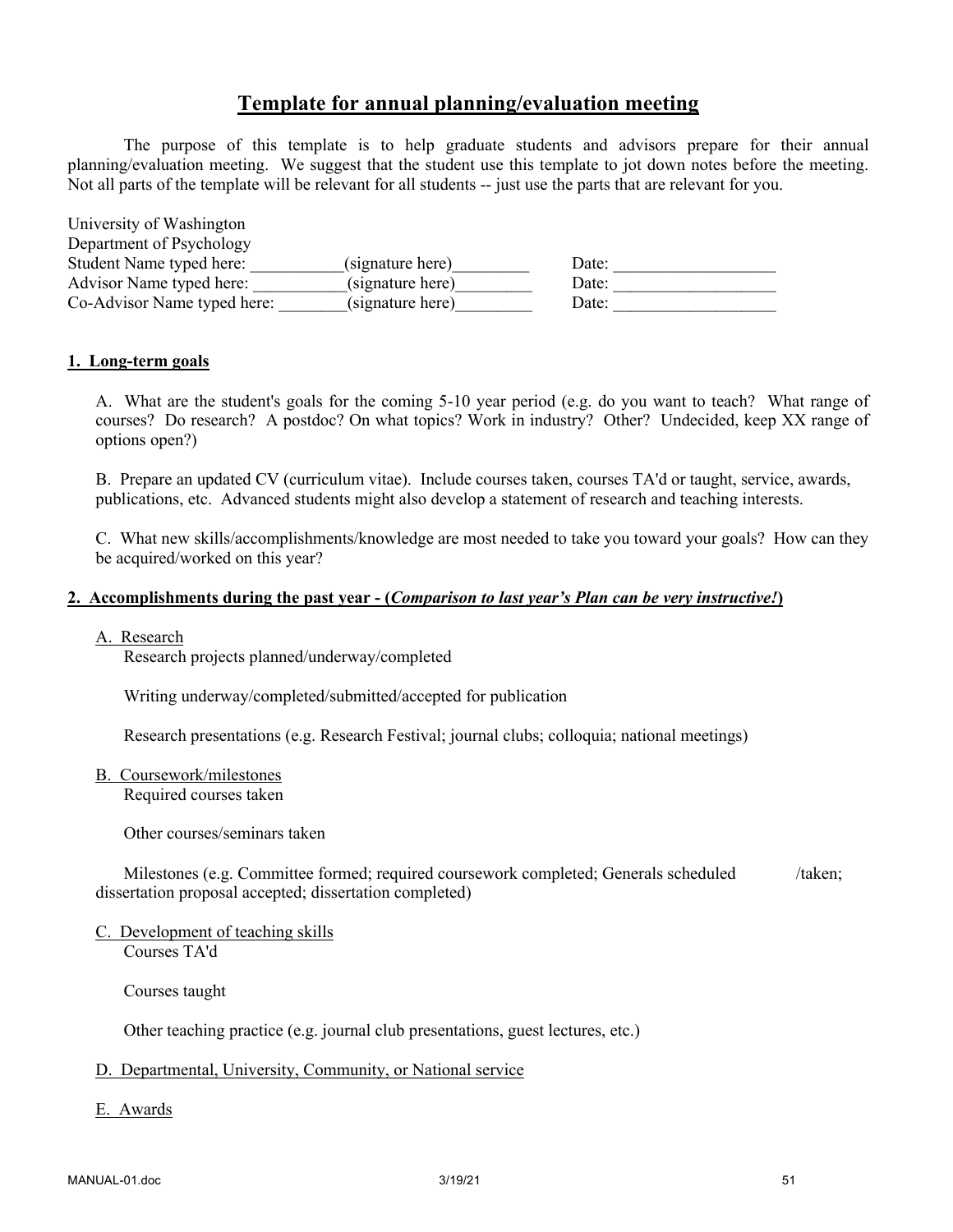#### **3. Plans for the coming year**

#### A. Research

Research projects to be initiated/completed

Writing to be initiated/completed

Research presentations planned (e.g. colloquia; talks at national meetings)

#### B. Coursework/milestones

Required courses to be taken

Other courses/seminars to be taken

Milestones and dates (e.g. form Committee; complete required coursework; take Generals; develop dissertation proposal; complete dissertation)

- C. Application for outside funding? (see attached list)
- D. Development of teaching skills Courses you hope to TA

Courses you hope to teach

Other teaching practice (e.g. journal club presentations, guest lectures, etc.)

E. Departmental, University or National service (optional, but start thinking about this)

#### **4. Advisor/co-advisor/committee**

Given your goals, are you in the right research group with the right advisor? If you need to change, how and when could it be done gracefully?

(Before you have a Committee) What about your co-advisor? Any change needed?

(When you have a Committee): Is your Committee still functional given your goals? Any changes needed?

Will any faculty sabbaticals/leaves interfere with your time plan?

#### **5. Writing up the annual plan**

**After consultation with your advisor and co-advisor, you should write up your annual plan. You should review it with your advisor and co-advisor, and come to agreement on a final draft. The final draft should be signed by all three of you. It needs to go forward with your advisor's draft of your feedback/evaluation letter, in time to be reviewed by the Area in early June. So please get it to your Advisor by May 25.**

Summary: Deadline – May 25 – Annual Plan to Advisor Signaures required on Annual Plan – THREE

# **Template for faculty feedback/evaluation letter**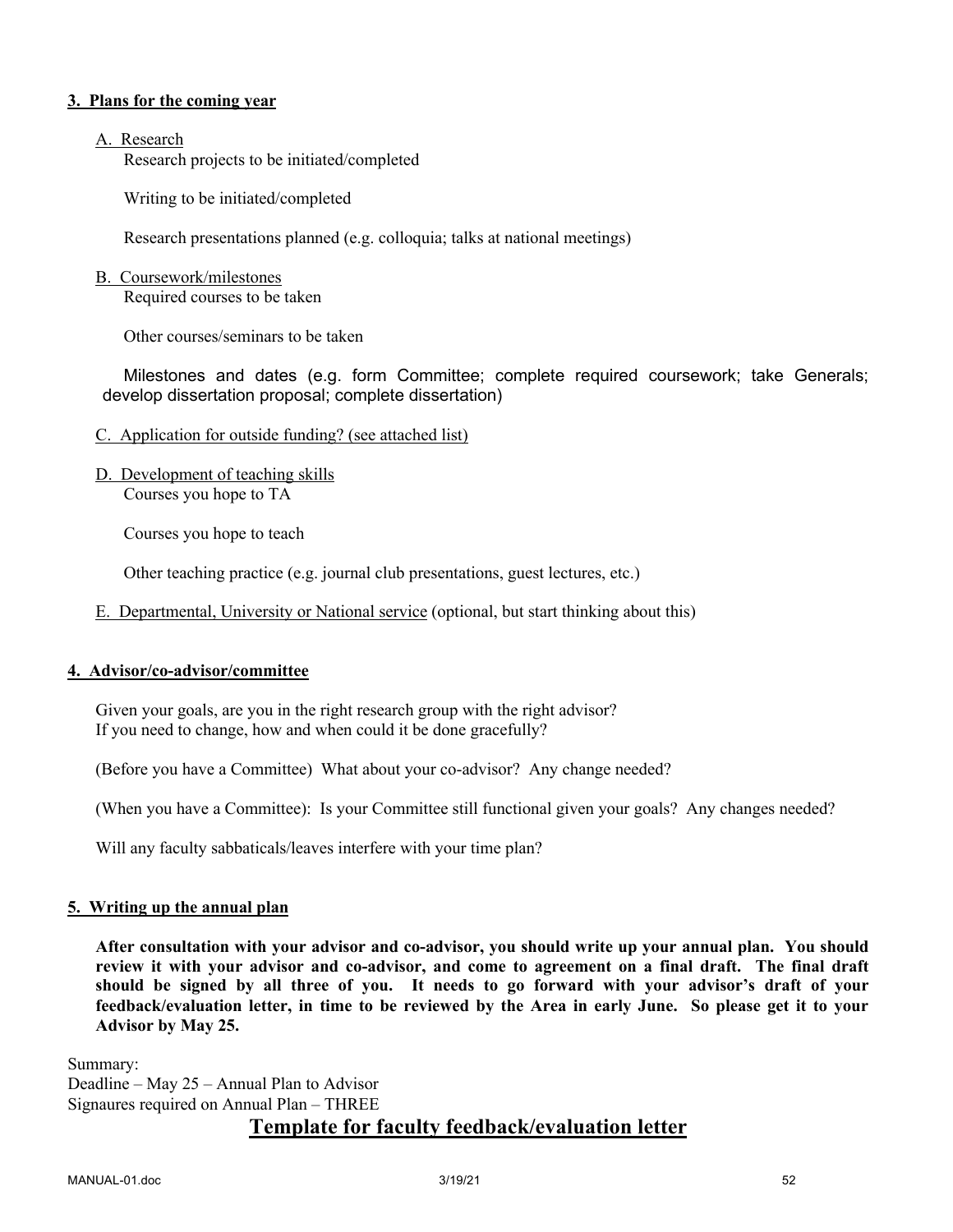The purpose of this template is to assist faculty members in preparing annual evaluation letters for graduate students. The template should be used selectively -- Not all topics need to be included for every student every year. Please ignore anything irrelevant.

#### **1. Long-term goals**

*What are the student's goals? Has his/her activity served his/her goals well? What new skills are most needed to move toward these goals?*

e.g. "We understand that your career goal is to teach and do research in a University Psychology department. If this is so, you will need to fill in a broader background in Psychology, and gain some teaching experience....

"We understand that your career goal is to gain a position at a major neurobiology research institute. If this is so, you will need to fill in a broader range of neurobiological techniques....a lab rotation with XX is recommended....

"We understand that your goal is to return to your position at Microsoft full time. Given this goal, you might want to expand your knowledge of XX, and/or develop a minor in the Business School....

#### **2. Progress this year**

#### A. Research progress and time line

*What has the student accomplished? Is it more or less than what was expected? If less, what obstacles were overcome or continue to stand in the way? How will these be addressed in the future? Do his/her accomplishments serve his/her goals? Be sure to emphasize positive accomplishments.*

e.g. "We are pleased to hear that your first year project will result in a first-authored publication, and we encourage you to write it up and submit it in a timely fashion....

"We are pleased that you made a presentation at XX meeting, and that it was well received. We are also very pleased to know that one of your papers has been accepted by XX journal. These are noteworthy accomplishments, and you are rapidly building the kind of *vita* that should stand you in good stead for the academic job market....

"Over the last year we understand that your research has gone more slowly than expected because of problems with XX. We are optimistic that your new subject recruitment strategy will lead to more rapid progress. We understand that you now hope to complete data collection by XX and that you are planning to defend in June of 2000....

#### B. Coursework/milestones

Is required coursework on track? Is the student taking/participating in additional seminars/coursework that will serve his/her goals? What departmental/grad school milestones have been accomplished?

e.g. "We are pleased to see that you have completed all of your required courses, and have continued your training in statistical and quantitative methods consistent with your goal of research in social psychology....

"We note that last year we asked you to form your Committee, and that you have not done so. For this reason we are asking the Graduate Training Committee to review your record for possible disciplinary action.... Please form your committee immediately....

#### C. Development of teaching skills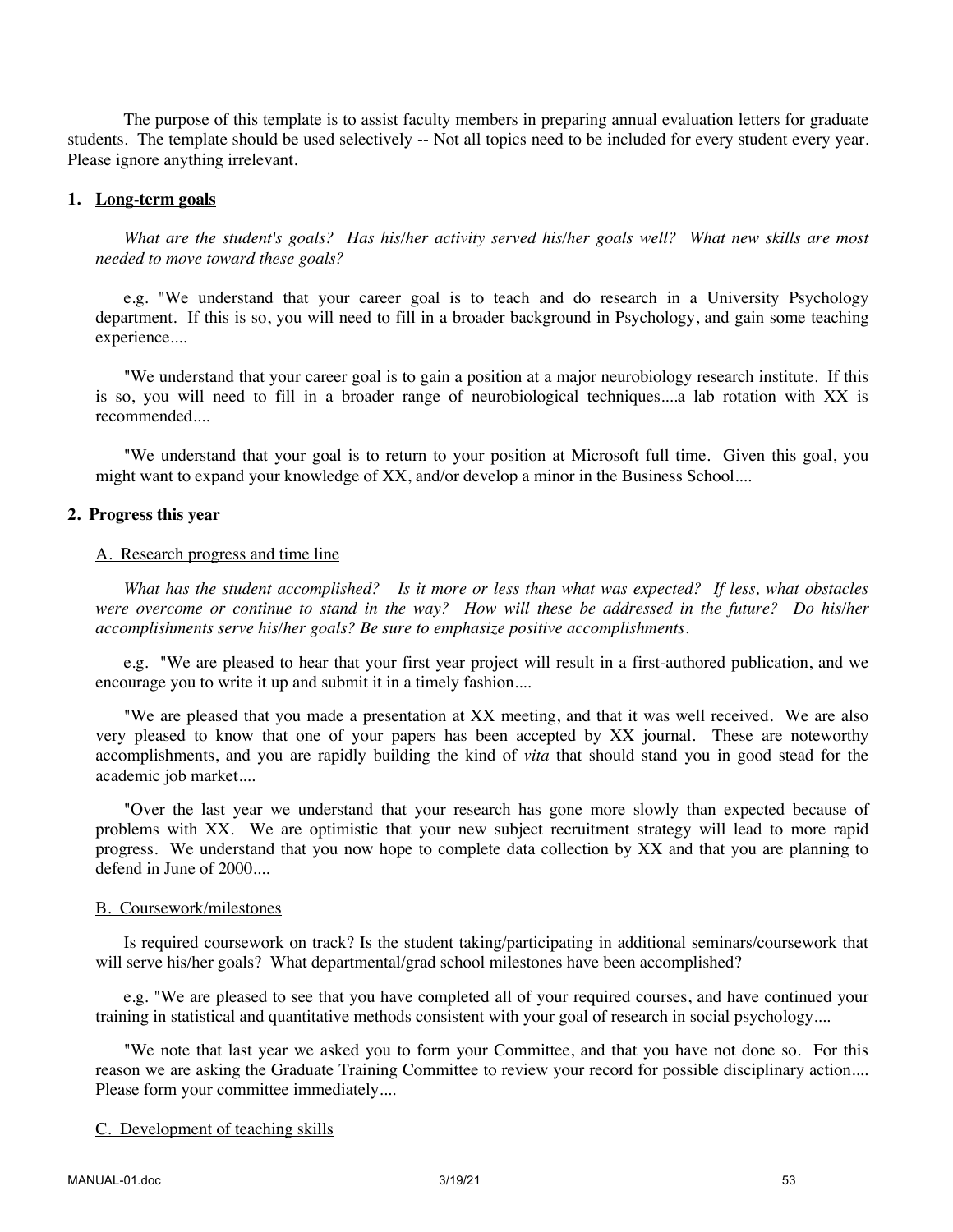#### *Is the student getting sufficient teaching training/experience to fulfill his/her goals?*

"Congratulations on the quality of your TA performance.... The faculty who have worked with you appreciate the extra time that you give to students having a difficult time with the material.... The lecture you gave in XX course was absolutely first rate....

"We note that you have been working as an RA the last three years and have not yet attained any significant teaching experience. This seems fine given your goal of being employed in industry, but be aware that you are limiting your future choices....

"We suggest that you attend the four sessions for first-time TAs conducted by the lead TA, and the class on Teaching Psychology offered by Dr. Mike Passer and the lead TA in Spring quarter....

#### D. Development of outside funding?

#### E. Departmental, University or National service

#### *Does it make sense for this student to work on a service record?*

e.g. "Thank you very much for serving on the Clinical Search Committee this year. You might wish to add this service to your service record on your *vita*....

"Considering your goal to teach and do research in a major Psychology department, you might wish to begin to build up a record of departmental, university, or community service....

#### F. Awards or other special recognition

"Congratulations on ....

#### \*\*\*\*\*\*\*\*\*\*

*An annual plan and a draft of an evaluation letter for each of your students should be forwarded to your GTC Area Rep by May 30, for discussion at the final Area meeting in the spring. Feedback and suggestions from other Area faculty should be incorporated into your letter. The final letter should be signed by both the advisor and the Area Graduate Training Committee member, and forwarded to Sandi Dormont by June 15. Sandi does not type the final letters. She only distributes them to the students.*

*The plans and letters will be reviewed by the Graduate Program Coordinator, Frank Smoll. Any cases in which the student is judged not to be making sufficient progress, or in which other serious concerns are expressed, should be called to Frank's attention, and will be reviewed by the GTC at its June meeting.*

Summary:

May 30 – Plans and draft letters due to GTC Rep June 15 – Finished Plans and letters due in Sandi's office

Signatures required on Feedback/Evaluation letter – TWO Advisor Name typed here: \_\_\_\_\_\_\_\_\_\_\_(signature here)\_\_\_\_\_\_\_\_\_\_\_\_\_\_\_\_\_\_ Date: \_\_\_\_\_\_\_\_\_\_\_\_\_\_\_\_\_\_\_ Area Representative Name typed here: \_\_\_\_\_\_\_(signature here)\_\_\_\_\_\_\_\_\_\_\_\_\_ Date: \_\_\_\_\_\_\_\_\_\_\_\_\_\_\_\_\_\_\_\_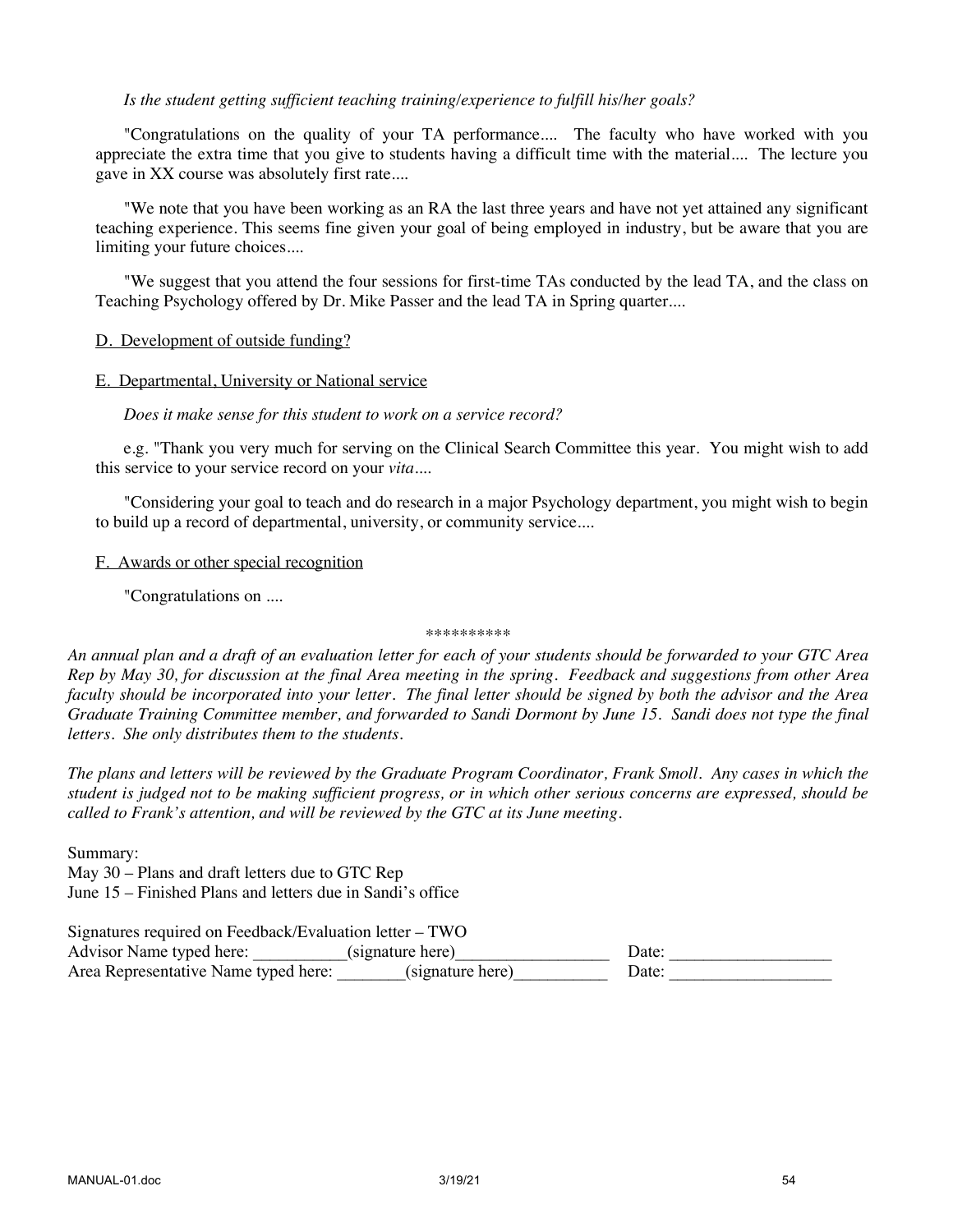# Psychology Department PETITION to the Graduate Training Committee

# **Due: 1st Day of Autumn, Winter or Spring Quarter**

| Date: |                                    |       |
|-------|------------------------------------|-------|
| To:   | <b>Graduate Training Committee</b> |       |
| From: |                                    | Area: |
|       | e-mail                             |       |

What are you requesting:

**Explain briefly the reasons for your request, and give sufficient information to provide an appropriate basis for review and recommendation by the Graduate Training Committee (GTC). This description should clearly justify the request being made. If necessary, include a time line for completion of tasks. If course substitutions are requested, please provide a short description including number of credits, instructor, and syllabus whenever possible. Additional sheets may be attached if necessary.**

| Graduate Student Signature |                                                    | <b>Date</b>     |
|----------------------------|----------------------------------------------------|-----------------|
| Approved by:               | (Signature of Advisor/Supervisory Committee Chair) |                 |
| Action and comments:       | Recommended                                        | Not Recommended |